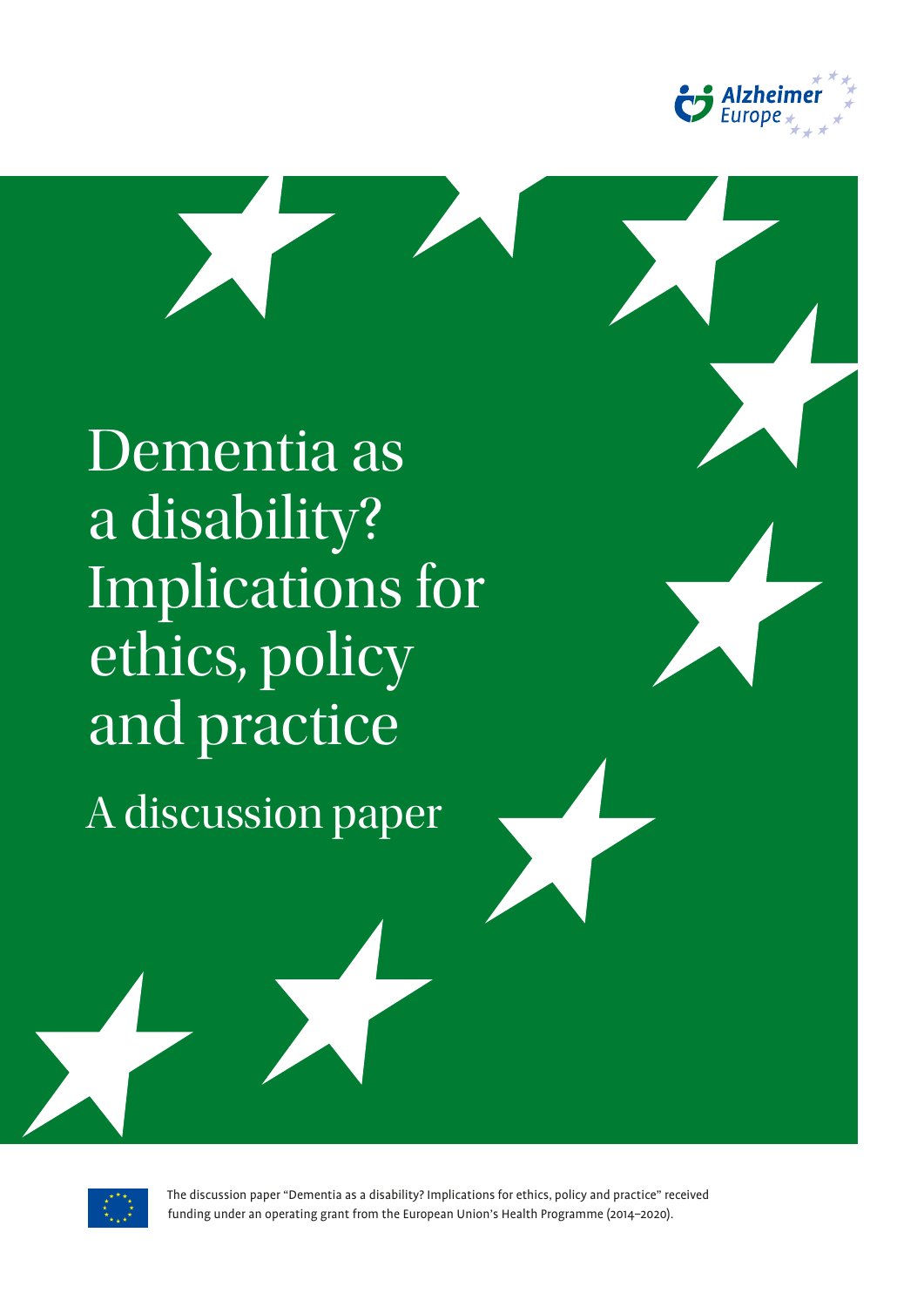

The discussion paper "Dementia as a disability? Implications for ethics, policy and practice" received funding under an operating grant from the European Union's Health Programme (2014–2020).

The content of this publication represents the views of the author only and is his/her sole responsibility. It cannot be considered to reflect the views of the European Commission and/or the Consumers, Health, Agriculture and Food Executive Agency or any other body of the European Union. The European Commission and the Agency do not accept any responsibility for use that may be made of the information it contains.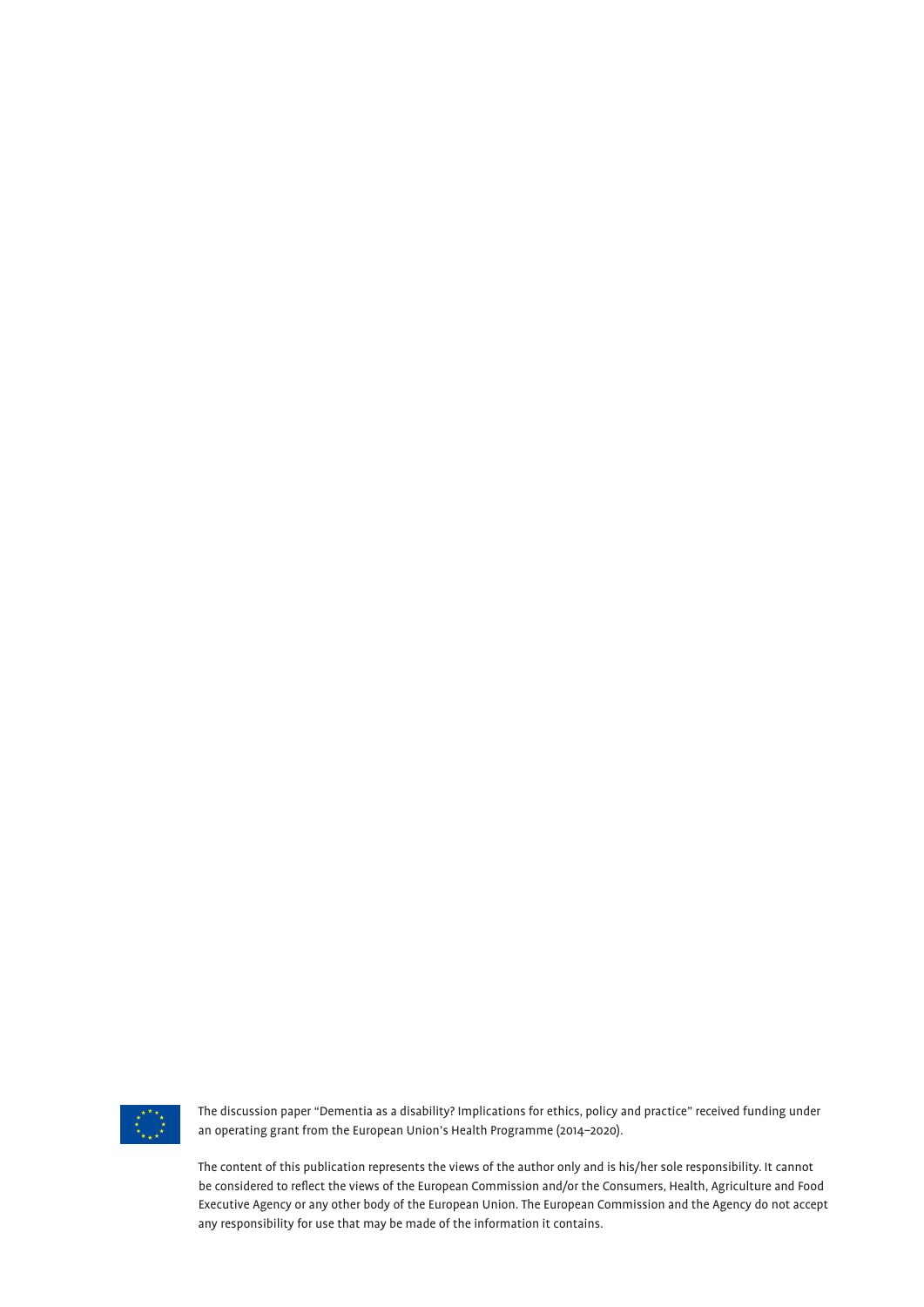Dementia as a disability? Implications for ethics, policy and practice A discussion paper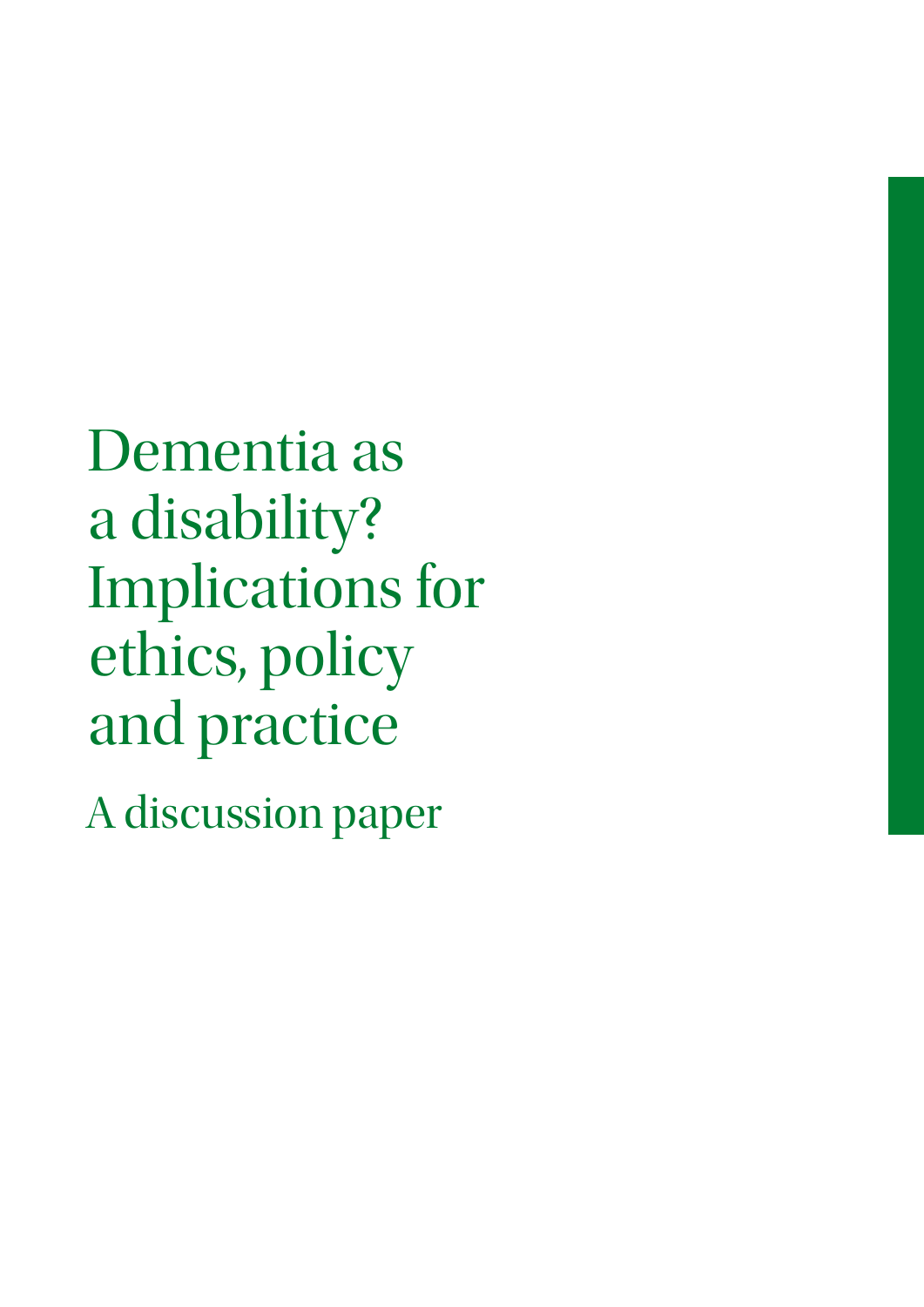## **Contents**

| 1.  |                                                                                                                |  |
|-----|----------------------------------------------------------------------------------------------------------------|--|
| 2.  |                                                                                                                |  |
| 3.  |                                                                                                                |  |
| 4.  |                                                                                                                |  |
|     |                                                                                                                |  |
|     |                                                                                                                |  |
| 5.  |                                                                                                                |  |
|     |                                                                                                                |  |
|     |                                                                                                                |  |
| 6.  |                                                                                                                |  |
|     |                                                                                                                |  |
|     |                                                                                                                |  |
|     |                                                                                                                |  |
| 7.  | Care, support, disability and dementia manufacture and continuum and the state and the case of the case of the |  |
| 8.  |                                                                                                                |  |
| 9.  |                                                                                                                |  |
| 10. |                                                                                                                |  |
| 11. |                                                                                                                |  |
| 12. |                                                                                                                |  |
| 13. |                                                                                                                |  |
| 14. |                                                                                                                |  |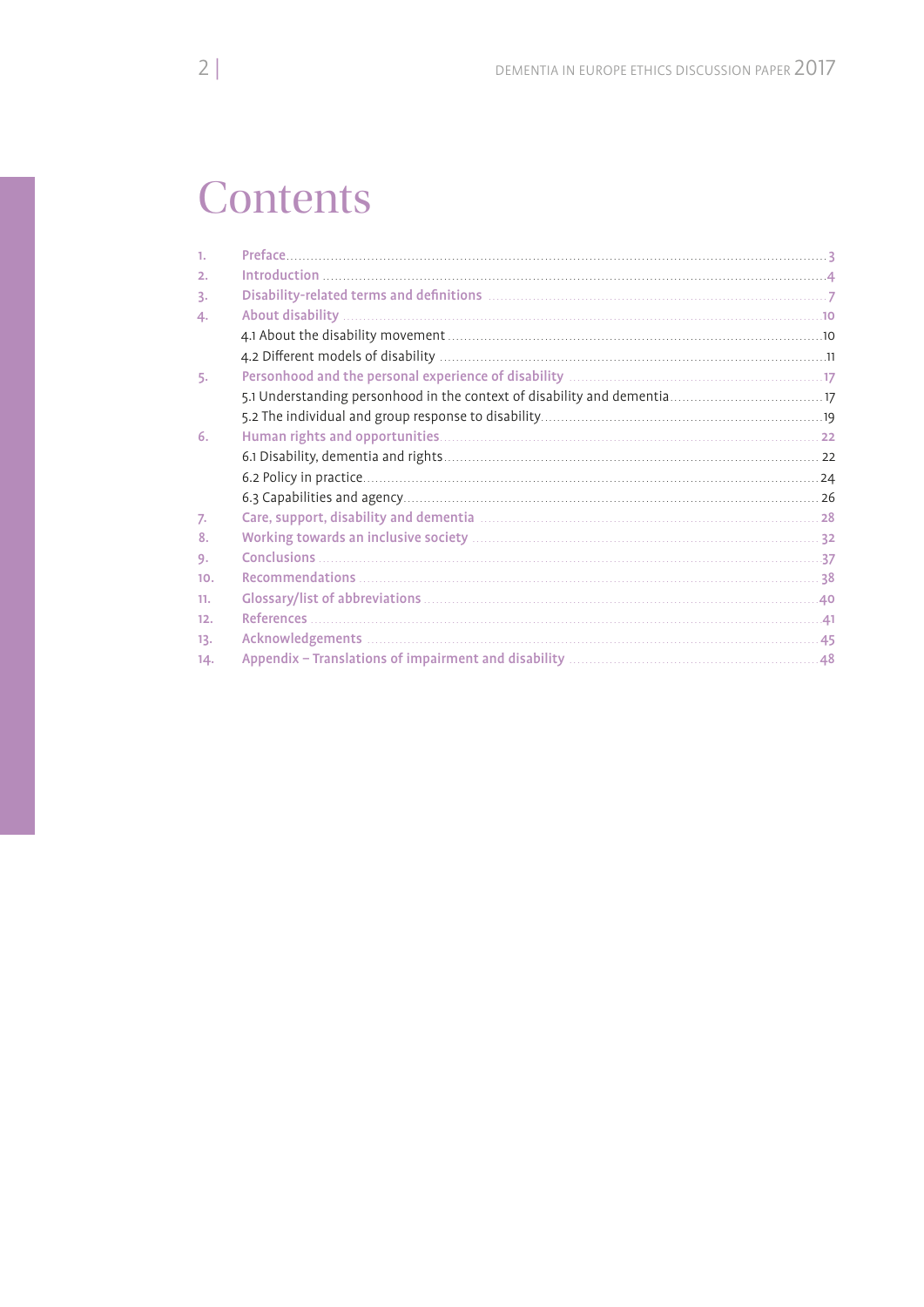## 1. Preface



In my role as Chair of Alzheimer Europe, combined with my professional experience in the field of dementia and also my personal experience with dementia in my family, I am pleased to present this discussion paper which addresses the implica-

tions of recognising dementia as a potential disability. Alzheimer Europe has long recognised that dementia can result in disability. This is reflected in various reports produced in the context of the European Dementia Ethics Network, which was set up by Alzheimer Europe in 2009 and addresses a different ethical issue every year. However, this is the first time that the organisation has dedicated its annual ethics review specifically to dementia and disability. The exploration of ethical, policy and practice implications is particularly timely and coincides with ongoing developments in the fields of human rights and disability. This paper highlights issues that need to be further addressed but in many places takes a clear stance on potential ethical issues and on implications for policy and practice.

Dementia as a disability is a relatively new and emerging area of exploration in which disability enables us to look at dementia from a different perspective, or through a different lens as it were. Relevant stakeholders need to

familiarise themselves with the topics and concepts surrounding disability and see where they stand in relation to these.

This document is the result of a year's work carried out by the ethics working group in close collaboration with the European Working Group of People with Dementia. I would like to express my sincere gratitude to the members of both groups who shared their expertise, experience and knowledge and in so doing helped raise awareness of dementia and disability. The members of the ethics working group, which was chaired by Dianne Gove, include Jean Georges, Grainne McGettrick, Andrea Capstick, Toby Williamson, Sébastien Libert, Helen Rochford-Brennan, Carmel Geoghegan, Helga Rohra, June Andrews and Simo Vehmas. I would also like to offer my grateful thanks to the whole of the European Working Group of People with Dementia and their carers/supporters for providing valuable insight and feedback on the issues covered.

As this is a discussion paper, I hope that it will promote debate and contribute towards future developments in advocacy and policy insofar as this relates to dementia as a disability.

#### Iva Holmerová

Chair of Alzheimer Europe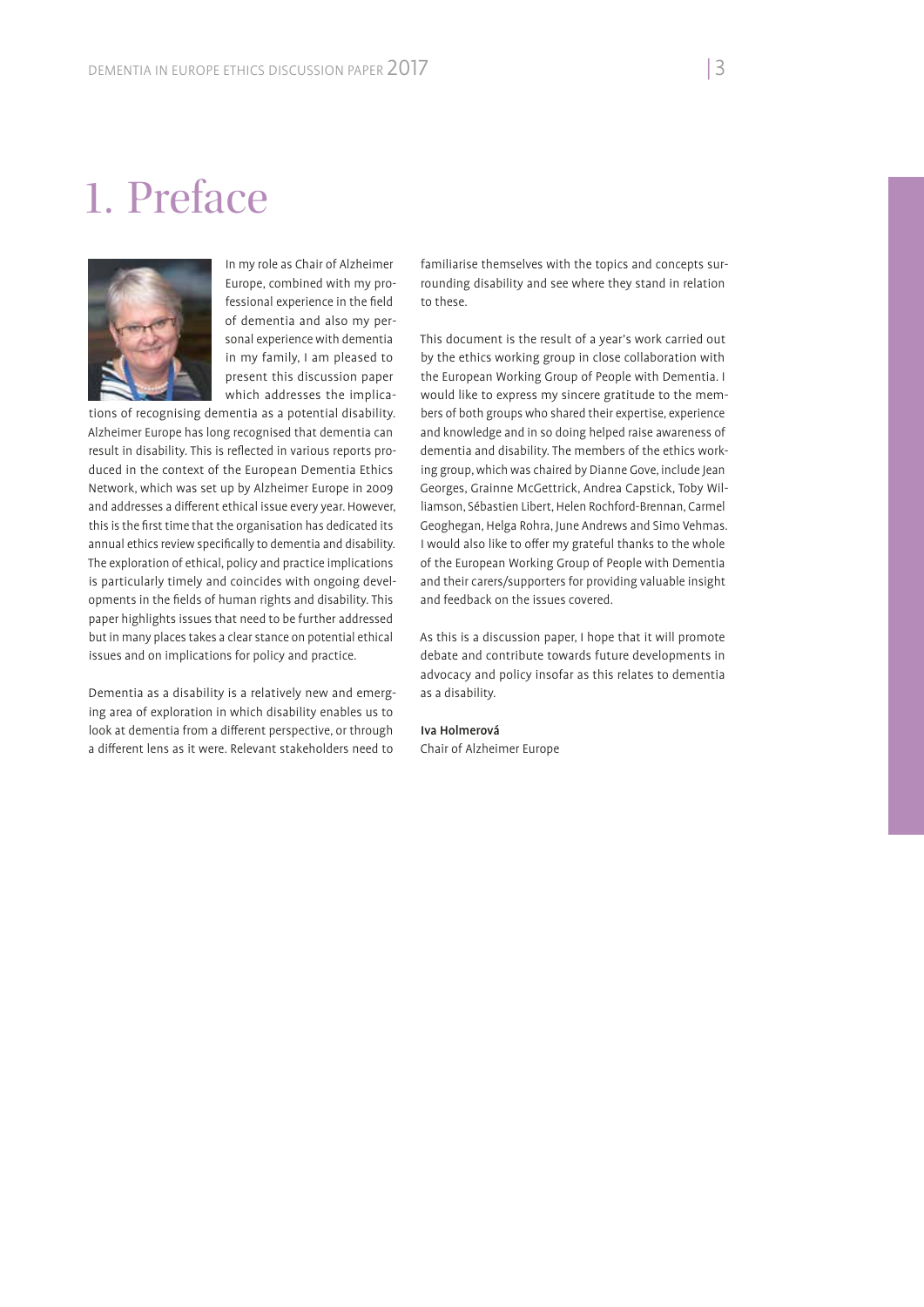## 2. Introduction

## Why did we write this paper?

People experience dementia in different ways, not just in terms of the type and severity of symptoms, but also in terms of how they react to and manage living with dementia. Increasingly, people with dementia are expressing a desire to get on with their everyday lives. They want to avoid being defined solely in relation to dementia and to continue to be considered as valued members of society. This is particularly important as the term dementia often has negative connotations. It is widely considered as a stigma. Neurological impairment may interfere with people's ability to get on with their lives, as may differences in coping skills, financial resources, the emotional and psychological impact of dementia, and access to timely and good quality support. Reactions of relatives, friends and fellow citizens are also important, as well as society's response to dementia. This was highlighted by Kitwood in the 1990s when he outlined what came to be known as the biopsychosocial model of dementia'. There are also differences at the level of society, reflected in practices, attitudes and structures. These may, on the surface, seem fair or neutral (i.e. "that's just the way it is"). In many cases, however, they reflect a lack of consideration and failure to act in a responsible, ethical and even legal way towards people with dementia.

Alzheimer Europe has long advocated in favour of recognising dementia as a potential disability. In its Strategic Plan (2016–2020) 'Changing perceptions, practice and policy', it stated,

*"Alzheimer Europe and its members fully commit to promoting the rights, dignity and autonomy of people living with dementia. These rights are universal, and guaranteed in the European Convention of Human Rights, the Universal Declaration of Human Rights, the International Covenants on Economic, Social and Cultural Rights and Civil and Political Rights, and the Convention on the Rights of Persons with Disabilities".*

Alzheimer Europe believes that policies and research for people with dementia should be based on ethical principles. This is also in keeping with the emerging discourse and focus on dementia as a disability at national, European and international levels, combined with the promotion of human rights, citizenship and social inclusion. When developing the 2017 workplan, Alzheimer Europe therefore decided to:

1

- campaign for the recognition of dementia as a disability;
- collaborate with Alzheimer's Disease International on an analysis of how the principles enshrined in the UN Convention on the Rights of Persons with Disabilities can be applied to people with dementia;
- join the European Disability Forum to collaborate with other European organisations on the development of a European disability strategy and the implementation of the UN Convention on the Rights of Persons with Disabilities (UNCRPD);
- focus on the ethical implications linked to the recognition of dementia as a disability.

Alzheimer Europe's interest in disability and dementia is also linked to the desire to promote the human rights of people with dementia. In the World Health Organisation (WHO) 2011 Report on Disability, disability is described as a human rights issue because:

*"People with disabilities experience inequalities – for example, when they are denied equal access to health care, employment, education, or political participation because of their disability.*

*People with disabilities are subject to violations of dignity – for example, when they are subjected to violence, abuse, prejudice, or disrespect because of their disability.*

*Some people with disability are denied autonomy*  - for example, when they are (.....) confined in insti*tutions against their will, or when they are regarded as legally incompetent because of their disability" (Quinn and Degener 2002, cited in WHO 2011, p.9).*

People with dementia may experience disability. If so, they should be covered by provisions laid down in various national, European and international policies, laws and conventions. It is important that everyone, with and without dementia, realises this. This will enable people with dementia, if and when needed, to benefit from the same kind of protection and rights afforded to other people with disabilities. This should not be taken to imply that dementia *per se* is a disability. Rather, we are suggesting that the impairments experienced by people with dementia may in some situations be disabling and that people with disabilities have certain rights. This is explained in more detail in section 6.1.

See Sections 7 and 8 for more about Kitwood's work.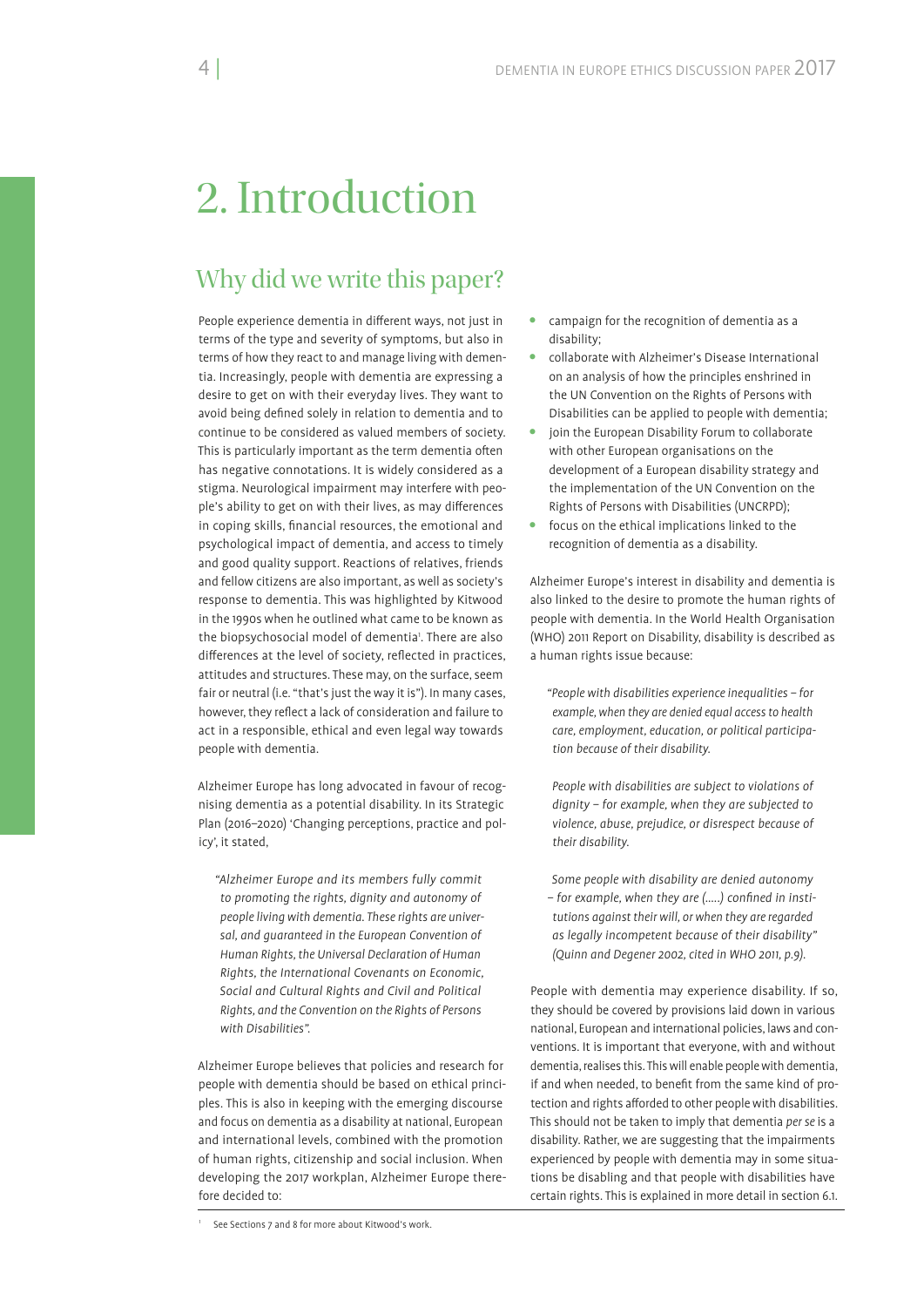Clearly, ethical issues and human rights are closely related and intertwined, with one or the other of these two important societal ideals being at the forefront of discussions.

In this report, we focus on the possible implications for ethics, policy and practice of raising awareness about the potential of framing dementia as a potential disability.

### What do we mean by 'implications for ethics, policy and practice'?

In exploring the ethical implications of viewing dementia as a potential disability, we also reflect on what the impact might be in terms of how society is or should be organised and what this means for people's everyday lives. Ethics is not just about big societal issues, which are discussed in the media, such as immigration, war, abortion or euthanasia. Often, everyday matters have an ethical dimension. The term 'ethics' refers to standards which tell us how people ought to behave in various situations and how they should live with one another. This is often framed in terms of rights, obligations, duties, benefits to society, fairness or specific virtues (Velasquez et al, 2010). These standards of behaviour are based on perceptions of right and wrong or good and bad. A few decades ago, Beauchamp and Childress (2001) developed a set of four biomedical ethical principles . These were:

- 1. respect for autonomy (respecting a person's independence and ability to decide what should happen or be done to him/her),
- 2. beneficence (i.e. doing good, whilst trying to balance possible benefits against risk and costs),
- 3. non-maleficence (i.e. avoiding doing harm) and
- 4. justice/equity (treating people equally and fairly through a fair distribution of benefits, risk and costs).

We are going to use these principles in this report as a very broad ethical framework within which to reflect on dementia as a disability.

These principles were originally intended to serve as a framework to guide professional medical ethics. They have since been applied in a wide range of contexts. There are also other principles and values which are perhaps equally important such as:

- trustworthiness,
- honesty,
- integrity,
- compassion,
- ensuring well-being,
- confidentiality,
- **•** respect for privacy, personhood and dignity.

In addition, it is important to consider the lived experiences of people with dementia and the complexity of human relationships, and not to rely solely on abstract principles and values. So our use of these principles as a guiding ethical framework should be understood quite broadly. It encompasses a wider range of principles and values and takes into account people's lived experience and relationships with other members of society.

The overriding question behind each section in this report is: what are the implications for ethics (in terms of respect for autonomy, beneficence, non-maleficence and justice/ equity), policy and/or practice of this particular topic?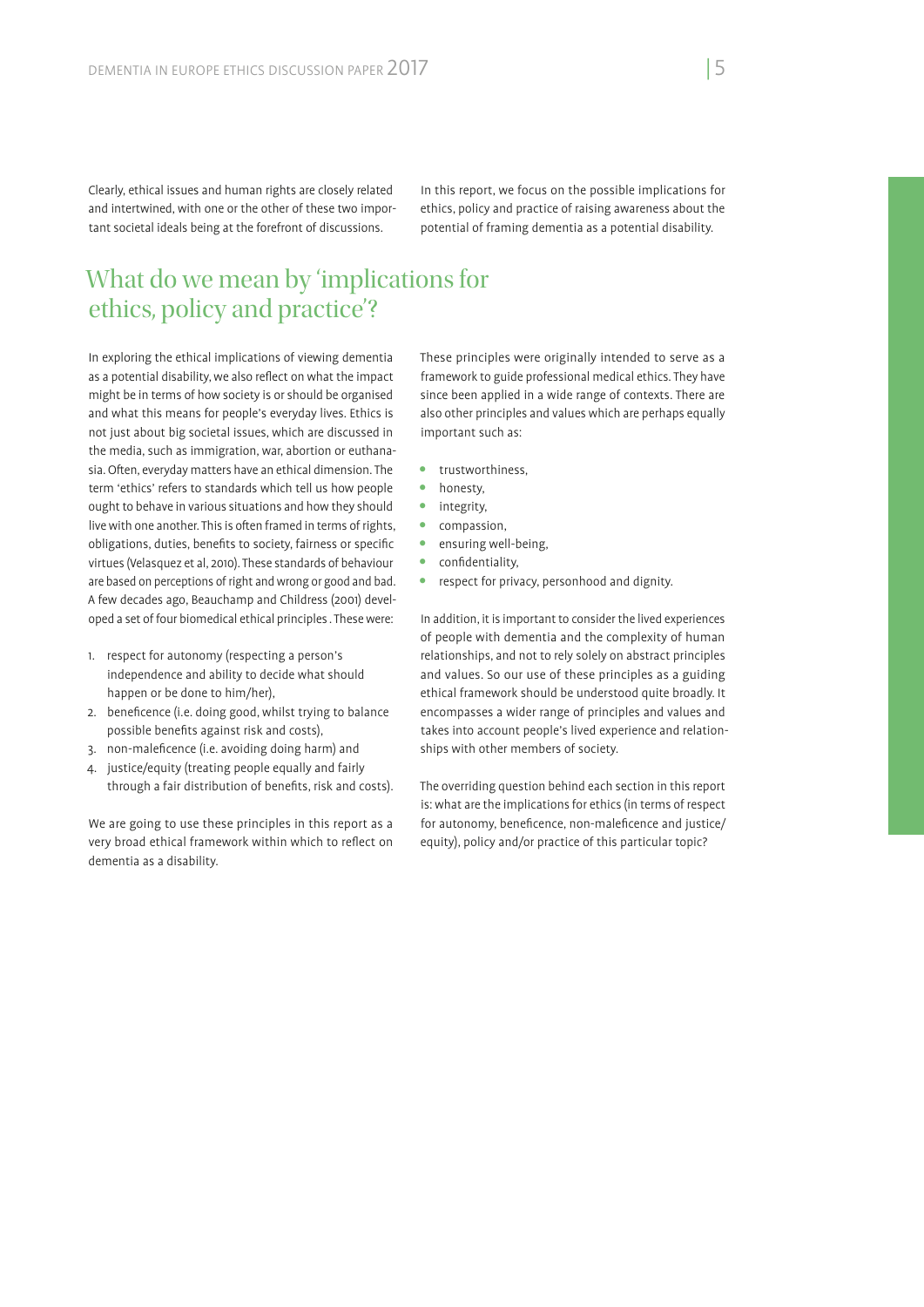### Who wrote this paper?

In 2017, two working groups drafted, debated and agreed on a final version of this paper over a period of roughly 8 months. They had a total of four face-to-face meetings and numerous exchanges of drafts and comments between those meetings. The two groups had expertise in relevant areas such as:

- dementia (knowledge about dementia as well as the experience of having dementia),
- philosophy,
- disability,

### What's in this paper?

In this paper, we have tried to highlight issues which we feel require attention and may need further debate, discussion and reflection. After this introduction, we look, in Section 3, at disability-related terms and definitions. We then set the scene in Section 4 by discussing how the disability movement evolved and the development of different models (or ways of making sense) of disability.

In Section 5, we consider the relationship between disability and our understanding of personhood and dementia. We then consider how accepting that dementia *can* be a disability might impact on the lives of people with dementia (i.e. how they feel about themselves, how they relate to others and how they are treated by other people).

Section 6 on 'human rights and opportunities' discusses how recognising that dementia can be a disability may be beneficial to people with dementia. It focuses on the United Nations Convention on the Rights of Persons with Disabilities. This section also looks at the relationship between policy and practice, and considers more abstract rights. These are sometimes called capabilities by philosophers. They reflect basic minimum requirements for leading "a good life" that every human being should be entitled to.

The concept of disability is helpful in raising awareness of people's right to be treated equally and fairly. There is an emphasis on empowerment and society's responsibility to make 'reasonable adjustments or amendments' to make this possible. However, many people with disabilities still need care and support or are dependent on other people in some way in their daily lives. In section 7 on care, support, disability and dementia, we therefore look not so much

- psychology and psychotherapy,
- law,
- anthropology and
- policy making.

Alzheimer Europe is immensely grateful to the members of these two groups without whom we would not have been able to produce this document. Please have a look at the acknowledgements section where we have included details about the background of each expert.

at the right to receive such care and support but at issues related to the nature of care, support and dependency.

Rights, law and obligations are important but we also need to consider what is needed and approaches that have been adopted so far to make society inclusive. Section 8 is about working towards an inclusive society. Here, we examine debates surrounding the dementia-friendly terminology and concept, and consider what is necessary in order to ensure that people with dementia are meaningfully involved in making the societies and communities in which they live inclusive.

This discussion paper reflects a range of expert opinion and a balanced overview of different perspectives on the issues addressed. However, we have also included a set of statements which were developed by the two working groups and adopted by the Board of Alzheimer Europe. These statements are aimed at the general public, governments and policy makers, Alzheimer associations, organisations of or for people with disabilities, and regulatory bodies.

At the end of the report, you will find, as mentioned above, an acknowledgement of the important contribution made by members of the two working groups, followed by a glossary of terms and abbreviations and a list of references. We realise that this paper addresses a lot of complex issues and is quite lengthy. We have tried to avoid the use of jargon and to make the report as accessible as possible to a broad audience. However, if you would like to see a short summary of the whole report in a more accessible format and style, please see: http://www.alzheimer-europe.org/ Ethics/Ethical-issues-in-practice.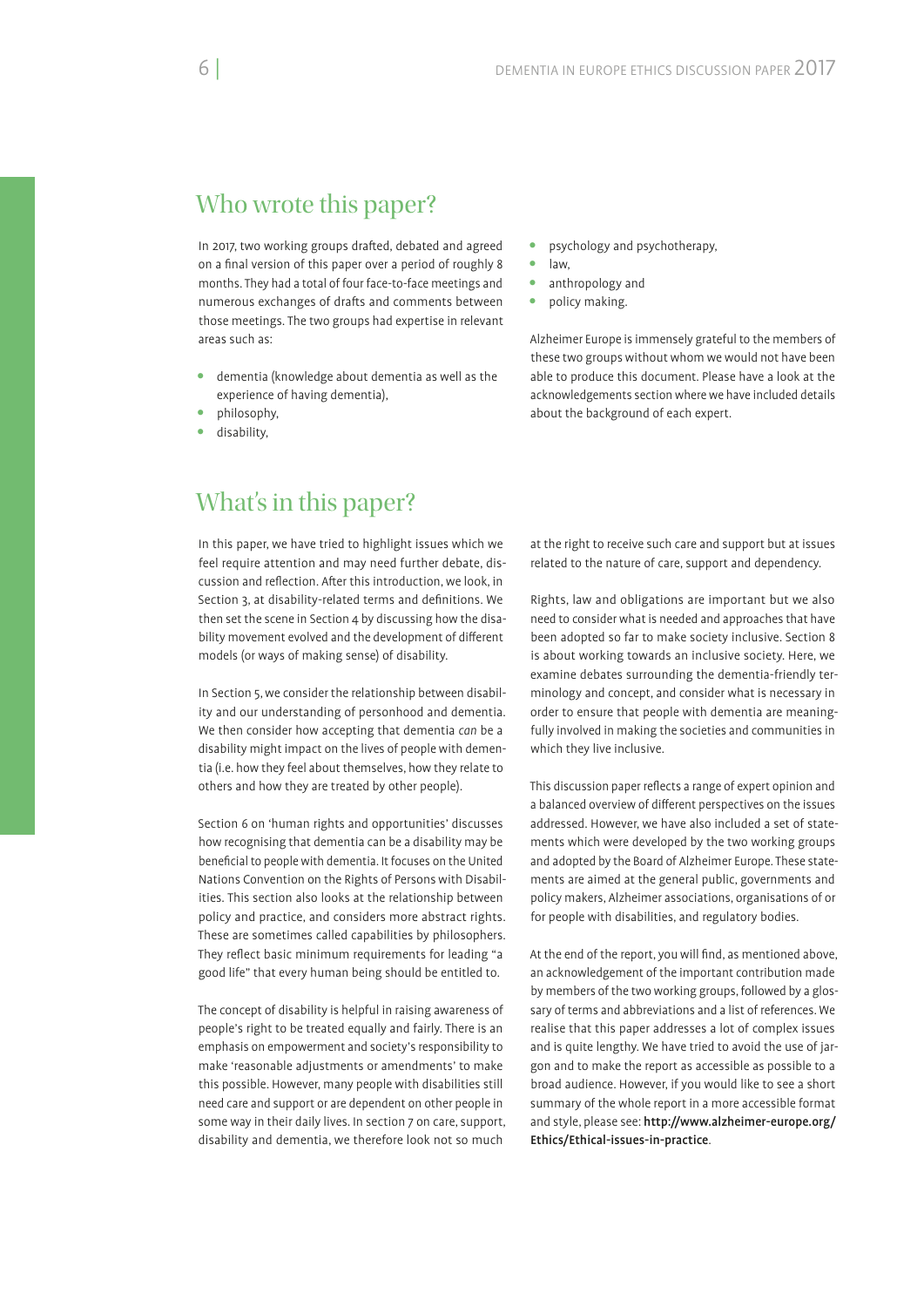# 3. Disability-related terms and definitions

In this section, we look at some of the key terminology as it both reflects and influences how we make sense of disability. Several factors influence the way we use language, such as:

- the context.
- the mood or atmosphere,
- feelings about the topic
- the level of comfort with the topic,
- history,
- traditions,
- literature,
- beliefs and
- linguistic norms.

When we hear or read something, we engage in a process of interpretation. We look for cues to interpret what is meant. These cues are often constructed around common sense assumptions and expectations about the world. We are not generally aware of these and consequently, not always in a position to question or challenge them (Garfinkel 1967, Fairclough 1995).

It is therefore important to be conscious of the terms we use when communicating about disability. We need to be critically aware of the potential implications of the use of various terms. We also need to look at the big picture, namely 'discourse', which is not just about grammar and words, but about meanings. A term, such as people with disabilities, can represent very different meanings and values, depending on how and by whom it is used (Chadwick 2000).

#### Impairment and disability

In section 4.2, we look at different meanings associated with the terms impairment and disability in the context of the different models of disability. The United Nations Convention on the Rights of Persons with Disabilities (CRPD), for example, is often considered as reflecting the social model of disability. It states that disability results 'from the interaction between persons with impairments and attitudinal and environmental barriers that hinders their full and effective participation in society on an equal basis with others'. In the Appendix, we have provided translations of 'impairment' and 'disability'. Wherever possible, we have used translations of Article 1 of this convention from http://www.linguee.com and more specifically, selected translations from documents available on

http://eur-lex.europa.eu. In France, Spain, Finland and Germany, for example, the words for disability are handicap, discapacidad, vamma and Behinderung and the words for incapacity are incapacité, deficiencia, toiminnanrajoite and Beeinträchtung, respectively.

We then asked for feedback from our national member associations about the accuracy of the translations. Some suggested alternative terms, explaining that they were more common or appropriate (e.g. in Spain, Greece, Poland, Belgium and Italy). In some cases, back-translation revealed an overlap between meanings and the existence of additional terms. According to Knoll (2012), confusion and controversies over the distinction between disability and impairment also exist within the disability rights and disability studies movements.

#### Disabled people and people with disabilities:

Similar disagreement exists about the terms 'disabled people' and 'people with disabilities'. People often use these terms interchangeably. Within the disability movement, the term 'disabled person' is quite common and associated with a political message, namely that people are disabled by society. This takes the main focus off people's impairments and challenges the assumption that people with impairments are 'the problem' (Morris 2001). Perhaps it also implies that they are 'passive victims' of society.

The term 'person with disabilities', on the other hand, emphasises something that people have (i.e. "impairments which in interaction with various barriers may hinder their full and effective participation in society on an equal basis with others" – just as they might also have a degree in chemistry, brown hair, an interest in gardening or dementia).

Whilst many people use the two terms interchangeably, some people and organisations have a preference for one or the other. One possible reason for preferring the term person or people with disabilities is that it puts the person before the disability. Such 'people-first-language', it is claimed, helps avoid dehumanising people. Rather than reducing them to a condition, it emphasises that they are first and foremost a person. This is somewhat similar to using the term 'a person who stutters' or 'a person with schizophrenia' instead of 'a stutterer' or 'a schizophrenic'.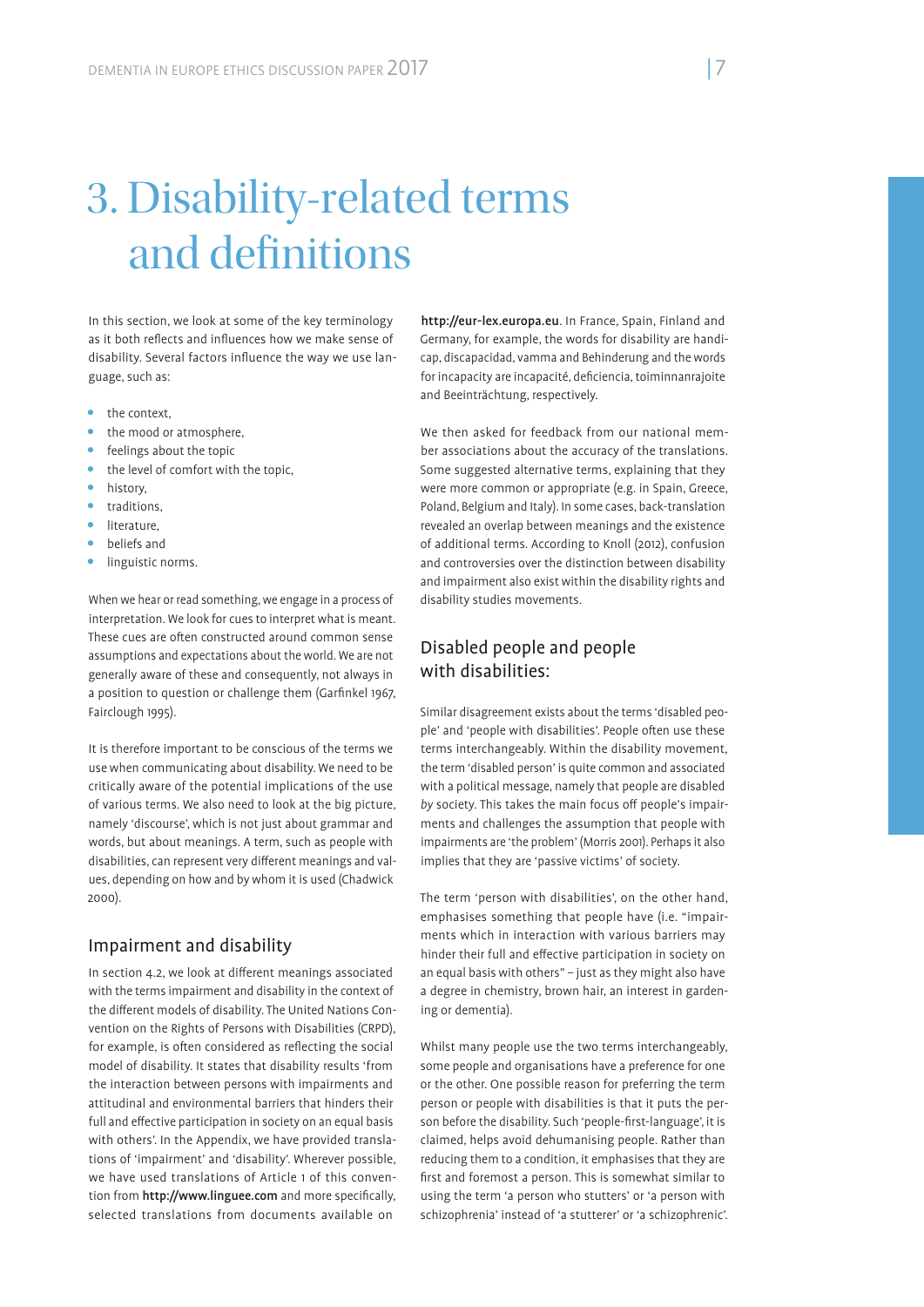Kapitan (2017) argues from a 'person-first-perspective' that people who have an actual condition or disability should be the ones who determine which term is used.

At a recent Public Affairs meeting, organised by Alzheimer Europe, representatives from 17 national Alzheimer associations all indicated a preference for the term 'people with disabilities'. Members of the European Working Group of People with Dementia (EWGPWD) and their carers/supporters did not have strong objections to the use of either term although the meanings they associated with each term varied considerably.

#### Handicap

The term handicap exists either alongside other disability-related terms. It is the main translation for disability in some countries (e.g. in Romania, Denmark, the Netherlands, Norway, Belgium and France). In 1980, the World Health Organisation (in the International Classification of Impairments, Disabilities, and Handicaps) defined 'handicap' as follows:

*"concerned with the disadvantages experienced by the individual as a result of impairments and disabilities; handicaps thus reflect interaction with and adaptation to the individual's surroundings" (World Health Organisation 1980).*

The term is sometimes considered derogatory (and is viewed as rather old-fashioned). This seems to be based on a common misunderstanding that it originates from "cap in hand" and from an association with begging (conjuring up images of people with disabilities having to beg for a living). Its origin, however, reportedly comes from a 17<sup>th</sup> century game based on bartering called 'hand in cap'. From the late 19<sup>th</sup> century, people started using the term in connection with horse racing whereby a stronger horse would be rendered more equal to the others by putting weights under the saddle. Finally, in the 20<sup>th</sup> century, the term was used first in relation to children, and later also for adults with disabilities (Snopes 2011).

#### Official definitions of disability

Whilst definitions of disability are often based on models and theories, they specify the properties of disability or the characteristics of people with disabilities, rather than having an explanatory purpose (Chadwick 2000). Consequently, certain national, European or international definitions may serve to classify who does and does not have a disability. This may have a considerable impact on people's lives (e.g. by determining who has access to services and support).

In the United Nations Convention on the Rights of Persons with Disabilities (CRPD), in addition to the definition of disability (mentioned above), article 1 states:

*"(p)ersons with disabilities include those who have long-term physical, mental, intellectual or sensory impairments which in interaction with various bar*riers may hinder their full and effective participation *in society on an equal basis with others".*

In some countries, however, the International Classification of Functioning Disability and Health (ICF), adopted by the World Health Assembly in 2001, is used as a means to assess disability status. In such cases, the latter might be considered as providing an authoritative statement about what disability is. To some extent, this is based on perceived norms and departures from those norms and on what 'accommodations' (changes to prevent discrimination) are considered appropriate. This neglects, to some extent, individual perspectives and collective experiences (Altman 2001, reported by Knoll 2012). Some of the models of disability described in section 4.2 reflect elements of these two approaches to disability.

As can be seen from the above summary of definitions and terminology related to disability, people use a range of terms for different purposes and in different contexts and documents. Chadwick (2000) emphasises the importance of having a mechanism to review various definitions (especially those enshrined in laws and policies). This, he suggests, would help ensure that they continue 'to correspond with disabled people's own perceptions of their relationship to the social environment' (p.8) and perhaps equally important to ensure that they are in their interests and can incorporate self-definition.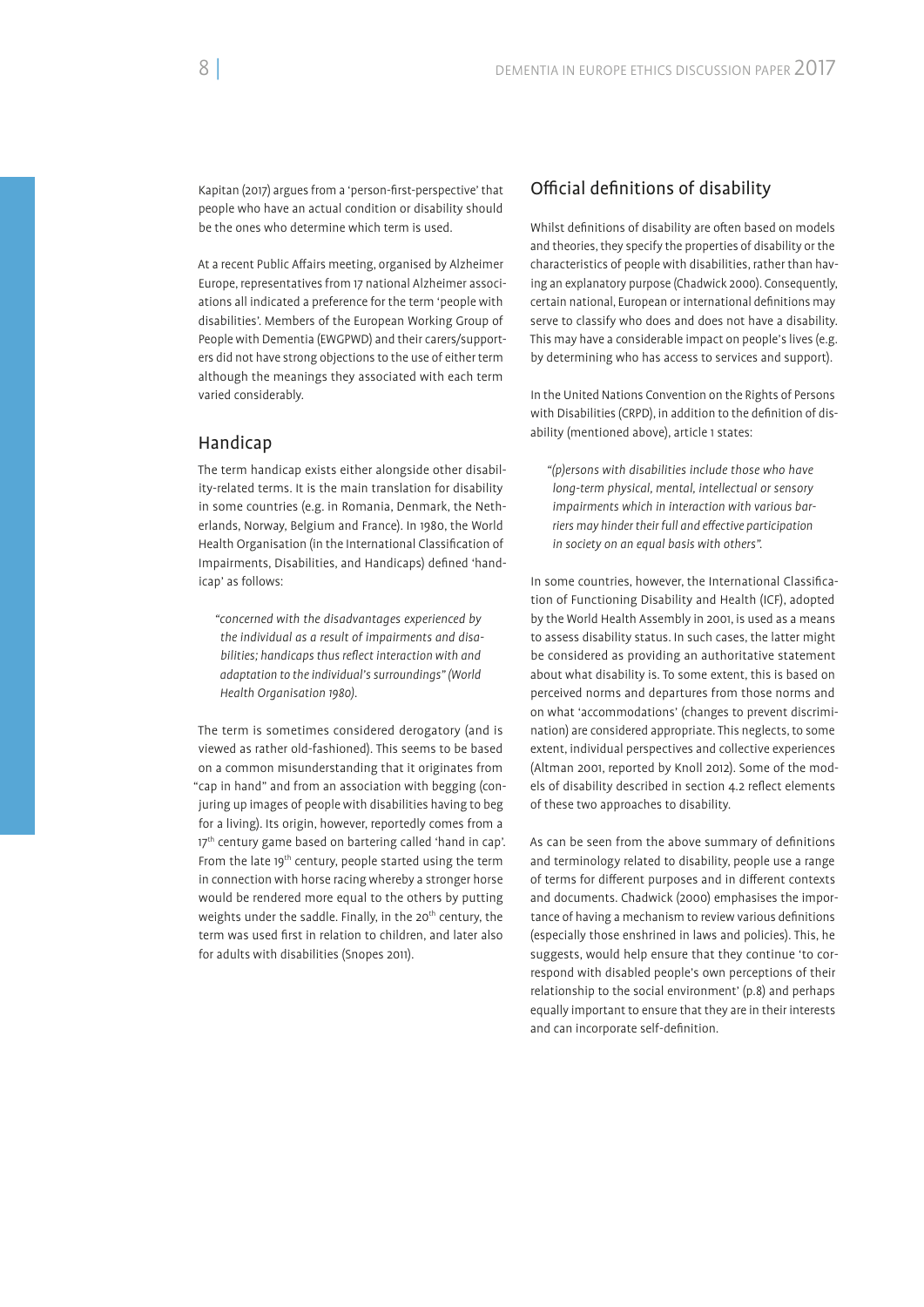#### Key messages

- $\bullet$  The meanings associated with different terms may change over time.
- Definitions, translations and official classifications reflect a particular dominant discourse.
- This discourse is open to challenge and change; it reflects the historical and cultural evolution of words, as well as political concerns.
- The extent to which the use of various terms and definitions is amenable to change may differ depending on the authority of the people or organisation behind them.
- In keeping with the claim of the disability movement "Nothing about us without us", we need to ensure that people with dementia contribute towards the ongoing refinement of disability-related terms and challenge them when needed.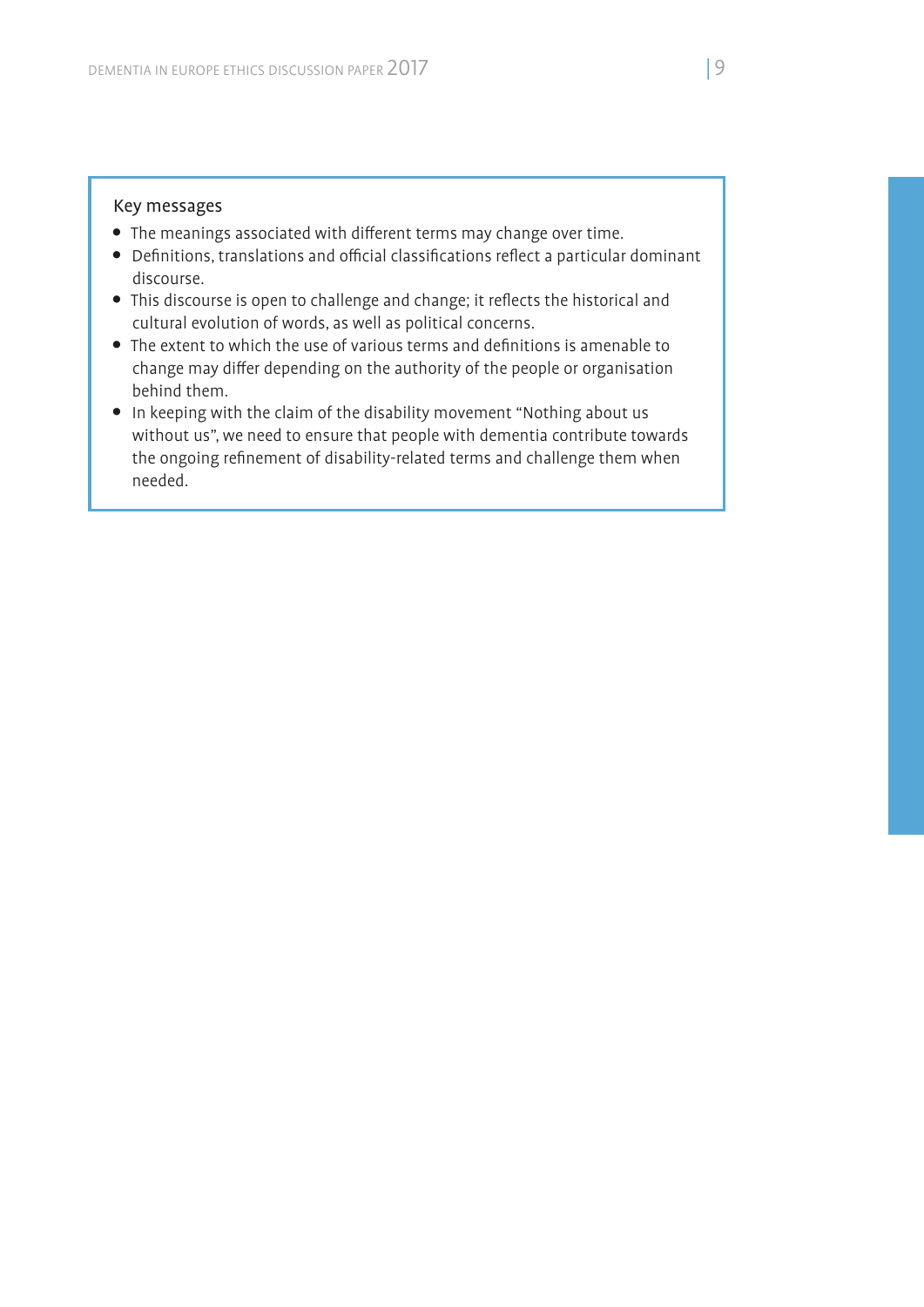# 4. About disability

## 4.1 About the disability movement

The modern disability movement began in the 1960s in America. It was about people with disabilities coming together to fight for a common cause and to bring about changes in their lives. It was influenced by the civil rights movement and the women's rights movement. At the outset, there was a strong emphasis on physical disability. Nowadays, we recognise that disability can arise from impairments experienced by people with a wider range of conditions (e.g. autistic spectrum disorders, dyslexia, thrombosis, stroke and coronary heart disease, rheumatoid arthritis and dementia). Some people with disabilities may have had various impairments from birth or an early age. Others, such as people with dementia, may have acquired them later in life and therefore may make a distinction between their former and current selves and lives.

The founders of the disability rights movement were primarily people with significant physical disabilities and sensory impairments who developed an independent living movement. They promoted the idea that people with disabilities were best placed to determine what their needs were. They therefore felt that they were best placed to find the most appropriate solutions. This, combined with a call for the de-medicalisation of disability and de-institutionalisation, involved a quest for social, economic and political recognition and to the gradual expansion to include people with other disabilities. This gave rise to the emergence of the social model of disability as an alternative to the dominant medical model (see section 4.2). However, many people with cognitive disabilities found self-advocacy more difficult. This may have contributed towards their under-representation in the early disability movement and their reliance on others to promote their rights.

This movement, which spread across Europe in the 1980s (Driedgner 1989), was preceded by and has led to various developments contributing towards the gradual recognition of the needs and rights of people with disabilities. Examples include:

 large numbers of soldiers returning home with physical and mental impairments after the two world wars. Nearly 8 million European soldiers were permanently disabled as a result of World War 1 alone according to Kitchen (2000). They could not all be institutionalised and this contributed towards a renewed focus in some countries on disability (People with Disability Australia 2017);

- the United Nations declaring 1981 the International Year of Disabled Persons (IYDP). This had a clear focus on the human rights of people with disabilities and the removal of barriers to their social and civic inclusion in society;
- the Americans with Disabilities Act of 1990 prohibiting discrimination based on disability. This resulted in companies with a certain number of employees having to make "reasonable accommodations" for employees with disabilities (similar equalities legislation has been implemented in several European countries). Public buildings, shops and restaurants were required to make 'reasonable modifications' to ensure access to people with disabilities. Conditions were laid down to promote the access of people with disabilities to public transport and their participation in various others domains of public life;
- the founding of the European Disability Forum in 1997. This is run by people with disabilities and their families. It has representation in all EU member states;
- the United Nations Convention on the Rights of Persons with Disabilities (CRPD) of 2006. This focuses on rights but also promotes the social model of disability (described in the next section). This led to a change in the usual and accepted ways of thinking about disability. This, in turn, resulted in a radical shift of emphasis from substitute decision making to supported decision making;
- the European Commission (2010) European Disability Strategy 2010–2020: a renewed commitment to a barrier-free Europe;
- the Council of Europe (2017) Disability Strategy 2017-2023 entitled "human rights: a reality for all".

Many people with disabilities still encounter some degree of discrimination and prejudice. The disability rights movement has nevertheless been a massive force for change across the world and disability activism continues to prevail in social policy and political discourses. Still, it has taken significant time for people with disabilities to have their voices heard. All too often their views have been filtered down. Service providers, professionals, relatives and other people such as carers, supporters or friends have often spoken on their behalf. There are particular challenges to enabling the voice of people with more advanced dementia to be heard and these need to be addressed. Meanwhile,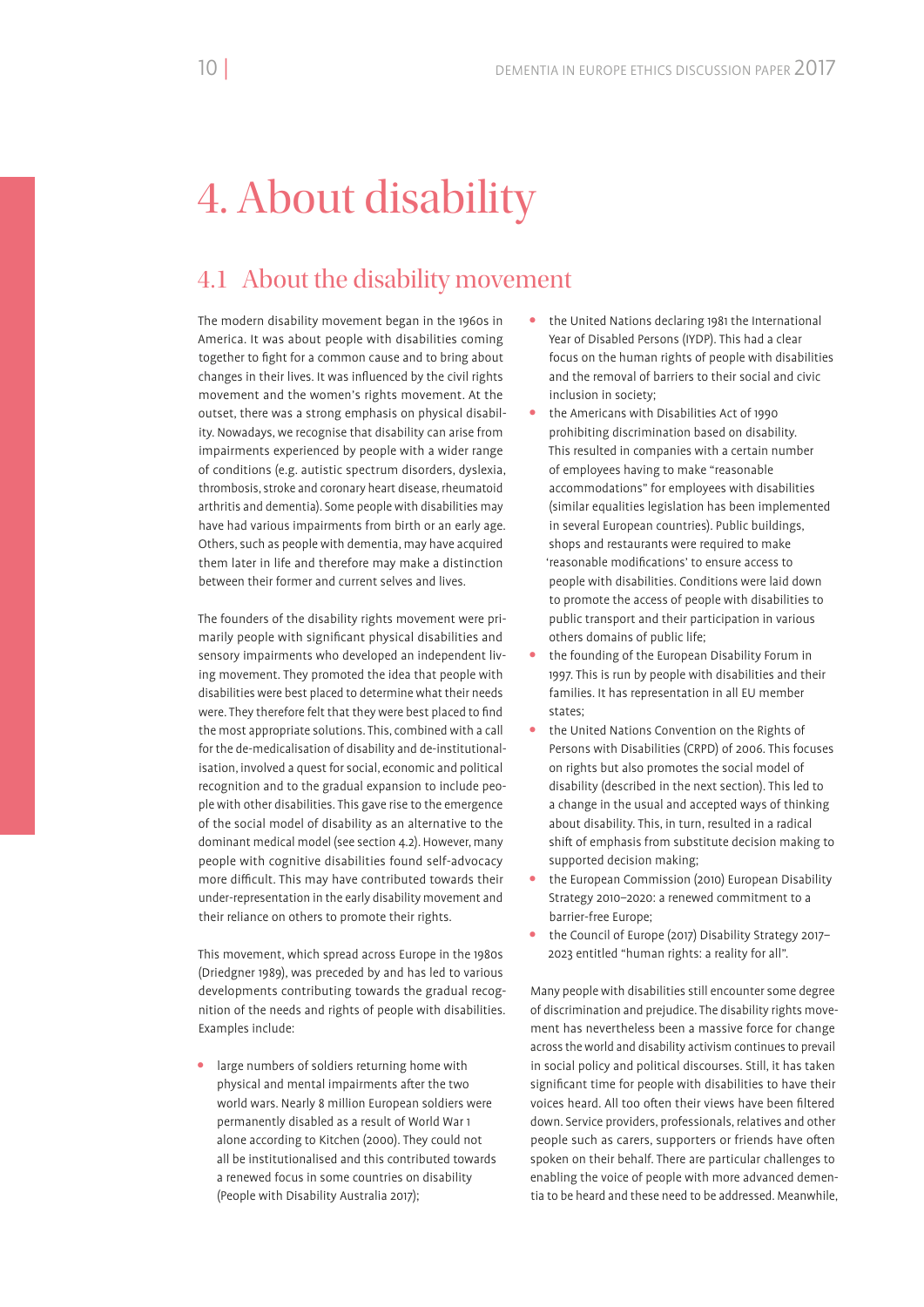many people with dementia (irrespective of their possible experience of disability) still encounter this problem.

Some of the concerns of the disability movement are relevant in the case of dementia, such as the move away from a medical model, the right to be heard and to influence policy

and service development, and the promotion of human rights. This will become more apparent as you read the different sections of this paper. It suggests the need for mutual exchanges, parallel and shared challenges and to join forces with the disability movement if and when necessary in support of common goals or issues.

#### Key messages

- People with disabilities started the disability movement when they came together to campaign for their rights and in particular against discrimination.
- The initial emphasis on physical disability has broadened to encompass people with a wide range of impairments and disabilities.
- The motto of the disability movement is "nothing about us without us".
- Dementia is recognised as a condition resulting in impairments which can lead to disability.
- Despite several important developments at local, national, European and international level to challenge discrimination and to promote the human rights of people with disabilities, there is still progress to be made.
- It is important to hear the voices of people with dementia within the disability movement so as to ensure that subsequent developments correspond to their experiences, needs and wishes.

## 4.2 Different models of disability

The current emphasis in the field of disability research is the result of a long historical process. For many years, three main patterns (known as models) of disability could be traced in Western culture, namely the moral/spiritual, medical and social models. More recently, these models of disability have been challenged and further elaborated. This has resulted in alternative or different interpretations of disability. In this section, we look at:

- 1. the moral/spiritual model,
- 2. the medical model,
- 3. the social model

and three additional, more nuanced models, known as:

- 4. the biopsychosocial model,
- 5. the reinterpreted social model and
- 6. the human rights model.

We will briefly describe each model and have included a table at the end of the section which summarises how each model relates to dementia and to people with dementia. You will find references to some of these models again in section 8 which looks at their implications for the social inclusion of people with dementia.

#### Moral/spiritual model of disability

The moral/spiritual model of disability is familiar from religious beliefs and teachings. It was quite a widespread view in Antiquity (before the Middle Ages)<sup>2</sup>. According to this view, disability is often seen as a sign of the moral flaws of an individual, or his or her ancestors. People who see disability this way, may, for example, believe that a child's impairment is the result of his/her parents' moral offences. Similarly, they might consider that a person who is impaired later in life, committed a sin or did something that was immoral. According to this position, disability is a disadvantageous state, usually a visible impairment, visited upon individuals and their families as retribution (e.g. Garland 1995, Silvers 1998, Stiker 1999). Although this model of disability can be traced back to ancient times, many people still make sense of disability in this way. The belief that disability has a religious or spiritual origin or significance

2 References to disability in key religious texts, such as the Bible, the Torah and the Qur'an, and their interpretation, are complex and beyond the expertise of this working group. We are focusing here on everyday lay perceptions reflecting a variety of religious and spiritual beliefs.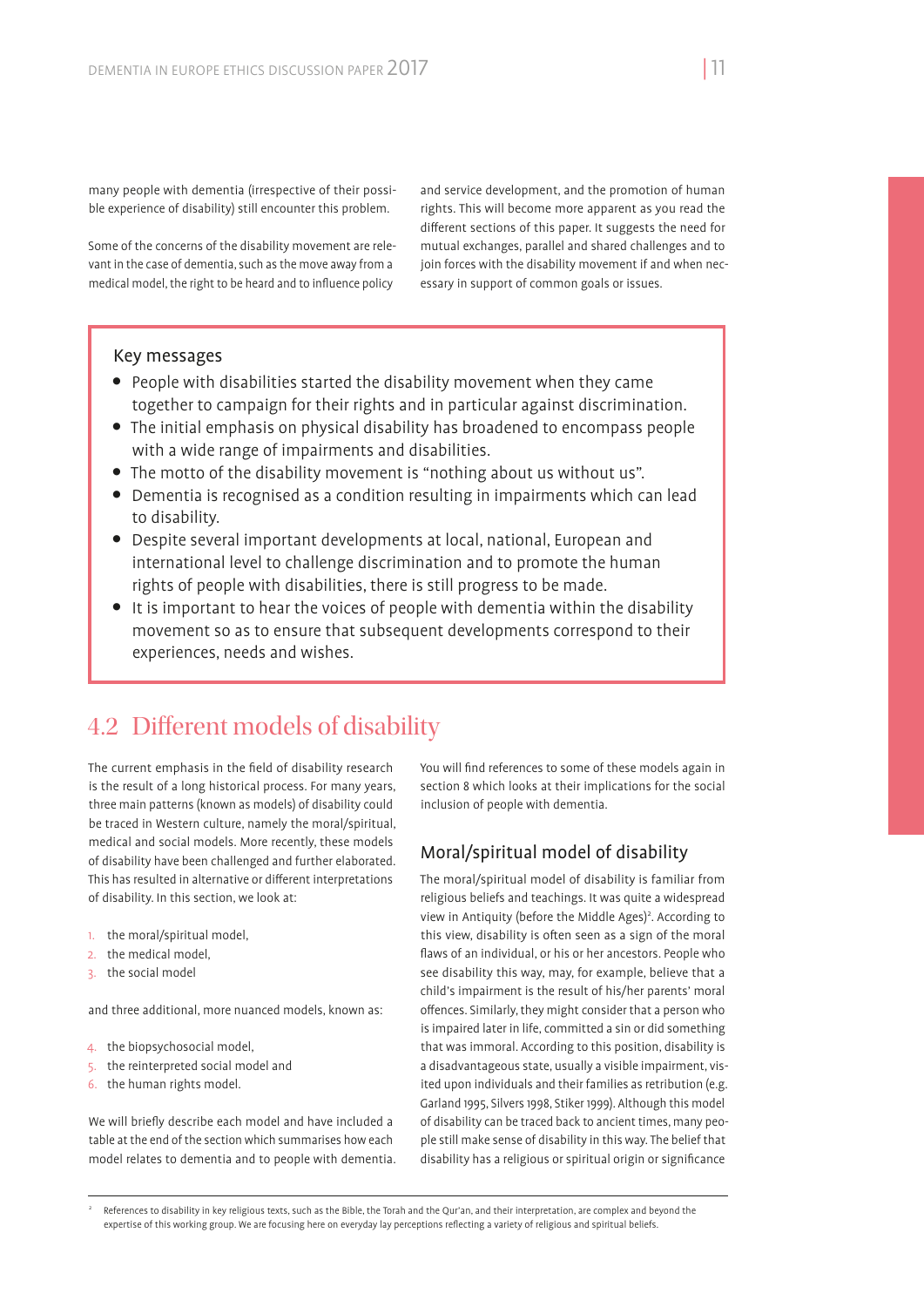may also help some people to cope with any difficulties they might encounter. Some view disability as positive difference and gain inner strength from those very beliefs.

#### Medical model of disability

From the 18th century onwards, disability started to be explained by scientific methods, and to be reduced to an individual's physiological or mental 'deficiencies'. Disability became 'medicalised'3 , alongside other phenomena such as alcoholism, homosexuality and criminality<sup>4</sup>. The expression 'medical model of disability' has become common shorthand for a one-sided view which:

- attributes the cause of an individual's deficits either to
	- $\Box$  bad luck (e.g. accidents).
	- $\Box$  inadequate health practices (e.g. smoking or bad diet) or
	- $\Box$  genes, and
- views disability as the inevitable product of the individual's
- $\Box$  biological defects.
- illnesses or
- $\Box$  characteristics.

Disability becomes a personal tragedy that results from the individual's pathological<sup>5</sup> condition (Barnes, Mercer & Shakespeare 1999, Oliver 1990, 1996, Priestley 2003, Silvers 1998).

Since the late 1960s, this one-sided medical understanding of disability has been fiercely criticised. It has been argued that it portrays disability in a biased manner that leads to practices and social arrangements that oppress people with impairments. It also results in interventions aimed solely at the 'abnormal' individual, with the surrounding environment not being considered. Resources are not directed at changing the environment but rather at ways to 'improve' or 'repair' the impaired individual. This, it could be argued, leads to a social and moral marginalisation of disabled people, preventing their full participation in society.

The way we understand and explain a phenomenon such as disability affects the things we do to try and remove the possible hardships associated with it. A certain view and understanding makes only certain kinds of responses and actions possible. In other words, if the cause of impairment and disability is seen to be spiritual, it is only natural to fix the issue with spiritual manoeuvres, such as exorcism and faith healing. If disability is understood in terms of medical knowledge and is conflated with impairment, then the reasonable thing to do is to focus on improving a person's condition by means of medical interventions.

An unfortunate outcome of both of these individualistic approaches to disability has been paternalism. This involves making decisions on behalf of others for what is assumed to be their own good, even if this is contrary to their wishes. Paternalism can also be seen as a kind of expert system whereby the authorities of the relevant knowledge and craft determine how the phenomenon in question should be understood and handled. In the religious framework, the clergy are considered to be in possession of the truth; in the medical discourse, it is doctors and other professionals. In both cases, the autonomy of people with disabilities has frequently been trampled upon. They have become mere passive recipients of the benevolent assistance provided by professionals and other believers of the dominant disability discourse. This has been especially the case for people with dementia. The corresponding medical model of dementia typically focuses on the workings of the brain, over-emphasises incapacity and leaves little room for the voice of people with dementia to be heard.

#### Social model of disability

The deficiencies of individualistic approaches to disability seem quite clear. The emergence of a social understanding of disability has therefore been a welcome change to the disability discourse and to institutional responses to the lives of people with disabilities. Nowadays, it is widely acknowledged that disability is not merely a matter of biological impairment but also, and perhaps primarily, a social phenomenon. Disablement cannot be explained and understood simply in terms of people's impairment but, rather, in terms of social arrangements. In other words, it is not only individuals and their alleged incapacities that explain the limited opportunities of people with impairments but society too.

In Europe, the British social model of disability is the most well-known conceptualisation of disability as a social phenomenon. It clearly distinguishes between impairment and disability, whereby:

*impairment is defined as 'lacking all or part of a limb, or having a defective limb, organism or mechanism of the body',*

disability is defined as 'the disadvantage or restric*tion of activity caused by a contemporary social organisation which takes little or no account of people who have physical [sic] impairments and thus excludes them from participation in the mainstream of social activities' (Oliver 1996, p.22).*

A process whereby people and societies are explained increasingly in medical terms.

<sup>4</sup> The authors are merely reporting here historical changes of perceptions and not implying agreement with this way of understanding homosexuality, criminality or alcoholism.

<sup>5</sup> Something that is caused by a physical or mental disease.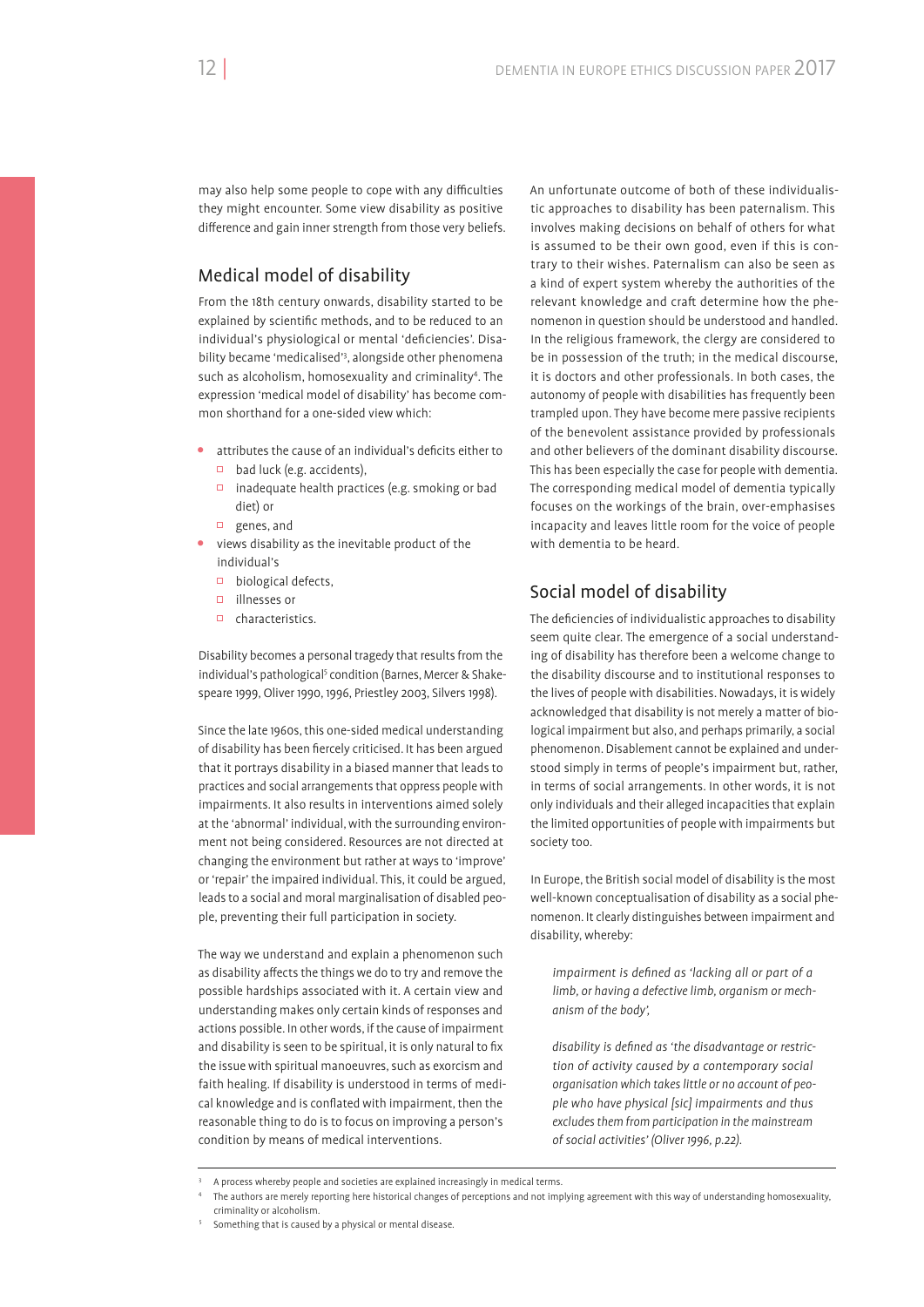The core idea of the social model is that people with disabilities are an oppressed social group. Their assumed inferior status is not a natural effect of their impairment, but it is produced by unjust social arrangements. Disability is seen as the material product of socio-economic relations developed within a specific historical context. This approach focuses on the disabling barriers and material relations of power (Priestley 1998, Shakespeare & Watson 2001). It should also be noted that it is now generally accepted that impairments can be of a mental or cognitive nature and therefore include people with dementia (Mental Health Foundation 2015).

One criticism levelled against the social model is the role, meaning and significance of body and impairment. It defines disability as a form of social oppression and hence as a phenomenon that should be conceptualised in social terms. Individual properties, such as impairments related to dementia, are not the main focus of this approach. Rather, it focuses on analysing the social causes of disability. As a result, in Britain the study of impairment has been somewhat neglected by disability scholars (e.g. Hughes 2002, Thomas 2002). This is a serious shortcoming in the social model of disability. Any theoretical account attempting to explain and theorise disability satisfactorily needs to take into account corporeal<sup>6</sup> issues (i.e. the lived experience of impairments for people with disabilities) (e.g. Corker & Shakespeare 2002, Morris 1991,Shakespeare 2014, Thomas 1999, Wendell 1996).

#### The biopsychosocial model of disability

Altogether, one of the most constant and pressing issues in disability studies is the meaning and significance of impairment. To what extent are bodily features the essential nature of the human body and to what extent are they social constructs? What would be proper responses to people's impairment-related needs? Can we really attribute all disability related to dementia to external social factors? The World Health Organisation (WHO) claims that a good model of disability is "one that synthesizes what is true in the medical and social models, without making the mistake each makes in reducing the whole, complex notion of disability to one of its aspects" (WHO 2002, p.9). This synthesis, according to the WHO, results in a coherent view of different perspectives of health (biological, individual and social), which has come to be known as the biopsychosocial model of disability.

This biopsychosocial model of disability takes into account medical, psychological, social and environmental factors influencing a particular health condition, functioning and disability. It emphasises that everyone may experience a decrement (deterioration) in health and thereby experience some disability. This contributes towards mainstreaming

the experience of disability<sup>7</sup> and recognising it as a universal human experience. The medical and social models, in focusing on one particular factor, risk overlooking the complexity of issues related to disability. The biopsychosocial model of disability takes the emphasis off diagnoses for the planning and management of any support, care or treatment that people with disabilities may need. Nevertheless, the medical, social and biopsychosocial models of disability all reflect to some extent fixed assumptions about what is ordinary, abnormal, normal living, a social problem, dependence and interdependence, as well as certain goals, such as being a citizen, and certain states of being which are desirable (Smith 2009). It is important to be conscious of the difference between normal in the sense of what is average, common or standard and normal in the sense of how things *should* be. According to Chadwick (2000), when normality is formally defined, there is a risk of the two ways of understanding 'normal' becoming muddled. This may result in the systematic attachment of negative value judgements to people with disabilities.

#### The reinterpreted social model of disability

The reinterpreted social model of disability gives greater emphasis to the personal experience of disability, in addition to social and environmental factors. This includes the way a person experiences a particular condition, impairment or disability (e.g. not necessarily as a personal disaster but in terms of personal growth and spiritual, philosophical or psychological benefits). It takes the focus off a socially constructed definition of disability, based on deficiency and departure from the norm, onto one which reflects how disability is experienced by people with disabilities. This might, for example, involve a greater focus on personal achievements, the enjoyment of life, personal identity and self-awareness (Smith 2009, Swain et al. 2003), and in the case of dementia on remaining capacities and just getting on with life. This model does not suggest the absence of social barriers but rather emphasises that people with disabilities should be the ones to define which barriers are most important and relevant to their lives and their objectives. In other words, the model acknowledges personal experience and human agency.

Similarly, there have been criticisms recently of the term 'care', especially in response to the medical model of disability and a desire to reframe it as just one aspect of support. Many people with dementia, especially in countries where there are limited care and support provisions, would like to have greater access to care. They do not see it in a negative light (e.g. as a indication of dependency and passivity) but

<sup>6</sup> Literally, the physical existence of something.

<sup>7</sup> Ensuring that the experience of disability is considered and central to all activities – policy development, research, advocacy/dialogue, legislation, resource allocation and planning, implementation and monitoring of support etc.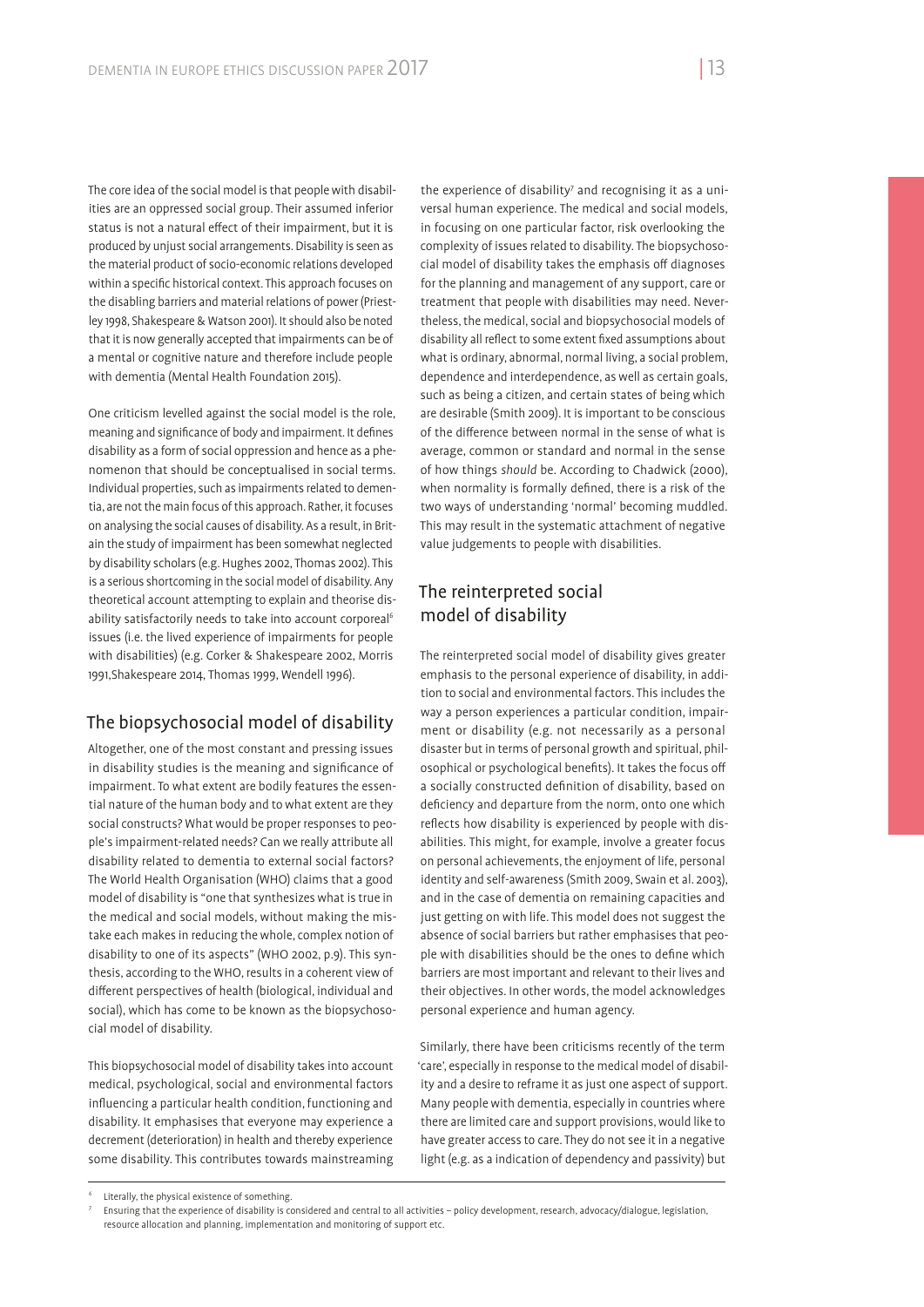as something to which they are entitled and which may contribute towards their dignity and quality of life. The current focus on independent living in relation to disability is surely positive. Nevertheless, it also reflects a social construction which must be balanced against recognition of the right to independent thinking and recognition of the experience of people with disabilities (Smith 2009).

The way that people experience impairments or disability may also be influenced in part by cultural differences. This calls for a greater understanding of and respect for cultural beliefs surrounding dementia held by some ethnic minority groups. At the same time, we should not assume that all members of a particular identifiable group (e.g. sharing a common ethnic or religious background) think alike. Moreover, Morris (1991) suggests that lifting the pressure to conform to the aspirations of the majority (without disabilities) can be liberating. She further suggests that by embracing impairments, rather than fighting against them, a person ceases to be disabled by them. Nevertheless, a possible criticism of the reinterpreted social model of disability is that it might sometimes lead to an over-emphasis on positive aspects of living with disability. This might, in turn, lead to overlooking some of the more unpleasant and difficult aspects of having an illness or impairment, which Shakespeare et al. (2017) label a 'Pollyannaish'8 approach.

#### The human rights model of disability

With the human rights model of disability, irrespective of whether a particular condition is seen as a disability or health condition, the emphasis is on:

- 1. the recognition of the person with a particular condition or impairment as an equal citizen ('rights holder') and
- 2. others as having duties and responsibilities ('duty holders') towards him or her.

A key aim of this approach is to ensure:

- that people with disabilities have the same rights as other citizens to contribute towards society,
- that they enjoy the same benefits and
- that they take the same risks as people without disabilities.

This may be achieved through rules, regulations and laws, as well as through carefully planned and meaningful involvement of people with disabilities in society. The PANEL principles are often provided as useful guidance for the implementation of a human-rights based approach. The PANEL principles are:

**P***articipation (of rights holders)* **A***ccountability (of duty holders towards rights holders)* **N***on-discrimination and equality (of duty holders towards rights holders)* **E***mpowerment (of rights holders)*

**L***egality (of duty holders' actions)*

The European Commission has provided further guidance to using the PANEL principles in the form of the FAIR flowchart. This consists of establishing the **F**acts, **A**nalysing the rights at stake, **I**dentifying who is responsible for bringing about change and **R**eviewing any action taken (see the Scottish Human Rights Commission leaflet for more details: www.scottishhumanrights.com).

Laws and regulations can be effective when properly designed, implemented, respected and monitored. Unfortunately, they sometimes result in individuals, service providers and official bodies merely doing the minimum necessary to tick the box, and not striving to ensure full citizenship. Indeed, for meaningful involvement in society (e.g. in local and national decision making, accessing good and services, choosing where and how to live, and having the opportunity to form and maintain relationships with other people), attitudes and interpersonal interactions are also important.

However, as mentioned earlier, not everyone who experiences dementia has the same objectives. Many people with disabilities and disability activists have rejected responses to disability which reflect pity or charity and to being 'friendly' or 'nice' to people with disabilities (which may be well intended but sometimes perceived as patronising). Positive and supportive actions, based on the principles of solidarity, justice and mutual respect, should nevertheless be encouraged. Similarly, it should not be assumed that government officials, service providers and people responsible for discrimination are non disabled. People without disabilities and those with disabilities are all rights holders and duty holders, even though the latter may require varying degrees of support to exercise those rights and duties.

Finally, disability rights must be properly enforced. They must also be accompanied by coherent policies and strategies for social change, appropriate funding and effective monitoring (Crowther 2017). It is essential that policy makers and those responsible for the enforcement of laws and regulations ensure that these are also applicable to and suited to the needs of people with dementia (see also section 6.2 on policy in practice).

<sup>8</sup> Excessively cheerful or optimistic with a tendency to find good in everything (based on the heroine of a children's story written by Eleanor Hodgman Porter).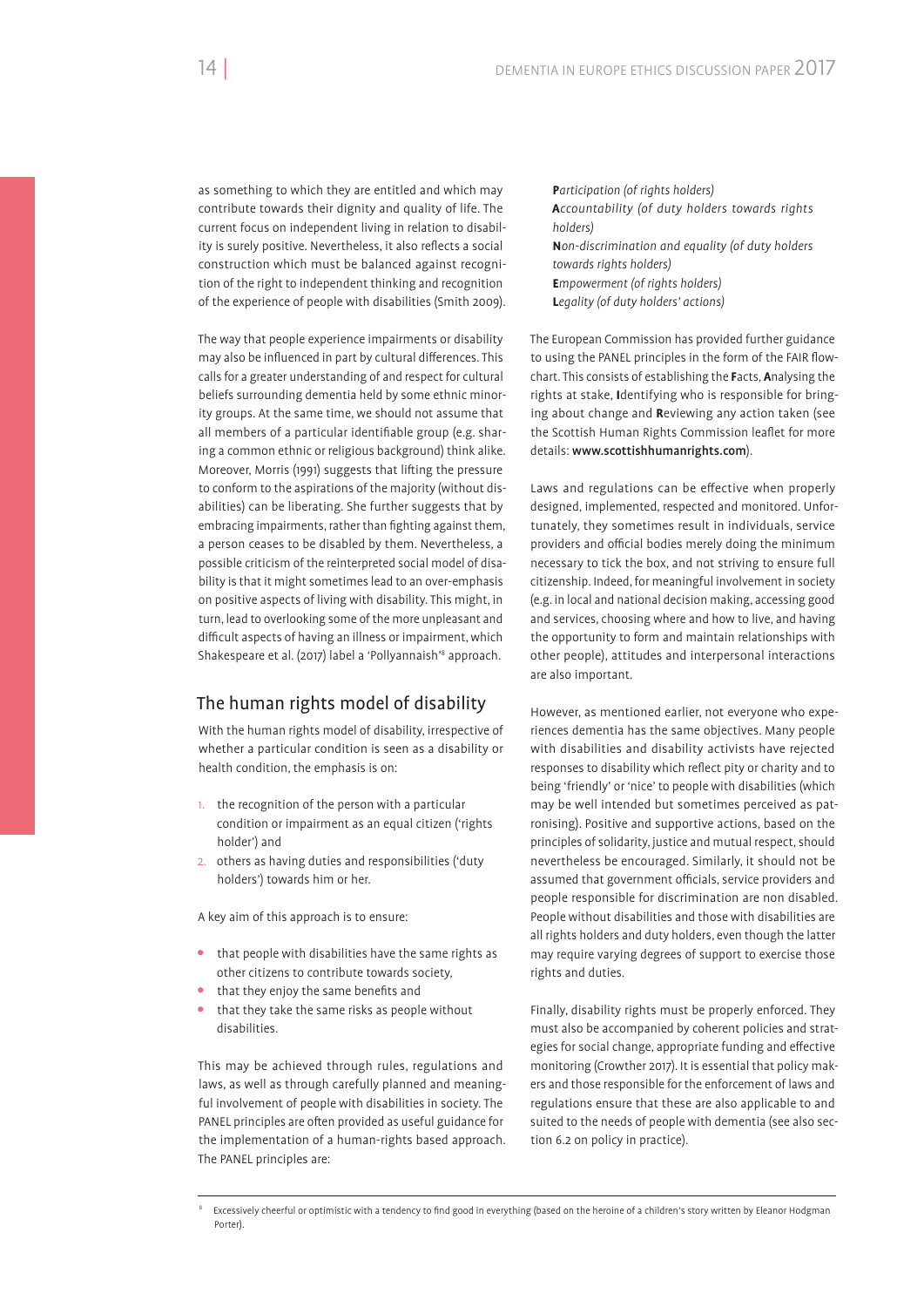#### Summary of key points raised in this section

- People make sense of disability in different ways, which are sometimes described as "models" of disability.
- These models have developed over time in a fairly linear fashion but exist alongside each other because different people find meaning in each of them.
- With the possible exceptions of the moral/spiritual and medical model of disability (considered by many as pejorative or an inaccurate interpretation of disability forming the basis for potential abuse, oppression and exploitation), each model aims to be progressive. It builds on some elements of existing models, sometimes responding to a perceived gap or flaw and often having a particular focus (e.g. on societal barriers, human rights or the experience of impairment).
- The way that people make sense of disability can have a considerable impact on the lives of people with disabilities and their family and friends because most models reflect a certain understanding of the cause and hence of the way to address disability.
- Table 1 below provides an overview of how some of the different models of disability relate to dementia and the possible implications of each for people with dementia.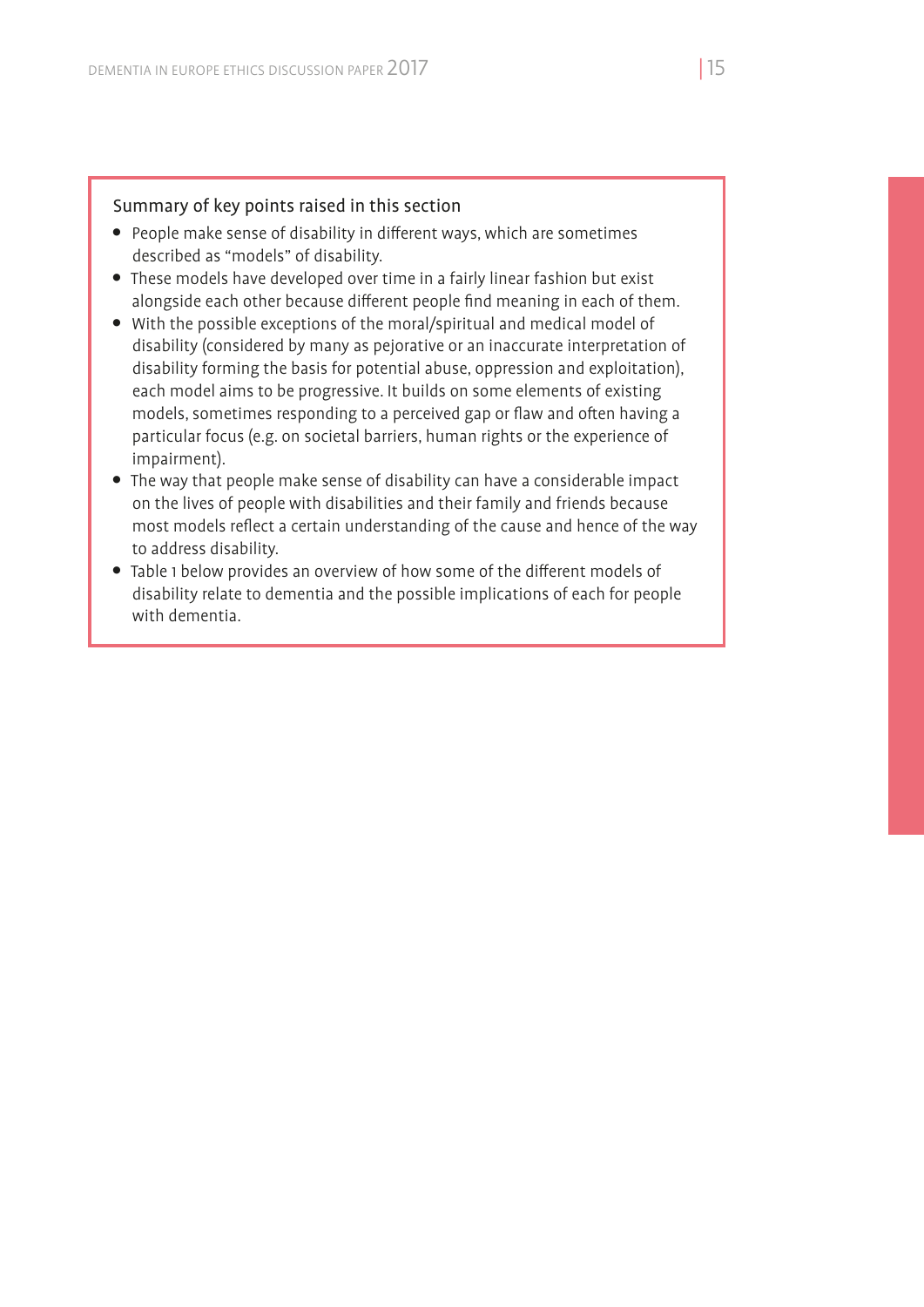| <b>Model of disability</b> | How the model relates to dementia                                                                                                                                                                                                                                                                                                                                                  | Implications for the person with dementia                                                                                                                                                                                                                                                                                                                                                                                 |
|----------------------------|------------------------------------------------------------------------------------------------------------------------------------------------------------------------------------------------------------------------------------------------------------------------------------------------------------------------------------------------------------------------------------|---------------------------------------------------------------------------------------------------------------------------------------------------------------------------------------------------------------------------------------------------------------------------------------------------------------------------------------------------------------------------------------------------------------------------|
| Moral/spiritual            | Dementia is considered a curse or moral flaw<br>in the individual. Dementia is visited upon<br>the individual as retribution or as a divine<br>test.                                                                                                                                                                                                                               | The person is subjected to prayer, seeking<br>a miracle cure or spiritual 'healing'<br>interventions. Some people may feel inspired<br>and able to cope as a result of their religious<br>or spiritual beliefs.                                                                                                                                                                                                           |
| Medical                    | Dementia is considered as resulting solely<br>from biomedical causes and sometimes<br>perceived as a personal tragedy. The flaw is<br>considered as being in the individual only.                                                                                                                                                                                                  | This aims to cure or 'fix' the person with<br>dementia with medical interventions or<br>make him/her fit in. Others (e.g. doctors) are<br>considered to know what is best. There is<br>little or no voice for the person with dementia.                                                                                                                                                                                   |
| <b>Social</b>              | Dementia is considered an impairment<br>causing disabilities as a result of the social/<br>structural arrangements in society.                                                                                                                                                                                                                                                     | The focus is on altering the social/structural<br>environments to eliminate or mitigate the<br>negative experience of disability. The person<br>with dementia is involved in leading the<br>decisions and in collective action to achieve<br>change.                                                                                                                                                                      |
| Biopsychosocial            | Dementia is considered a multi-dimensional<br>and a health experience that occurs in a<br>context. Disability, ill-health and human<br>functioning involve interactions between<br>biological, psychological, social and<br>environmental aspects.                                                                                                                                 | Medical, psychological, social and<br>environmental influences on dementia as a<br>health condition, functioning and disability<br>should all be addressed. The person with<br>dementia is involved in decision making and<br>in collective action to achieve change.                                                                                                                                                     |
| Reinterpreted<br>social    | Dementia is considered a health condition,<br>which together with contextual factors,<br>accounts for the individual's (social and<br>psychological) experience of dementia in<br>the broader social context. The personal<br>experience of dementia (and of related<br>physical, sensory and mental impairments)<br>is considered as well as social and<br>environmental factors. | In addition to altering the social/structural<br>environments (as with the social model),<br>there is greater emphasis on how people with<br>dementia experience various impairments<br>(as well as possible resulting disability) and<br>also require care, support and protection<br>where necessary. The person with dementia<br>is involved in leading decision making and in<br>collective action to achieve change. |
| <b>Human rights</b>        | Dementia may be seen as a disability and/<br>or health condition. The human rights<br>model works with the social model(s) and<br>the biopsychosocial model but recognises<br>the person as an equal citizen ('rights<br>holder') and others as having duties and<br>responsibilities ('duty holders').                                                                            | The person with dementia has his/her rights<br>upheld and experiences full inclusion and<br>equality. People with dementia are active<br>subjects and fully included citizens (e.g. in<br>keeping with the PANEL principles mentioned<br>on page 14).                                                                                                                                                                     |

## Table 1: (Some) Models of disability in the context of dementia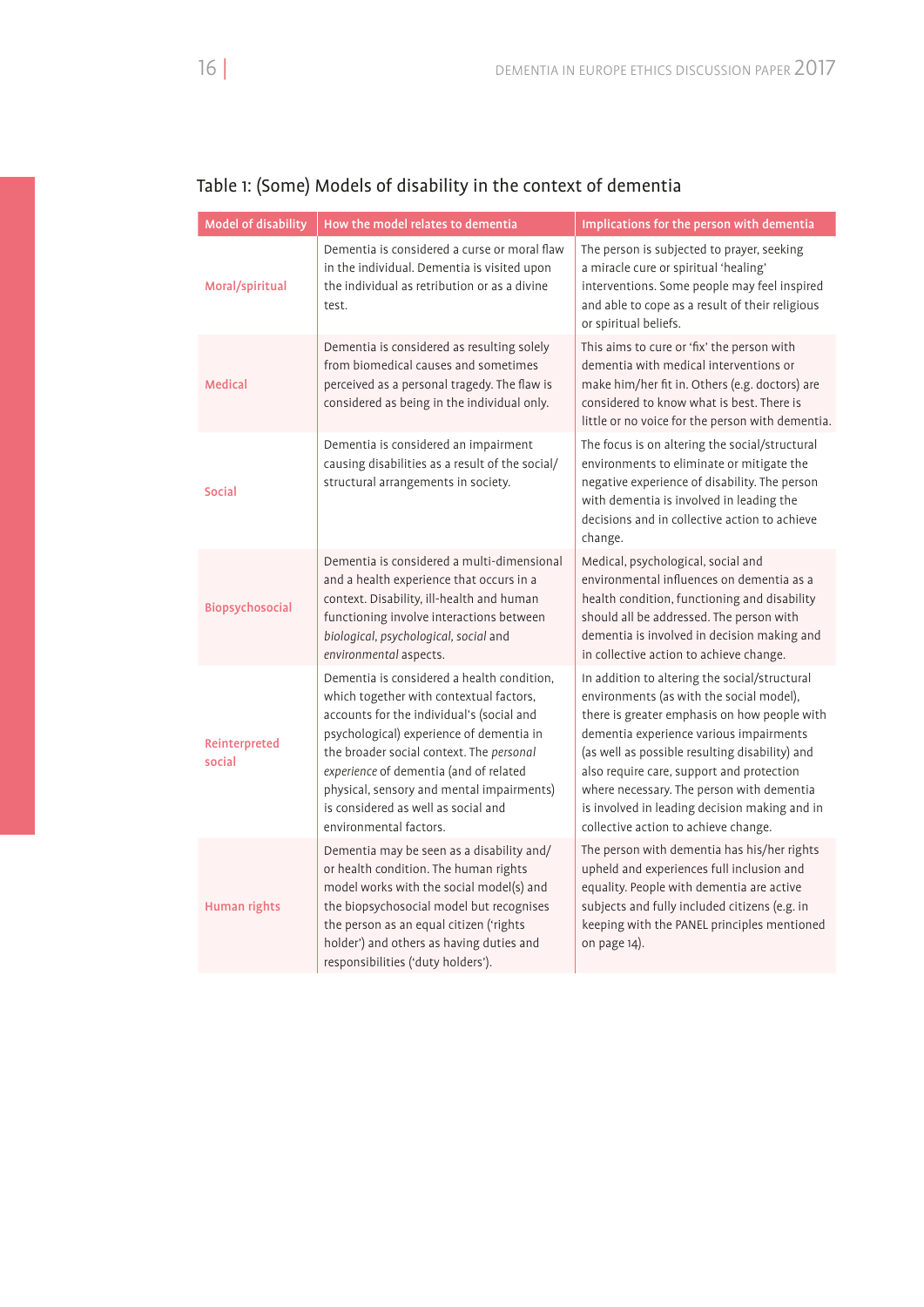# 5. Personhood and the personal experience of disability

## 5.1 Understanding personhood in the context of disability and dementia

In everyday usage, 'person' is usually just another term for human being. It is used to distinguish us from inanimate objects, machines, plants, animals and 'spirits'. Discussions about personhood in relation to disability and dementia are pretty similar. They both tend to draw on the same philosophical theories. Having a disability (or an impairment or dementia) does not make someone any less a person than someone who doesn't. However, some philosophical theories of personhood suggest that there are different types and levels of personhood. Sometimes, they are presented in such a way that they may have a negative impact on people with disabilities, affecting the way they are perceived, how some people with disabilities feel about themselves and how they are treated.

Philosophers tend to emphasise mental traits such as consciousness and rationality as the most relevant criteria in the definition of personhood. But to most people these traits are not as important as bodily shape (e.g. looking like a human being). Moreover, animals, however intelligent they may be, are not considered to be persons while humans, including infants and people with severe cognitive impairments, are (Sapontzis 1987, pp.48–49).

Personhood is usually connected to the moral realm. The expression 'person' is generally understood as implying a specific moral status. A person, in a moral sense, is a being whose interests must be respected. When we consider what is morally acceptable or preferable, we are morally obliged to take into account what will promote dignity or demean, benefit or harm, satisfy or dissatisfy, and so on, any being that is a person and that is likely to be affected by our actions. In other words, a person is a being with moral and social rights.

Some philosophers argue that moral personhood has different levels, in the sense that some beings are more persons than others. They state that in a moral sense, children are not full persons in comparison with adults (Sapontzis 1987, p.50). For example, children have rights to life, against abuse, and so on, although they are denied rights to property, marriage and voting. Some of their rights, such as autonomy, may be less fully respected than the corresponding rights of adults. In some cases, they are not

held responsible for their actions. Similarly, it has been argued that some people, who are deemed to have very little in common with people in general, are 'non- persons' (Buchanan 1988). Such philosophical arguments are, at the very least, unhelpful and at most, deeply offensive and damaging to the dignity, wellbeing and, in some cases, even to the survival of people with dementia.

In philosophy, there are competing views about personhood but most accounts regard mental ability as a necessary condition. This includes being conscious of the world, thinking about it and seeking to understand it (see Peacocke & Gillett 1987). John Locke developed a new philosophical framework in Western philosophy for the pursuit of understanding and theorising about 'the person'. According to Locke, a person is "a thinking intelligent Being, that has reason and reflection, and can consider itself as itself, the same thinking thing in different times and places"(Locke 1975/1690, Bk. II, ch. 27, sec. 9).

The Lockean conception of personhood represents the ideas, attitudes or activities that are shared by most people and regarded as normal or conventional in Western philosophy. It is usually agreed in philosophy that personhood is a moral issue warranting reflection and debate. The lives of beings of this sort (i.e. of persons), it is argued, possess a great psychological unity because of their highly developed cognitive capabilities (e.g. linked to conceptual abilities, understanding, problem solving and rational decision-making). Their advanced mental abilities enable their past and future experiences to form a meaningful unity, a biographical life (Buchanan 1988, Parfit 1984). In this view, personhood coincides with a threshold of moral worth whereby all beings above a particular threshold are considered equally morally valuable (e.g. McMahan 2002, Singer 1993).

With regard to dementia, Post (2006), argues that this hypercognitive definition of personhood overvalues what are often termed the 'higher cognitive functions' by comparison with other qualities such as humour, kindness and generosity. These other qualities are equally important to a shared concept of humanity and are not compromised when someone has dementia. The hypercognitive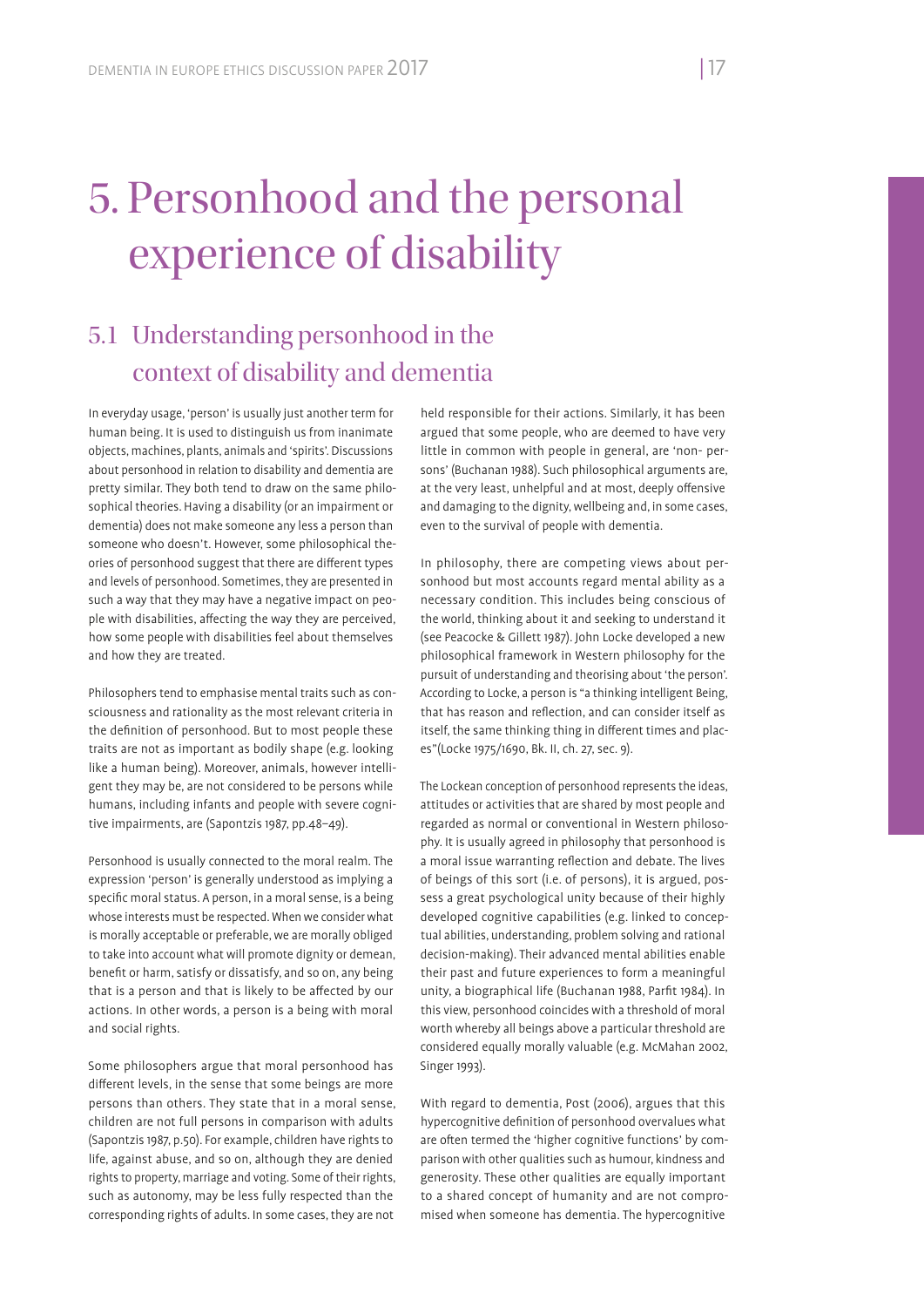definition of personhood fails to take into account the emotional and relational needs and capacities of people with dementia. Such failure, combined with overlooking the importance of social interaction and considering some people as non-persons, may contribute towards additional loss of capacity and additional disability (Alzheimer Europe 2013).

Much of the most significant work on personhood and dementia has been carried out by Kitwood (1997). According to Kitwood (1997, p.8), the term personhood refers to 'a standing or status that is bestowed upon one human being, by others, in the context of relationship and social being. It implies recognition, respect and trust'. In this view, a person with dementia does not forfeit the status of being a unique, and uniquely valuable individual as the result of a diagnosis of dementia. Rather, those without dementia have a special obligation to validate, maintain and enhance the personhood of those with cognitive disabilities. Beyond this, Kitwood suggests that the 'malignant social psychology' which often surrounds people with dementia in his view, can in fact exacerbate the symptoms of dementia (i.e. make them worse) and hasten the apparent progression of the condition. "Dementia," he says (1997, p.19) may be

*"induced in part by the stresses of life. Thus anyone*  who envisages the effects of care as being "purely *psychological" independent of what is happening in the nervous system, is perpetuating the error of Descartes in trying to separate mind from body. Maintaining personhood is both a psychological and a neurological task".*

Kitwood's concept of personhood was influenced to some extent by the work of the German philosopher Martin Buber (1878-1965). Buber identified two different ways that people relate to one another, reflecting objectification or a genuine exchange (Alzheimer Europe 2013). These two ways are described through the word pairs 'I-It' and 'I-Thou'9 . The I-It mode of relating is one in which a person relates to the other in a cool, distanced, non-involved way. This fails to fully acknowledge the individuality of the other person as he or she is objectified. The I-Thou mode of relating, in contrast, involves meeting the other person in a genuine human exchange. With reference to the I-Thou relationship, Barich (1998) states, "You become a person (as opposed to an alienated and isolated individual) when you enter into relation with people."

More recently, some philosophers have also argued, in the context of disability and personhood, that an individual's moral worth can also be based on his/her relation to others (e.g. Curtis & Vehmas 2016, Kittay 2005, 2010, Vehmas & Curtis 2017). They maintain that the 'human community relation' is a significant, special relation that bestows moral value on those individuals who are part of that relation.

According to this view, a person can be considered by others as having value on the basis of a relation to something/someone else. The idea is that once value has been bestowed<sup>10</sup> in this way, that value then functions to bind all concerned, not merely those who bestow it. In this way, some human beings, who might otherwise be considered as lacking the necessary psychological properties to be persons, are recognised as persons as a result of certain relations they have to other people. But what relations are these? One example would be the relations that a person with profound intellectual disability or advanced dementia has to others as a result of having being born and cared for by human beings within a human community. These relations must be strong enough to generate obligations and as strong as those that exist towards any other person. Importantly, these relations are not purely biological. This is why they should not be called 'species membership relations<sup>11</sup>' but rather 'human community relations'.

Precisely what this relation amounts to is difficult to describe. It is the relation that exists between each of us and every other human being. It is the relation that exists between a human and the rest of the human community as a result of having been born of human parents, brought up and cared for by humans, and in general, treated as a human within the human community. Naturally, the relation holds between different individuals and the rest of the community in different ways. For example, most people vote, work, pay taxes and engage in emotional and social interactions with others. However, it is not necessary for everyone (including people with various impairments, dementia or disability etc.) to participate within the human community in the same way or to the same extent. All that is required for the relation to hold is that an individual is taken into the human community and treated by the community as a human. Speaking at a conference on Alzheimer's disease in 2014, Longneaux concluded that every person must be treated as a person, based on the premise that a human being who has feelings, even if unable to express them or to exercise autonomy, is a person.

<sup>9</sup> 'Thou' means 'you'. This term is old-fashioned and is therefore not used much nowadays except in poetic or religious texts.

To bestow means to give or present something to someone

<sup>11</sup> A preference for the interests of beings belonging to the species group to which one also belongs over the interests of those who don't.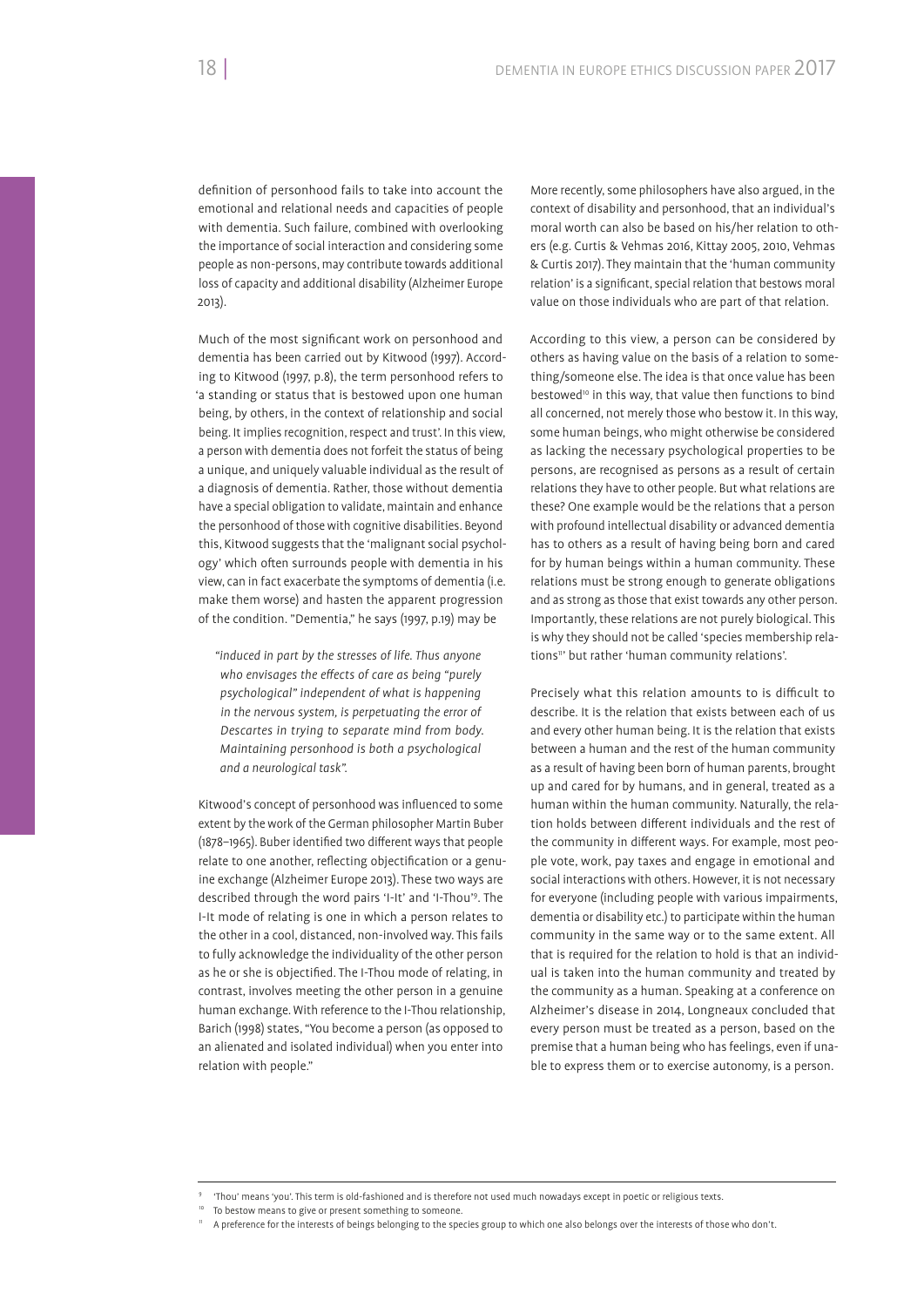#### Key messages

- For many people, 'person' is simply a term used to refer to a human being or to distinguish humans from non-humans (e.g. animals, machines, robots and even supernatural beings).
- Some philosophers associate the term 'person' with the possession of certain capabilities such as memory, reasoning and language, which unfortunately implies that some people (e.g. with memory problems) are not 'persons'.
- Others suggest that personhood is based on relations between and towards other people.
- These relations imply obligations and the recognition of value (not just based on being a human being but on having been born, brought up and cared for by humans, and treated as a human within the human community).
- Being part of the human community is not dependent on the level to which a person can or does contribute towards society.
- All that is required is that a person is taken into the human community and treated as a person.

### 5.2 The individual and group response to disability

#### Your experience is not my experience

The sub-heading above is taken from an article by Devlieger and Albrecht (2000) who point out that we often implicitly assume that everyone experiences disability in a similar way. Another common assumption is that being recognised as having a disability can be empowering. Disability activists emphasise that discussions about disability should be led by people who are directly affected by disability, which in this case is people with disability resulting from dementia-related impairments. But this begs a series of questions:

- Do people with dementia want to identify with people with disabilities?
- Do they feel that they have enough in common?
- Do they face the same issues and have the same priorities as people with other disabilities?
- How would they feel about being described as having a disability or being disabled?
- Do they feel it labels them pejoratively?
- Do they feel that the potential empowerment sufficiently outweighs possible perceived disadvantages of being considered as having a disability?

These questions are difficult to answer, partly because literature is lacking on this topic and partly because people

with dementia are not a homogeneous group. Tuija Takala (2009) highlights the danger of one-dimensional classifications (i.e. identifying solely with one group) and of failing to acknowledge that people choose their identities to some extent and belong to a number of communities<sup>12</sup>. This may also lead to overlooking the fact that some groups have a political agenda which does not reflect the needs of all the sub-groups. There are many sub-groups of people with dementia. Examples include:

- homeless people,
- Roma people,
- people from ethnic minorities,
- women (or men),
- people with learning (intellectual) disabilities,
- people from the LGBT+<sup>13</sup> community
- and people who are in prison.

The origin and development of the impairment may also affect how it is experienced. As pointed out by Shakespeare and Watson (2001, p.12), "Congenital impairments<sup>14</sup> have different implications for self-identity than acquired impairments. Some impairments are static, others are episodic (occurring only sometimes, not regularly) or degenerative (getting worse over time)." Within and across these subgroups, there are varying similarities and differences in the way that disability is experienced.

- <sup>13</sup> See glossary for definition.
- 14 Present at birth.

 $12$  This is discussed in more detail in section 8 (see sub-section on intersectionality and social inclusion).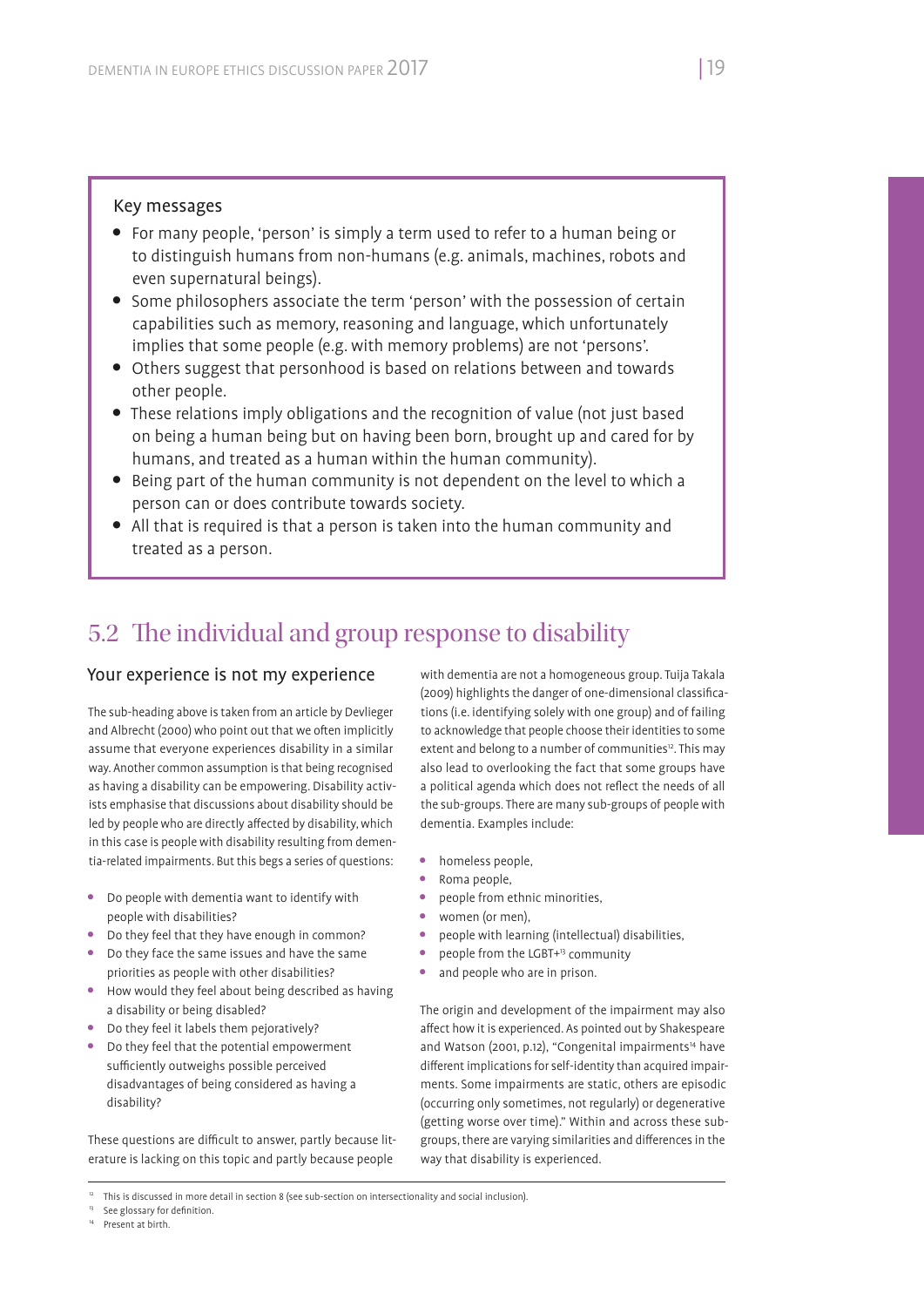#### Disability is not my sole identity

People have multiple, intersecting and overlapping identities. They may, therefore, find that at one point in time and in a particular context, they identify with disability and with people with disability, and that in another, they don't. Disability should therefore not be viewed as a person's sole or significant identity (Shakespeare 1996). People may also feel differently about disability depending on their perceptions of disability and who defines them as having one.

"There is an important difference in my associating *myself with a particular group and others giving me the label" (Shakespeare 2006, cited in Takala 2009, p.131).*

Not everyone wants to openly state that they have a disability or to advocate for people with disabilities. As one woman with disabilities stated:

*"I'm not interested in celebrating a status, or not celebrating a status. I am just interested in living my life. I don't have to have a banner that has to say, "disability is delightful." I don't have to have a banner that says, "being female is fabulous." I'm female. I'm disabled. Don't get in my way. Don't bother me. Don't deny me opportunity. That's my basic political view" (Adrienne Asch, cited in Kroll 2012, p.65).*

As Shakespeare points out, the goal of disability politics should be 'to make impairment and disability irrelevant whenever possible, not to seek out and celebrate a separatist notion of disability pride based on an ethnic conception of disability identity' (cited in Takala 2009, p.131).

It is therefore important to respect everyone's right to accept or refuse, partially or fully, disability as part of their identity. We need to hear the voice of people with dementia from all walks of life, identify common experiences of disability and see people with disabilities as individuals (rather than as caricatures of a group we think they represent, Takala, 2009).

#### Emotional and psychological impact

Accepting that one has a disability may have an emotional and sometimes psychological impact on a person. Some people may feel embarrassed or fear rejection or devaluation. Accepting or being labelled as having a disability may also have an impact on a person's autobiographical and social self and on their self-concept. According to Harré (2004):

- the autobiographical self is a person's story of who they are,
- the social self (or selves) consists of the qualities a person displays in encounters with other people and
- the self-concept consists of the beliefs people have about who they are (about their qualities, the kinds of lives they lead etc.).

Many people who live with dementia will already have experienced some change in their self-concept and in their autobiographical and social selves (sometimes in a positive sense, recognising qualities they didn't know they had). Some may have experienced social positioning (i.e. finding that their rights and duties are influenced by shared assumptions about what having dementia means) (Harré 2004).

In focus group discussions with the EWGPWD whilst drafting this report, some members described feelings of guilt, shame and anger linked to their experience of using or requesting services for people with disabilities. They described negative and even hostile reactions from other people which they felt were based on a lack of understanding of impairments and subsequent disabilities associated with dementia. Often such reactions seemed to be linked to their impairments not being visible.

- *"Like when you come out of the rest room and people look at you as if to say 'What are you doing in there? There's nothing wrong with you'" (member of EWGPWD).*
- *"Sometimes when she is in the 'disabled lane' in shops, people question why she is there. They say she should get out of that lane. She refuses but also does not think that she should have to explain about her condition" (carer/supporter).*

On the other hand, a clear theme, which emerged from the focus group discussion involving the EWGPWD, was that some felt that having a disability was considered more acceptable than having dementia and more likely to result in a positive response from others:

- *"I can't speak for anyone else, but in XXX being disabled is much more acceptable than having a diagnosis of dementia. It's a better label" (member of the EWGPWD).*
- *"I would feel very happy saying I have a disability. If I say I have dementia, you know, they are going to say 'oh God, she's mad' and kind of 'see you later!' but you know, when you're saying you have a disability*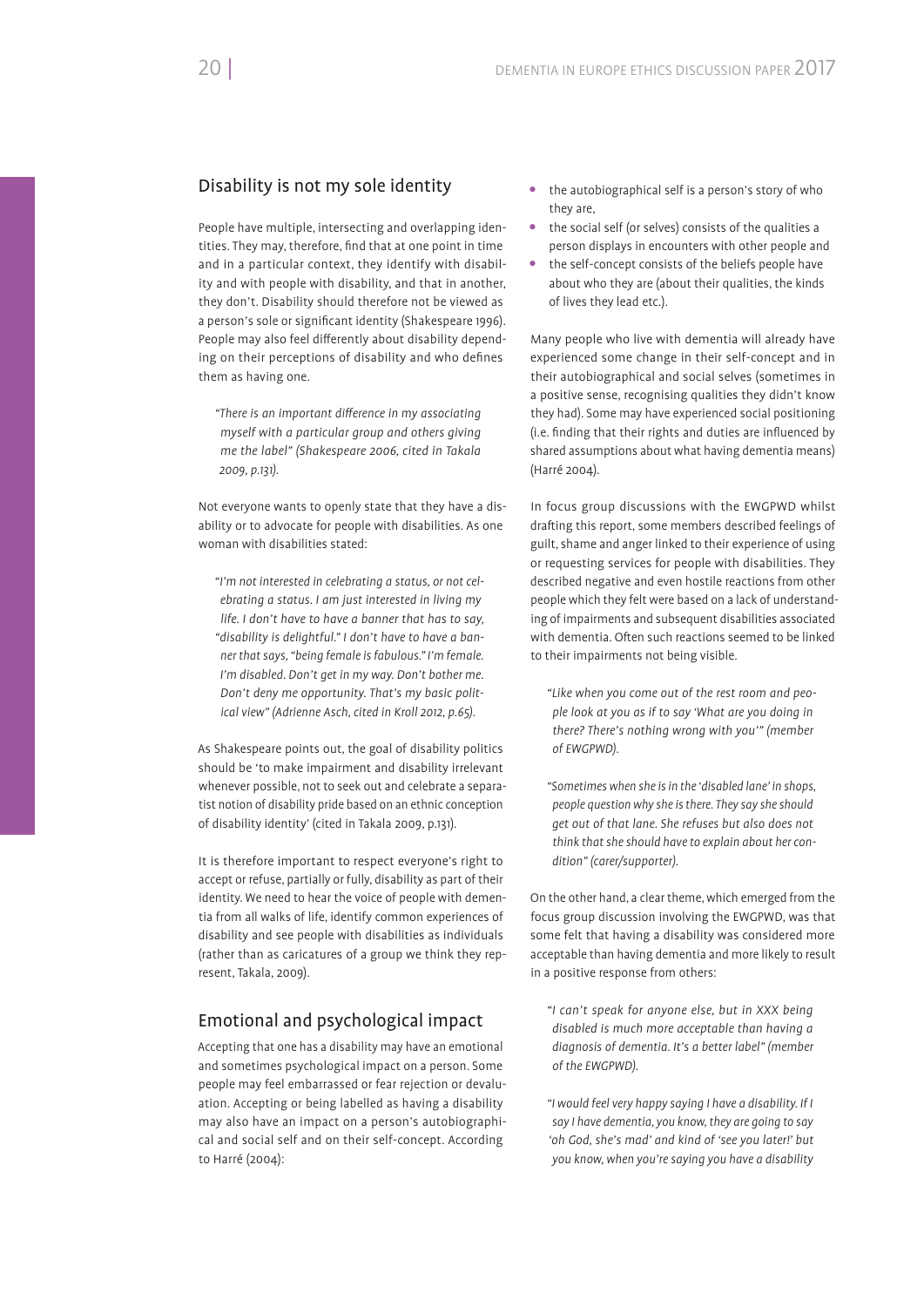Nevertheless, and in keeping with our earlier comment that people don't all share the same experience, one member of the group expressed quite different views about identifying as a person with a disability. She later linked these to being considered abnormal:

"But then again, I think each one of you thinks differ*ently. It's how you think about yourselves. I've got a problem with it to be honest but we're all different. Some people would be upset to go down that road. So, it's for the individual. …..I really wouldn't like to class myself as being disabled. I wouldn't go about saying I've got disability. I think it would make me feel a bit…. you know" (member of the EWGPWD).*

#### Stigma

Both dementia and disability are frequently associated with stigma. This also includes private stigma whereby a person or group internalises the perceived stigmatising attitudes of others and experiences or anticipates discrimination (Rüsch, Angermeyer & Corrigan 2005, Thornicroft et al. 2009). This may lead to people feeling devalued and fearing discrimination, even in the absence of any negative reaction from other people<sup>15</sup>.

Accepting that everyone may experience some degree of disability at some point in their lives may eventually blur the boundaries, in a positive sense, between people with and without disabilities. Indeed, there is a growing awareness that 'the disabled are same and different' (Devlieger, Rüsch & Pfeiffer 2003). However, in many contexts, people with disabilities are still considered as 'the Other' (Murphy 1987) and people without disability continue to define themselves in relation to this 'Other', which is perceived as a kind of pathological population (Branson & Miller 2002).

In this section, we have emphasised the importance of recognising how people with dementia experience disability in different ways and the extent to which they may or may not wish to identify with people with other disabilities. The next section looks at some of the ways that identifying with disability may be beneficial. In particular, we look at how it can give access to certain rights, but also at some of the possible limitations of rights-based approaches to disability in the case of dementia.

#### Key messages

- Disability means different things to different people.
- People with disabilities do not constitute a single, unified group of people, do not all experience disability in the same way and do not all have the same goals.
- It can nevertheless be helpful, for those who want to, to group together to campaign for rights and raise awareness about disability.
- Not everyone with dementia wants to identify with disability. Doing so can have an emotional and psychological impact.
- Some people fear that they will be stigmatised if they identify with disability. Others, may feel that disability is less stigmatising than dementia, and that being considered as having a disability is empowering.
- $\bullet$  More effort is needed to find out what people with dementia think and feel about dementia as a disability.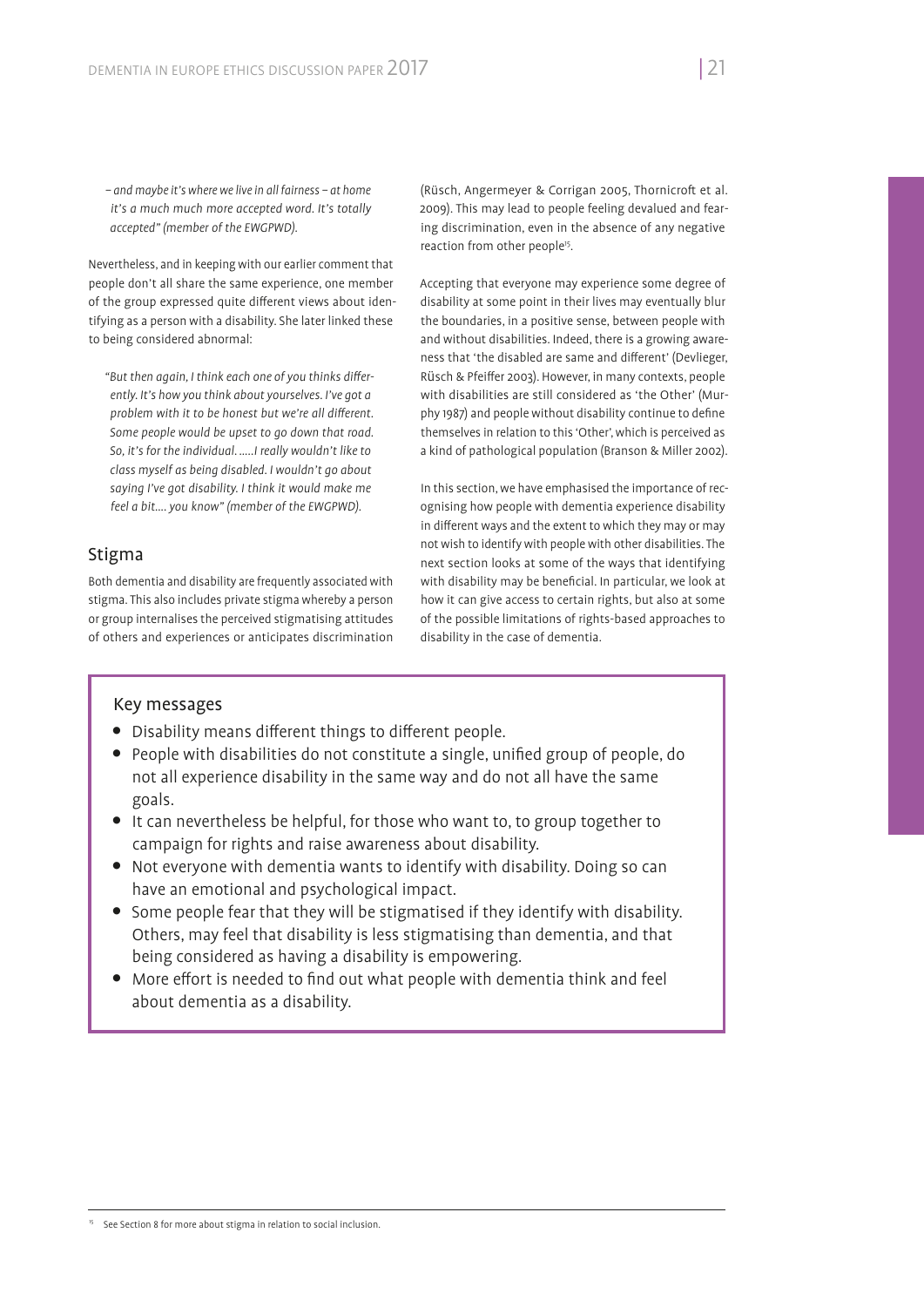# 6. Human rights and opportunities

## 6.1 Disability, dementia and rights

Nation states and international institutions alike have recognised that people with disabilities require legislation to have their rights upheld. People with disabilities are a minority group in society who are deemed to experience discrimination, inequality and exclusion.

In many countries, legislation on human rights, equality and disability is highly relevant to people with dementia. General data on how people with dementia specifically utilise national legislation is not available. However, it is likely that it is not routinely used as a way of upholding rights or addressing the inequalities and discrimination that people face. There are a number of reasons for this. One such reason is that historically dementia has not generally been viewed as a disability for the reasons already described. According to the UK Dementia Engagement and Empowerment Project<sup>16</sup> (DEEP 2016), there is 'confusion and ignorance' with regard to people with dementia, rights and disability law. DEEP states that people with dementia are often unable to insist on getting what they are entitled to by law and many are reluctant to frame their issues in terms of rights, even if they are aware of them.

From an international law perspective, a number of pieces of legislation are relevant. The focus of this section is on one specific piece of international legislation on disability, namely the United Nations Convention on the Rights of Persons with Disabilities (CRPD).

#### The main components of the Convention on the Rights of Persons with Disabilities

The CRPD is an international treaty passed by the United Nations in 2006 and ratified (made legally binding) by 168 countries worldwide (including 27 European Union member states). The essence of the CRPD is to promote and protect the rights of people with disabilities. It aims to ensure their enjoyment of human rights and equality under the law and represents a legal framework for applying generic human rights legislation that is meaningful for people with disabilities. It is far-reaching and calls for fundamental change in

terms of society's approach to understanding and responding to disability (Mental Health Foundation 2015).

The CRPD adopts human rights principles (Article 3, General principles). It defines disability as including "those who have long-term physical, mental, intellectual or sensory impairments which in interaction with various barriers may hinder their full and effective participation in society on an equal basis with others" (United Nations 2006).

#### Convention on the Rights of Persons with Disabilities and dementia

There are 38 cross-cutting articles in the CRPD, all of which are relevant to people with dementia. Specific articles that are highly relevant include:

- Article 9: Accessibility (ensuring accessible environments, transport, information and services),
- Article 19: Living independently (choosing where to live, having access to supports to live in community),
- Article 25: Health (right to quality health services),
- Article 26: Habilitation and rehabilitation (maximising independence via comprehensive habilitation and rehabilitation services),
- Article 28: Adequate standard of living and social protection (the right to adequate standard of living and social protection),
- Article 29: Participation in political and public life (having the equal right to participate in public life).

It is worth specifically highlighting Article 12, 'Equal recognition before the law'. This is extremely important for people with dementia as it refers to the person with disability as having legal capacity (decision-making ability) on an equal basis in all aspects of life. It also includes a section on supported decision making which respects the person's autonomy, will and preferences. This differs from substituted decision making/guardianship models where someone else can have the authority to make a decision on a person's behalf. Article 12 promotes and protects legal personhood (Crowther 2016) and the autonomy of people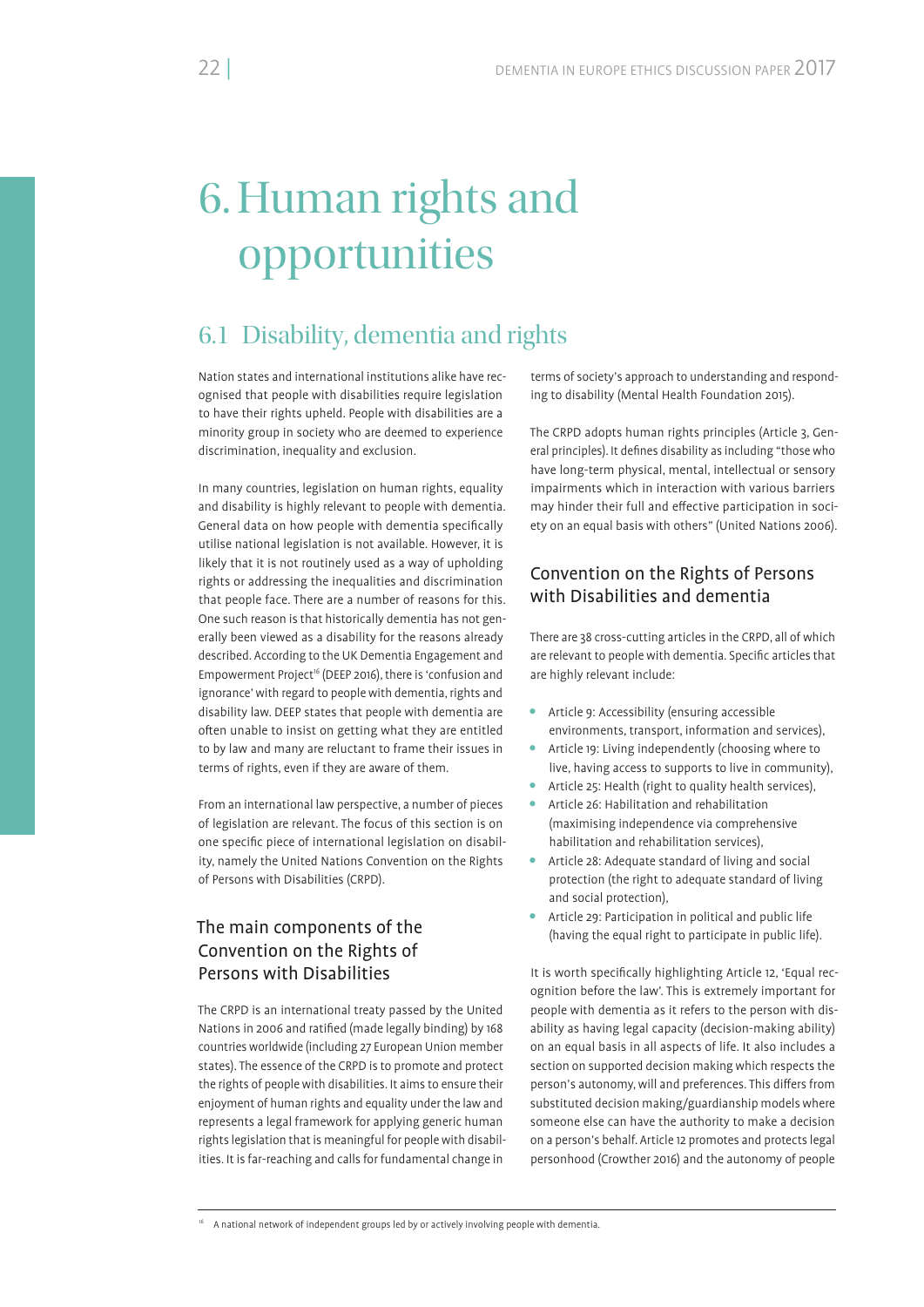with dementia who otherwise would have been considered as lacking capacity. It is highly relevant as people with dementia often find their 'autonomy automatically undermined or removed following diagnosis or who do not presently enjoy access to independent advocacy for support with major decisions such as in relation to heath, financial matters or their fitness to drive or travel'. However, the Mental Health Foundation (2015) paper states that it is unclear if there are any existing mental capacity legal frameworks in the world that are fully compliant with the CRPD. This is partly because it requires a total supported decision-making legal regime, which poses significant challenges in the case of people with advanced dementia (and profound intellectual disabilities). Shakespeare (2017) also concludes that the wording and implications of Article 12 are 'very hard to elucidate or implement practically'. The implications of Article 12 have been subject to considerable scrutiny and debate elsewhere (see for example the work of the Essex Autonomy Project (2014 & 2016)).

#### Convention on the Rights of Persons with Disabilities and dementia advocacy

While acknowledging that international legislation is only one element of bringing about change, the CRPD is very relevant for people with dementia from a number of perspectives. The history of the disability rights movement indicates that disabled people have not only successfully advocated to have their rights enshrined in a specific international legal instrument but that they have used it successfully as a catalyst for change in many countries across the world. Quinn (2009, p.2), one of the architects of the CRPD, argues that the real added-value of the CRPD is its ability to trigger 'a new kind of disability politics worldwide'.

In a similar way, dementia advocates can utilise the CRPD as an instrument for social change and as a potential advocacy tool. Furthermore, regardless of their status as being inside and/or outside of the disability rights movement, the CRPD can be used by dementia advocates in realising people's human rights, altering how dementia is perceived and influencing how policy and services are developed.

Crowther (2016) argues that the use of the CRPD as a tool for social change could be particularly useful in countries to achieve practical outcomes in access to health and everyday services, reduction in the use of restraint and anti-psychotic medication and the availability of high quality social care and support. The CRPD is particularly relevant to addressing stigma, discrimination and social isolation that is commonly associated with the lived experience of dementia. Crowther (2016) sees stigma as a barrier to the participation in society of people with dementia and to achieving the social change necessary to secure their inclusion and well-being.

Shakespeare et al. (2017) agree that whilst people with dementia will vary in terms of their willingness to be identified as disabled, they, like other groups in society, can still use the CRPD as a 'tool to advance their rights'. Dementia Alliance International (2016) suggests that Alzheimer organisations and self-advocacy organisations can use the CRPD to lobby and advocate for dementia policies and future plans to reflect the CRPD principles and articles. It can be utilised to guarantee that people with dementia are enabled to participate as equals in developing policy.

Furthermore, Alzheimer organisations can also use the CRPD to hold national governments to account, in terms of their progress with its implementation, to the United Nations (UN). In the United Kingdom, two reports were submitted to the UN Committee responsible for the CRPD in 2017, co-produced with people with dementia. These reports outlined key issues regarding the lack of compliance with the CRPD as it relates to people with dementia (Alzheimer's Society 2017, Dementia Policy Think Tank et al. 2017). The issues raised by the Dementia Think Tank's report (2017) are cross-cutting and include themes such as stereotyping and prejudice, accessible transport, independent living and community inclusion, accessible care and work. The Alzheimer's Society (2017) concludes that the stigma, prejudice and lack of understanding about the condition, as well as discrimination on multiple grounds including age and gender, compound an existing postcode lottery<sup>17</sup> of services for people affected by dementia in the United Kingdom. .

In conclusion, an international convention in the form of the CRPD, combined with a range of other advocacy tools, offers a meaningful opportunity for people with dementia to move away from being 'trapped within the dominant medical discourse' (Shakespeare 2017, p.4). However, using it in a meaningful way requires more effort and time as highlighted by the EWGPWD<sup>18</sup>. While members of the EWGPWD were strongly in favour of recognising dementia as a disability they raised concerns about how the rights associated with this could be realised in practice and be of benefit to the lives of people with dementia on a day-to-day basis.

<sup>&</sup>lt;sup>17</sup> A random variation of service access and availability according to where one lives.

<sup>18</sup> During focus group discussion with the whole European Working Group of People with Dementia on 14 May 2017 in Luxembourg.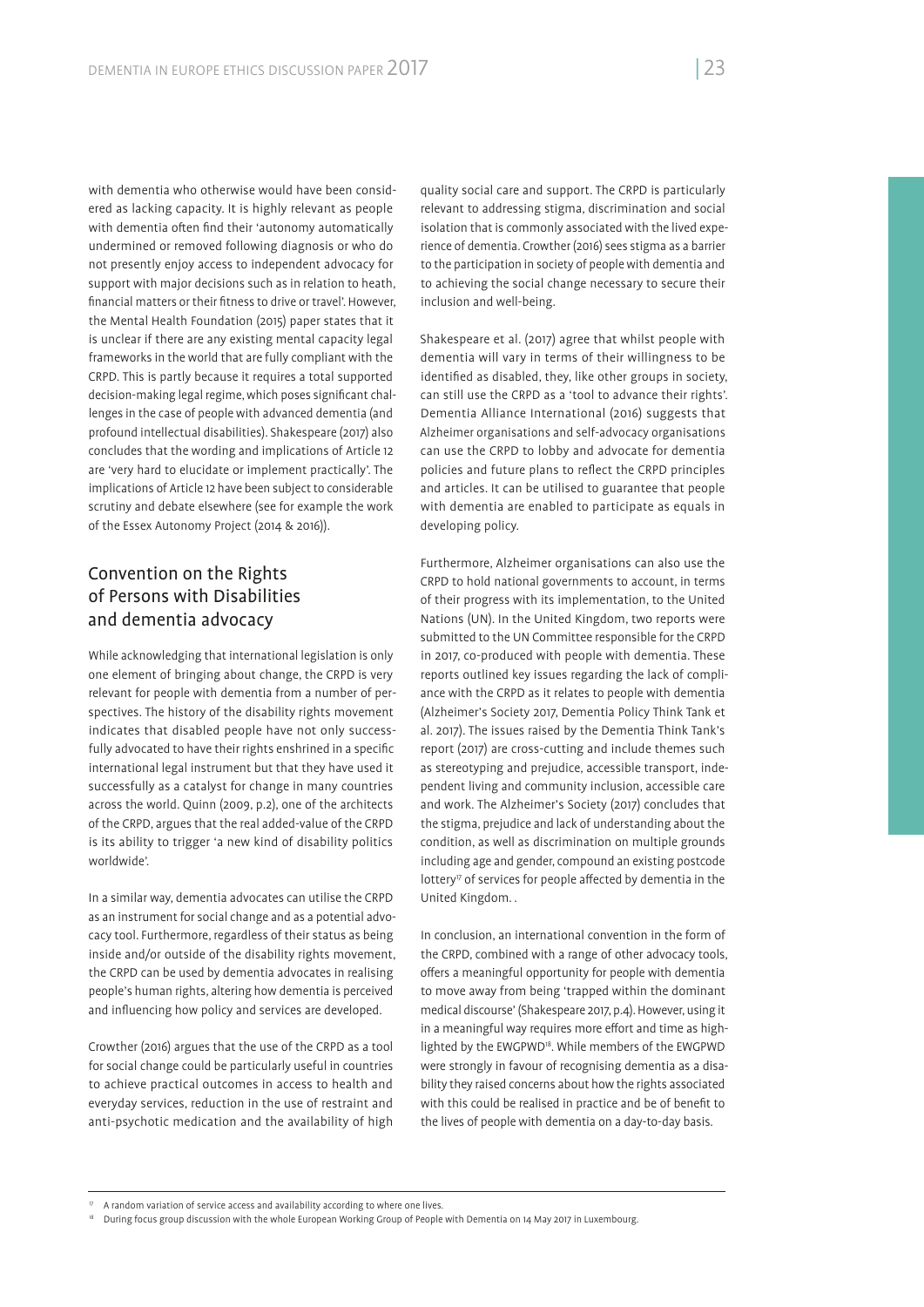#### Key messages

- National and international law has relevance to the lives of people with dementia to ensure their rights are upheld.
- The United Nations Convention on the Rights of Persons with Disabilities (CRPD) is one important piece of international legislation that is relevant to help people with dementia enjoy human rights and quality under the law.
- Article 12 of the CRPD, recognition before the law, is critical. It states that the person has legal capacity (decision making ability) on an equal basis in all aspects of life.
- The CRPD is a tool that dementia advocates, Alzheimer and other organisations can use to advocate for change.

### 6.2 Policy in practice

The recognition of dementia as a potential disability resulting in the right to "reasonable accommodation" (e.g. in relation to employment, mobility and housing), and the dif ficulties surrounding the translation of ideas and attitudes into actual practice, were highlighted recently in relation to nurses who develop dementia. In an article, which appeared on the BBC news website, Dreaper (2017) reported discussions which took place at the Royal College of Nursing's (RCN) Annual Congress in Liverpool (United Kingdom). The RCN decided, on the basis of a vote, that nurses who have dementia should be supported to continue their work for as long as they are able. Some members nevertheless raised concerns about nurses who have dementia putting others at risk. However, Jo James, a dementia nurse from London, put this in perspective, pointing out that dementia does not lead to instant loss of capacity or disability.

*"A dementia diagnosis is likely to signal the end of a nurse's professional life. In a single moment they will go from nurse to patient, regardless of the severity of their dementia or how it's affecting them. We have robust laws in place against discrimination –*  but dementia is often seen as the exception to the *rule and stigmatised" (Dreaper 2017).*

National laws are important in seeking to ensure that conventions are respected and properly implemented. Important discussions are also taking place at European level (e.g. in relation to the Accessibility Act). Similarly, the Disability Strategy 2017–2023 of the Council of Europe (2017) seeks to achieve equality, dignity and equal opportunities. It does this by targeting action and policy development, involving civil society organisations and organisations of people with disabilities, in five key domains:

- participation, co-operation and coordination,
- 2. universal design and reasonable accommodation,
- 3. gender equality,
- 4. multiple discrimination and
- 5. education and training.

The European Disability Strategy 2010–2020 (European Commission 2010), on the other hand, seeks to empower people with disabilities and calls for consistency. It identifies actions at EU level to supplement national actions, whilst focusing on eight main areas. These include:

- 1. accessibility,
- 2. participation,
- 3. equality,
- 4. employment,
- 5. education and training,
- 6. social protection,
- 7. health and
- 8. external action.

There is plenty of commitment to making a positive change in the lives of people with disabilities. However, existing measures (e.g. to promote accessibility) are not always carried out consistently, or implemented correctly. Similarly, they do not always sufficiently account for the needs of groups of people with certain impairments<sup>19</sup> (which would include those typically associated with dementia).

At a more local, grass roots level, several groups of people with dementia that are part of the DEEP network in the UK<sup>20</sup> have been involved in a project called 'Our Right to Get Out and About'. The aim of the project was to make rights meaningful in the day-to-day lives of people with

<sup>&</sup>lt;sup>19</sup> As reported in the EDF online newsletter of 8 October 2017

<sup>&</sup>lt;sup>20</sup> For more details about the work of DEEP, please see: http://dementiavoices.org.uk/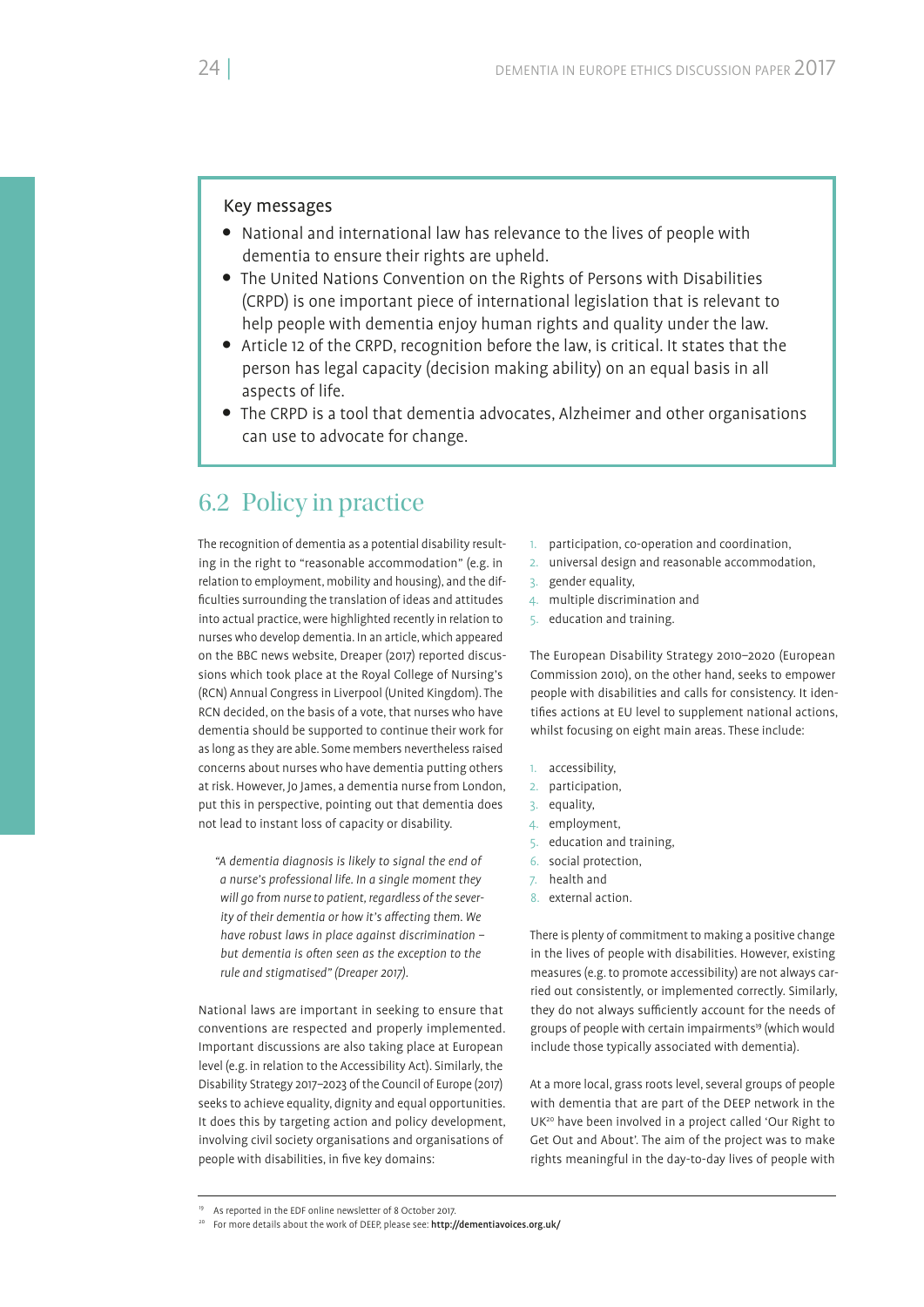dementia (and their carers/supporters). It focused on the accessibility of buses and trains for people with dementia, and getting a disabled car parking dispensation (known as the 'Blue Badge' scheme). The groups have engaged with public transport providers, and local and national government to lobby for changes in accessibility and information regarding transport that takes into account the cognitive impairments and disabilities that dementia can cause.

The social model/human rights principles have emerged in policy, specifically in relation to national dementia strategies, albeit in a limited number of countries. The second Scottish National Dementia Strategy (SNDS) made very explicit reference to human rights principles. These permeated not only the development but also the implementation of the SNDS. The Scottish Dementia Working Group was one of the key actors in contributing to the development of the policy which followed a rights based approach.

It is encouraging to see, in addition to high level guidance, strategies and even local initiatives, the recent development of fairly concrete guidelines and recommendations (e.g. linked to specific professions or work situations). Mental Health Europe, for example, has produced a toolkit on Article 27 of the United Nations Convention on the Rights of Persons with Disabilities (CRPD) to guide employers, human resource personnel, employment support services, and any other interested stakeholders, on how to apply a human rights-based approach to work and employment for people with psychosocial disabilities. At the same time, it is important to distinguish between a conditional right (e.g. the right to carry on working but not to put other people at risk) and an absolute right (e.g. the right to be treated

with dignity – which is not dependent on anything else). It may be difficult to achieve the right balance. There are likely to be strong differences of opinion but in a fair society, respect for everyone's rights, non-discrimination and respect for dignity must be key objectives.

Whatever support is available for people with disabilities must be available for people with dementia. So with regard to cognitive impairment, if this affects a person's ability to do things and be involved in society, reasonable adjustments must be made (e.g. to continue working). If that is not enough, a person must be entitled to financial support for loss of income. The two approaches to support, which may reflect and stem from different policies, must be coordinated. It would be unacceptable, for example, for a person to lose his or her job because of impairments resulting in disability and then not be considered eligible for appropriate benefit/support.

Similarly, protective measures for people with disabilities must also be applicable to people with dementia. The latter should not be considered an exception due to the nature of their impairments.

The need to translate ideals and goals into coordinated policies, with appropriate funding behind them and effective monitoring, is essential for people with disabilities. People with dementia should be entitled to the same type and level of protection, respect for human rights and social inclusion as other people with disabilities. Any policies or practices which promote or condone a different treatment of people with dementia must be based on ethically defensible grounds.

#### Key messages

- Laws, regulations, conventions and strategies etc. promoting the rights of people with disabilities all need, at some point, to be translated into actual practice and real-life situations.
- It is important to ensure that such rights are respected and implemented in a consistent and fair manner. They must take into account the needs and wishes of people with dementia and balance these with the rights of other members of society.
- Initiatives are needed to make disability rights meaningful in the day-to-day lives of people with dementia (and of their carers/supporters). People with dementia and their carers/supporters must play a key role in such initiatives and in the development of policies and guidance.
- Policies to promote the rights of people with dementia and disability must be coordinated, have appropriate funding and be monitored.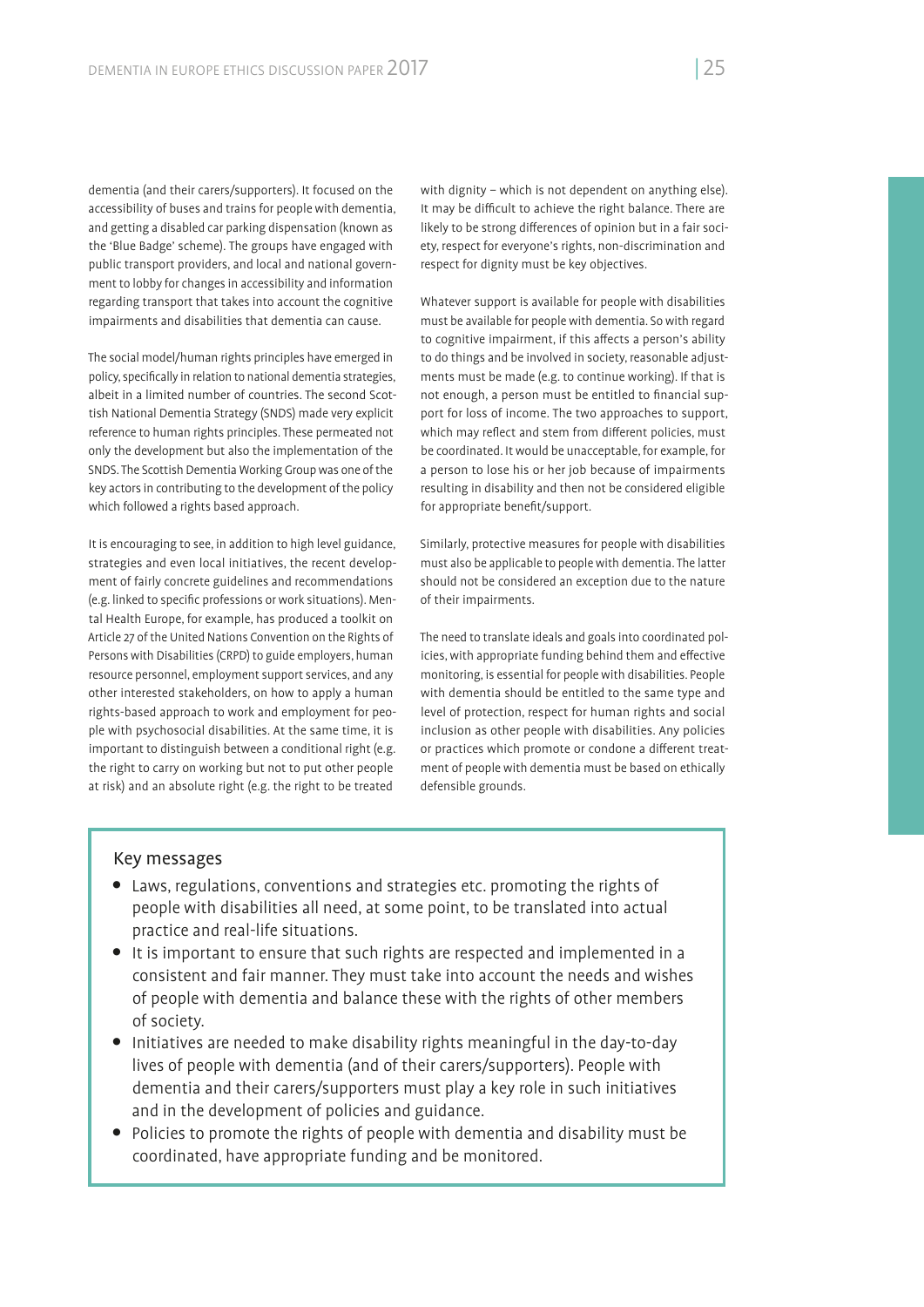### 6.3 Capabilities and agency

So far in section 6, we have considered issues related to the promotion of the rights of people with dementia who experience disability and issues surrounding the possible consequences of having such rights. In this sub-section we will look at disability and dementia from a different perspective, namely that of capabilities. We will base this discussion on the ideas of the philosopher Martha Nussbaum (2011), amongst others and reflect on the concept of agency in relation to people with dementia in the framework of the CRPD.

But first, what do we mean by agency and capabilities? In its broad sense, 'agency' means 'intention or consciousness of action [enacted by the agent], sometimes with the implication of possible choices between different actions' (Barnard and Spencer 2002, p.891). Boyle (2014), on the other hand, defines agency as the ability to initiate social action or at least influence one's own personal circumstances.

The concept of 'capability' stems from the theories of the economist Amartya Sen (in the early 1990s), which were later developed by the philosopher Martha Nussbaum (mentioned above). According to Harnacke (2013, p.769), "the capabilities approach views society as having to provide certain capabilities for everyone, which are substantive or real opportunities, at an appropriate threshold level for each." More concretely, Harnacke explains that frameworks such as the CRPD and the capabilities approach both aim for societal measures to empower individuals regarding their own abilities.

Very often it is assumed people with dementia have no agency. In this section, we explore how the concepts of agency and capabilities can be meaningfully applied to the specific experience of dementia. Indeed, as Eva Feder Kittay argued, "ensuring equal opportunity to people is admirable when people are in a position to take advantage of the opportunities on offer, but some who are disabled are not in this position" (2011, pp.55–56). This may be applicable to some people with dementia (due to the progression of the disease which often renders choice and empowerment increasingly difficult), especially for people with more advanced dementia. Hence, we will briefly review the capabilities approach and its limits, and then move on to consider new ways to extend the possibility of agency to people with dementia.

Nussbaum reminds us that these limits to inclusion are the fundamental challenges posed to philosophical theories of justice (2010). In her explanation, she provides three examples (case A, case B and case C) of adaptation of the legal framework to the needs of people with cognitive disabilities. These examples are structured around

the participation of a person with cognitive disability in a jury for a trial (Nussbaum 2010, p.88).

- Case A describes how the participation of the person with a cognitive disability – which could easily include a person with dementia – is achieved by providing external support (e.g. by summarising documents to make them easier for people with dementia to understand). Useful guidelines can be found on the website of the DEEP network (see references section).
- Case B describes a person in a similar situation in which the impairment is more severe but the person can 'communicate his or her preferences to a guardian, who can then exercise the function on his or her behalf'. Case B, as Nussbaum reminds us, is still 'conceptually' easy, even though it involves a series of challenges which must be overcome.
- Case C describes a situation in which communication between the guardian and the person with disability seems to be impossible. This is particularly interesting as it calls into question the very roots/ basis of inclusion and highlights some apparent limits to more conventional forms of inclusion. The challenge is perhaps for us to find ways to ensure equal citizenship for all.

In Nussbaum's argument, case C calls for the intervention of a guardian who is 'empowered to exercise the function on that person's behalf and in her interests', a measure often not taken (Nussbaum 2010, p.91). This highlights the apparent challenges to more conventional forms of inclusion. As we will see, these categories and the solutions proposed to ensure more equal citizenship are relevant to the issue of promoting the rights of people with dementia. Furthermore, we will see below that novel methods of communicating with people with dementia can enable them to be better heard and move towards greater autonomy and agency if they wish to, hence to move towards case A or B.

Indeed, recognising dementia as a potential disability, in keeping with the capabilities approach, makes it possible to access a framework which offers a structure to further enforce the rights of people with dementia, regardless of the level of impairment. In this respect, Toby Williamson (2015) describes the PANEL principles, in which the last letter of this acronym stands for legality of rights and the 'recognition of rights as legally enforceable entitlements' (Williamson 2015, p.12). Hence, raising awareness about the CRPD in relation to the rights of people with dementia enhances our ability to propose new and more appropriate possibilities for people with dementia to enact their rights as equal citizens. This includes their capabilities, as described by Nussbaum (2011).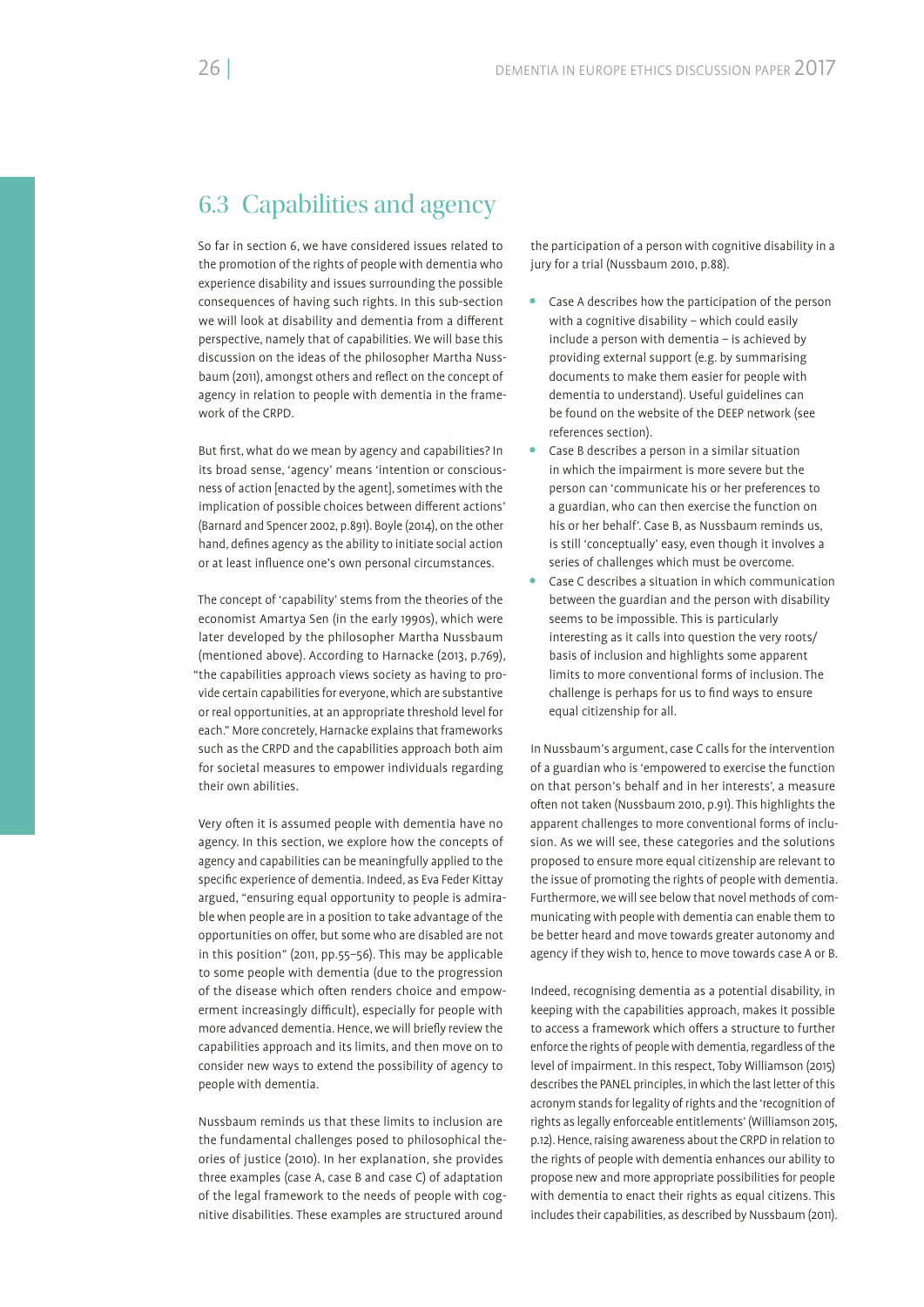The next step is therefore to find ways to ensure that the voices of people with dementia are better heard.

A wide range of methods and appropriate support should be considered to ensure that people with dementia can participate in and contribute towards society on an equal basis with others (addressed in more detail in Section 8). New approaches to inclusion could enlighten us about ways to achieve this. Boyle (2014) provides an interesting practical case and novel way of thinking about the agency of people with dementia. Based on research involving people with dementia and their carers/supporters, she criticises the over-emphasis on rationality and claims that we need a broader concept to understand the agency of people with dementia. Indeed, she argues that we need to take into account the way in which agency is exercised by people with dementia in a creative manner which was not previously considered, namely by looking at more 'socio-emotional' forms of agency. She sheds light on the way in which the wishes and desires of people with dementia are expressed through body language as well as through subtle emotional changes and changes in mood. As Boyle reminds us (citing Morris 2005), this is particularly relevant in the context of various relations of 'assisted autonomy' which are sensitive to such changes. Such sensitivity could be a step towards ful filling some of the capabilities listed by Nussbaum (2011) (e.g. in relation to sexuality and consent which reflects the third core capability, namely bodily integrity<sup>21</sup>).

Clearly, there are many possible novel and alternative ways to explore agency and these could be further explored in future research. Indeed, some of these capabilities might present very complex challenges with regard to enhancing agency and autonomy. Case C, described above, appears to be one of them. Moreover, Boyle (2014) highlights the need to explore this idea of socio-emotional agency among people with severe dementia. In many ways, exploring the wishes of people with the most severe forms of dementia touches on ongoing debates around the concept of personhood. Some of these debates have been explored earlier in this discussion paper and will be considered in the next section, particularly in relation to person-centred care.

In presenting both challenges but also new possibilities to reinforce the agency of people with dementia in a framework of rights such as the CRPD, Boyle's approach is helpful. It offers a new way of understanding the wishes of people with dementia and supporting them to perform their agency in novel, alternative ways. More research and the promotion of more positive attitudes towards people with dementia, in a framework of human rights and equality, could further open the door to greater enablement of people with dementia. Arguably, recognising dementia as a potential disability could favour such discussions in situations, and for example in public debates, in which dementia often remains invisible.

#### Key messages

- The capabilities approach (based on the work of Sen and Nussbaum) is a framework of protected rights that allows people to be 'empowered regardless of their own abilities'.
- The CRPD could, according to Harnacke, be considered as reflecting the characteristics of such a framework. It allows for people with dementia to have their rights recognised as 'legally enforceable entitlements' regardless of their actual capabilities. This represents a move towards equal citizenship.
- It may be helpful to combine such a framework with an exploration of novel ways to take into account the agency of people with dementia (e.g. building on Boyle's concept of 'socio-emotional agency').
- Paying attention to subtle emotional changes, as well as to changes in mood, and to body language, may improve our understanding of the wishes of people with dementia.
- Exploring new ways to take into account the agency of people with dementia within a relevant framework of rights, such as the CRPD, may help ensure that people with dementia have the opportunity to take part in society and in decisions related to care and support.

21 "Nussbaum de nes bodily integrity as: 'Being able to move freely from place to place; to be secure against violent assault, including sexual assault and domestic violence; having opportunities for sexual satisfaction and for choice in matters of reproduction' (2011, p.33). See https://en.wikipedia. org/wiki/Capability\_approach for a complete list with the nine other central capabilities defined by Nussbaum.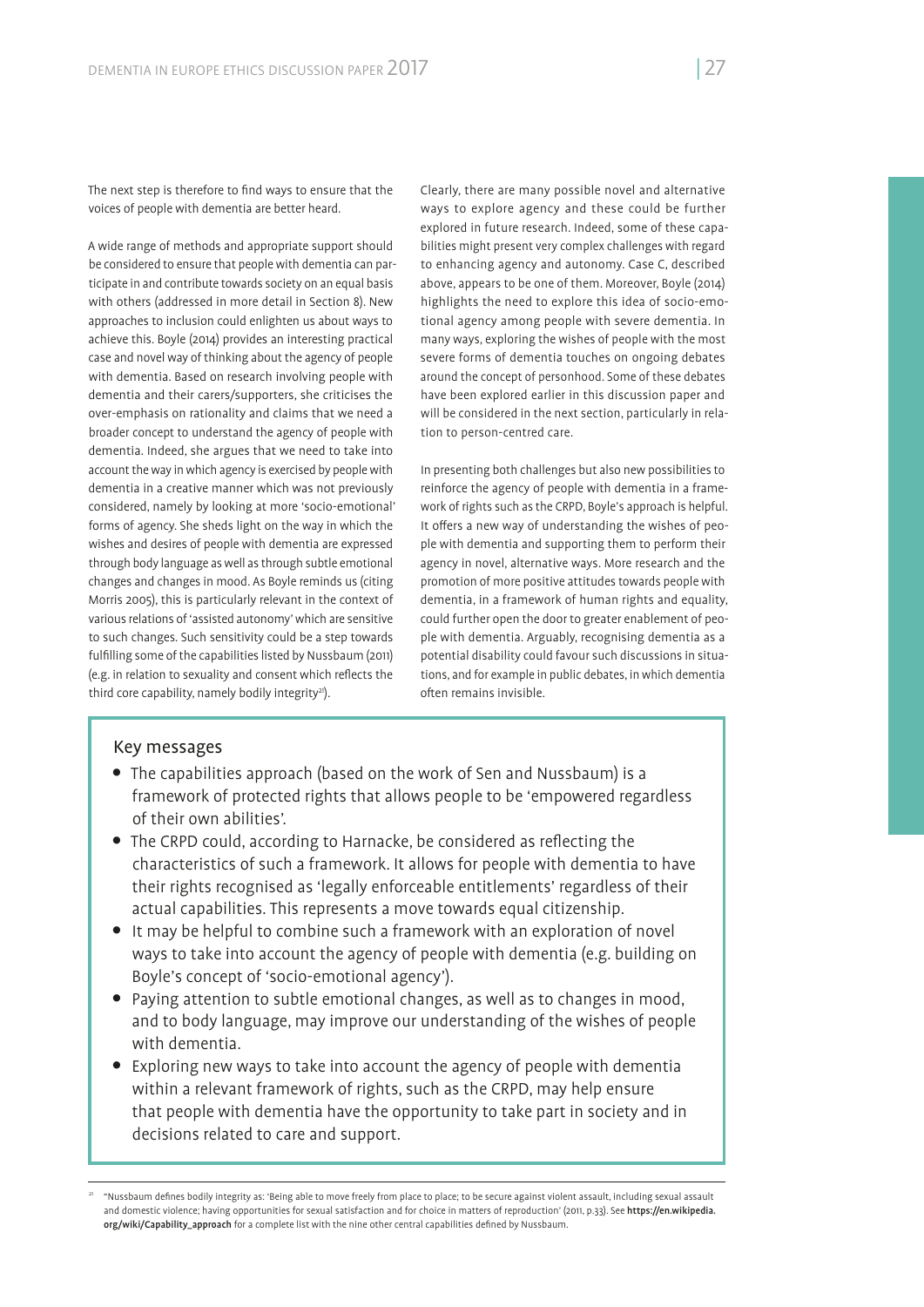# 7. Care, support, disability and dementia

#### Promoting the concept of care and support

In addition to discussing access to rights and equal recognition before the law, it is important to consider the level and quality of care and support for people with dementia. According to an OECD report (2015, cited by Shakespeare et al. 2017) dementia is still one of the conditions that receives the lowest quality of formal care in the developed world. This is particularly significant when we consider that a lot of informal care and support (which more often than not is essential) is provided by families, friends and neighbours. It is also a major concern for many people living with dementia, especially for those with more advanced dementia. We might therefore ask whether recognising dementia as a potential disability would lead to any improvement in the care and support (both informal and professional) of people with dementia. This is a matter of concern, especially if we acknowledge that the social model of disability, which developed out of the disability movement, promotes autonomy as one of its most central values. The concept of care has been criticised recently, in relation to dementia, as being too narrow and potentially leading to the framing of people with dementia as having certain needs of a more medical nature and rendering them passive. For this reason, wherever possible we refer to care and support in the broader sense. However, in certain places in this text, the debate is fundamentally about the provision of care and this is therefore reflected in the terminology used.

#### Questioning the focus on autonomy

Within the social model of disability, care and dependency do not appear as priorities. In a previous section of this discussion paper, we have looked at the importance that is attached to independence, both in daily life and in legal frameworks such as the CRPD. We fully support efforts to promote more independence and rights for people with dementia for whom care is often an integral part of their lives. However, due to the nature of dementia, and the range of impairments that are associated with it, it is essential to reconsider what it means to be dependent upon relations of care, whilst still being able to exercise agency. Recognising dementia as a potential disability should therefore also involve an attempt to reinstate the importance of care and the validity of certain forms of interdependency. For example, a person with dementia may be dependent upon his/her partner for care or support but the partner may be emotionally dependent on him or her. According to Boyle (2014), the concept of interdependency represents a departure from current definitions of agency which tend to be 'over-individualistic'. She points out that 'throughout our lives, all of us go through varying degrees of dependence and interdependence' (Boyle citing Tronto 1993, p.135). Interdependency therefore describes the way in which people are never fully independent and always rely in some ways on others. Taking this perspective allows us to question relations of 'dependence' and not consider these as problematic *per se*.

To explore this idea of care and interdependency, which may appear paradoxical<sup>22</sup> at first sight (in the context of the social model of disability), we will draw on Eva Feder Kittay's work on the 'ethics of care'. Kittay (2011) describes how taking relations of care and interdependence into account when developing theories of justice provides the means to achieve more autonomy for people with disabilities. The principle of justice reflects the moral obligation to act on the basis of fair adjudication<sup>23</sup> between competing claims. It is linked to fairness, entitlement and equality. An important principle of justice, proposed by Aristotle more than two thousand years ago, is that "equals should be treated equally and unequals unequally" Gillon (1994). In other words, in some situations (e.g. when a person has an impairment and experiences disability), it would be right to treat a person differently (unequally) as treating him/ her in the same way as others would actually be unfair.

Kittay draws attention to traditional schools of thought which take justice as a starting point for reflection on the position of the moral agent (in this case, the person with a disability). She explains that this results in a tendency to conceptualise this person as 'an independent, autonomous self who is equal, or potentially so, to all moral agents' (Kittay 2007, p.4) and calls for dependency to be reinstated as a central part of any human relation. For Kittay (2011), assistance is a resource, not a limitation. She suggests that the

Seemingly absurd or contradictory

<sup>&</sup>lt;sup>23</sup> Making a judgement on a disputed matter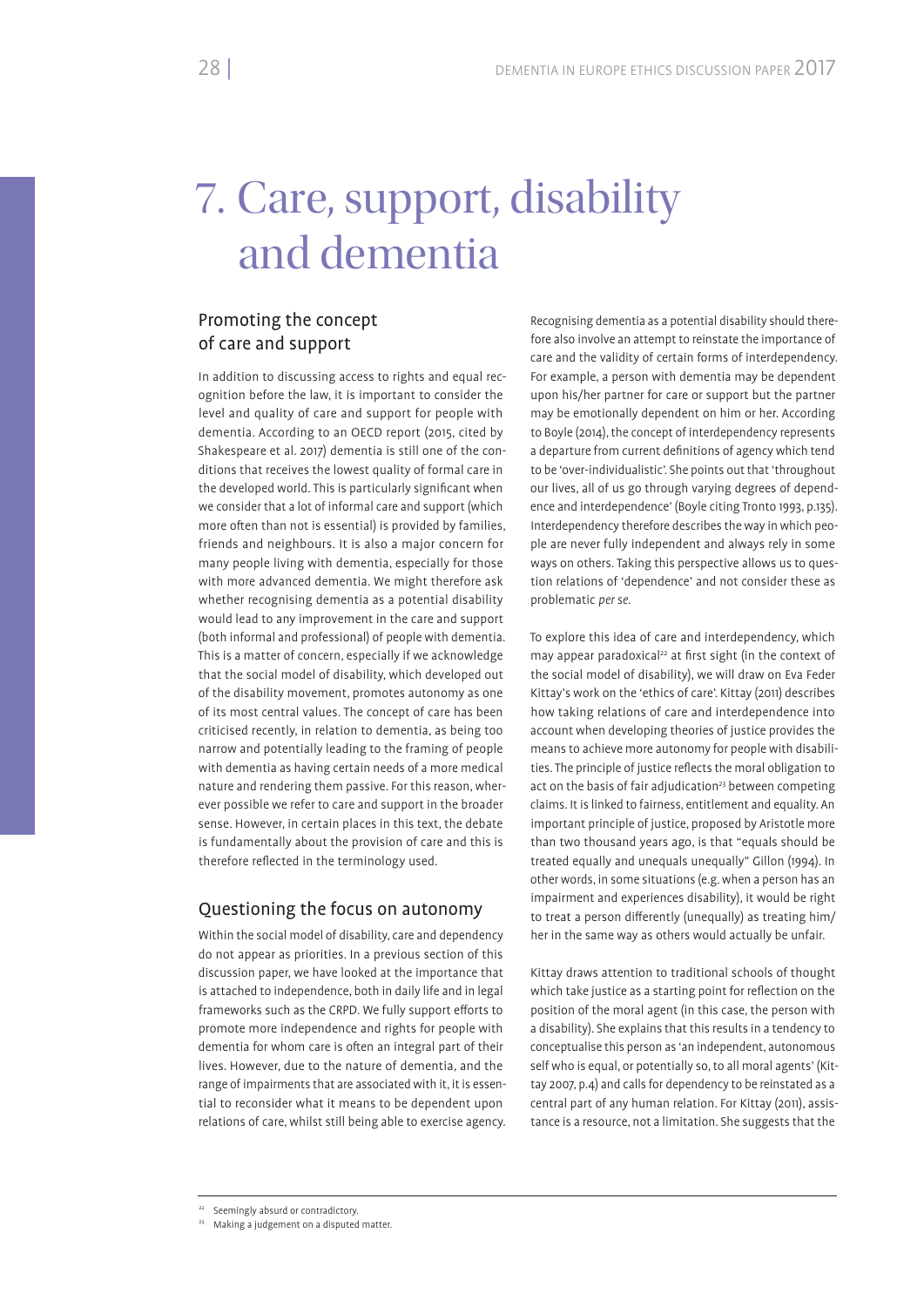relation of care, should be perceived as supportive, rather than paternalistic, adding that:

*"paternalism is the only alternative to autonomy when autonomy is the norm of all human interaction" (Kittay 2011, p.55).*

Therefore, if certain aspects of the social model of disability were to be applied to people with dementia experiencing disability, this might challenge the current over-emphasis on the importance of autonomy. It might also contribute towards a more nuanced understanding of disability. Such nuances are brought about through the re-evaluation of dependency and by recognising the validity of individual experiences of impairment.

During discussions linked to the preparation of this paper, a member of the EWGPWD emphasised the importance of such an approach to care. Based on her own understanding of care in dementia, she emphasised the need to distance herself from paternalism. Her use of certain terms in relation to her own experience of dementia such as 'requiring support' and 'care partner' are in keeping with this transformation of our understanding of care. A distinction was also made between being 'cared for' and 'caring about'. 'Caring for' sees the person with dementia as a passive recipient of care. 'Caring about' reflects a relationship that is dynamic and involves give and take, in which the person with dementia and the care partner interact in a relationship with each playing a 'caring' role. These roles such as husband, wife, partner or friend would have existed prior to the diagnosis of dementia. In this way, she emphasises equality in moral status and enablement as part of the construction of meaningful relations of care. This is echoed by Boyle (2014), in the context of 'assisted autonomy', who highlights the importance of promoting supportive relations of care.

#### Care as a new opportunity to improve the recognition of disability within society

Recognising the importance of the relation of care and support, and of the experience of impairment, provides an opportunity to improve the inclusion of people with dementia in all aspects of life. Indeed, Kittay (2011) explains that 'the scope of care extends beyond intimate relations' and 'can introduce new values into the public domain'. An ethics of care should therefore be a central part of any message to the public if dementia is to be recognised as a potential disability. The importance of a revaluation of the relation of care was also expressed by some people with dementia:

*"Care should be enabling, something that enhances my autonomy and allows me to participate in civil society, whilst promoting my dignity. For this to be possible, future therapists and healthcare professionals must be properly trained, and a more holistic, person-centred approach to both formal and informal care should be promoted.*

*For me personally, this would focus on meaningful activities (e.g. based on the arts and relaxation) and a reduction of psychoactive medication to regulate mood and anxiety. Such person-centred care can bring about improvement and better account for the wishes of people with dementia" (both extracts from a member of the EWGPWD).*

In contrast to the establishment of meaningful and enabling relations of care, Kittay highlights a certain set of behaviours that she considers unhelpful:

*"dependence may in various ways be socially constructed, and unjust and oppressive institutions and practices create many sorts of dependence that are unnecessary and stultifying24" (Kittay 2011).*

Instead, she argues in favour of 'cooperative, respectful, attentive relations' (2011, p.55). We can therefore conclude from these two statements, and from the statements in the previous section, that it is not sufficient to argue for care as a means to support independence, or to give too much importance to autonomy, as is sometimes the case in the social model of disability. Rather, it is essential to question the relation of care itself, and differentiate those relations of care that are disabling from those that are enabling.

#### Person-centred care and enablement

Person-centred care, which emerged from the work of Tom Kitwood, has been described as involving the tailoring of a person's care to his/her interests, abilities, history and personality (Alzheimer's Society, 2017). Indeed, person-centred care appears to be a valuable means to enable, or sustain as much as possible, the active involvement of people with dementia in decisions related to care. In this framework, relations of care are established in such a way as to overcome the impact of a 'malignant social psychology', which is associated with a process of 'othering' of the person with dementia following the progression of neurological impairment (Kitwood 1992). According to Kitwood (1992), this process of 'othering' creates and reinforces a distinction between *us* and *them,* jeopardising the experience of empathy between the person with dementia and his/her carer, but also between the person with dementia and the rest

<sup>&</sup>lt;sup>24</sup> As we understand it, the adjective 'stultifying' used in this quote characterises the way in which certain relations of dependence can be psychologically distressing.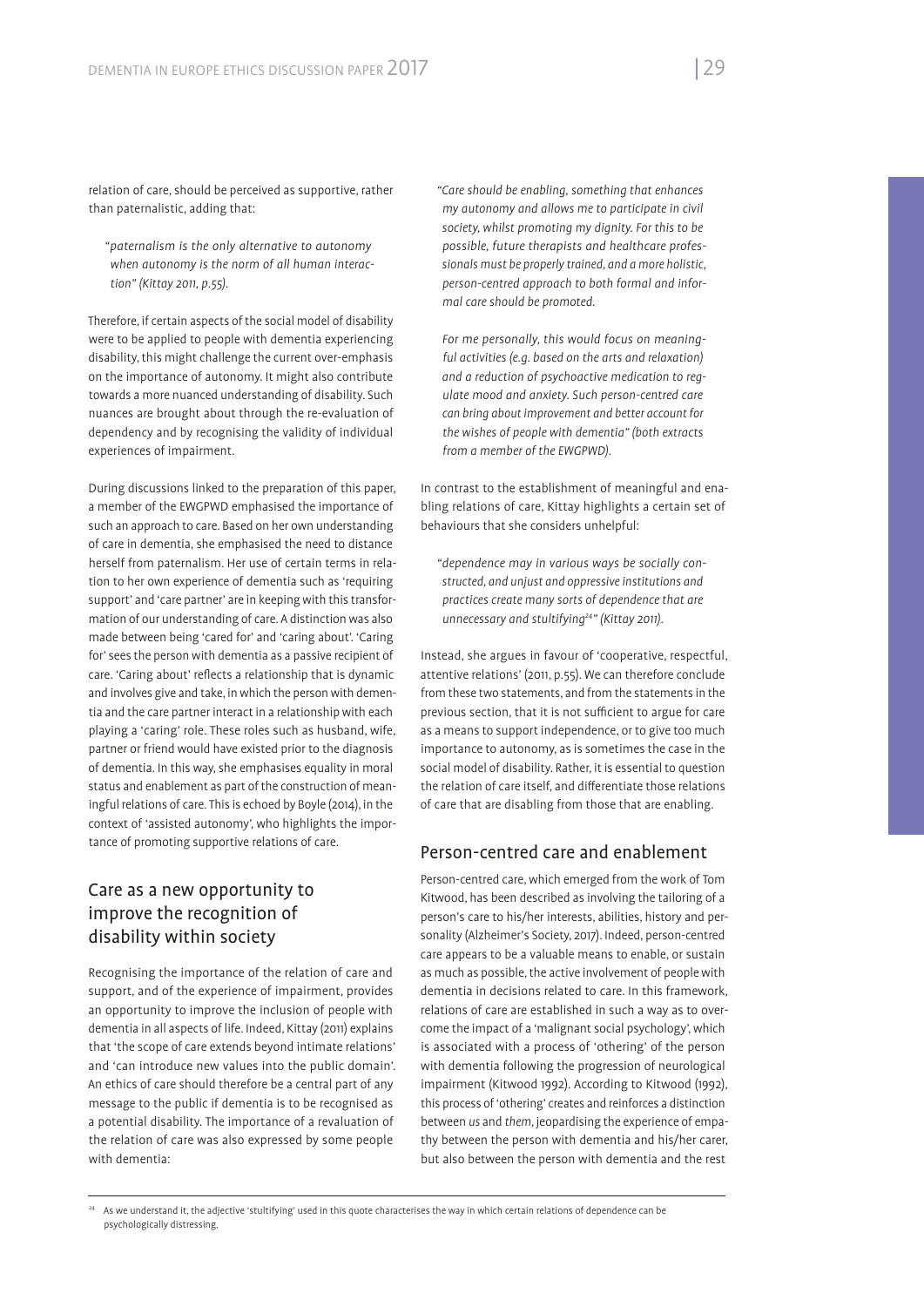of the world (see also section 5.2 on stigma). Indeed, in the context of a 'new culture of dementia care', Kitwood (1997) explicitly recommended considering dementia primarily as a disability. He suggested that how a person is affected by dementia depends crucially on the quality of care. Care and support should therefore be central to any discussion about the recognition of dementia as a potential disability.

Indeed, person-centred care could be seen as a step towards sustaining a broader 'ethics of care'<sup>25</sup> (an idea that we mentioned earlier in this section). As such, it could apply to many different types of care and support, regardless of who or with what means it is provided (Morris, 2001). Reducing the impact of otherness by reinforcing empathy towards people with dementia may therefore be a means to both promote the dignity of people with dementia and respect their human rights. Morris further argues<sup>26</sup> that an ethics of care should allow people to state their opinion and participate in decisions which affect their lives.

The 'ethics of care' debate has implications for formal/paid care for people with dementia. It also has direct implications for how paid carers are educated and trained. The recognition and promotion of agency as a concept and how that rolls out in practice in the formal care sector need exploration. This will undoubtedly give rise to ethical questions about the extent to which formal services set parameters on the enablement of people with dementia.

We also need to bear in mind criticisms that have been made about such concepts in relation to disability, which may be particularly relevant with regard to dementia. To broaden the discussion, we should examine in more depth a point made by Morris about participation in the provision of care (2001, p.15):

*"Whatever "care" is – whether it is in the form of formal services, cash payments, or personal relationships – if it does not enable people 'to state an opinion,' 'to participate in decisions which affect their lives,' and 'to share fully in the social life of their community,' then it will be unethical."*

Morris's statement, which rightfully highlights the importance of enabling choice, begs a series of questions about the limits of enablement, such as:

- What if such an emphasis were to lead to misunderstandings about the difference between ethical and unethical care?
- What about care which is simply performed to the best of a carer's ability, with due consideration for dignity and agency, but unsuccessfully (in terms of recognising and promoting agency)?
- Would the non-fulfilment of such objectives be perceived as unethical?
- What if the socio-economic context makes it difficult for both the carer/supporter and the person with dementia to establish an effective relation of care and support?
- Should these be considered unethical relations of care and support?

Some of these reflections about the social context have been considered by Gilleard and Higgs (2010) in relation to negative perceptions of impairments in later life and the impact this may have on care and support. We still have a lot of issues to explore but it is nevertheless clear that dependency and care/support should not be perceived as interfering with the recognition of dementia as a potential disability.

<sup>25</sup> Whilst we propose broadening the concept of care to include, or even focus on, support, the term "care" is occasionally used in isolation when referring to other people's work and ideas.

<sup>&</sup>lt;sup>26</sup> Drawing on statements from the first edition of "In from the cold" (1981) – "a liberation magazine for people with disabilities".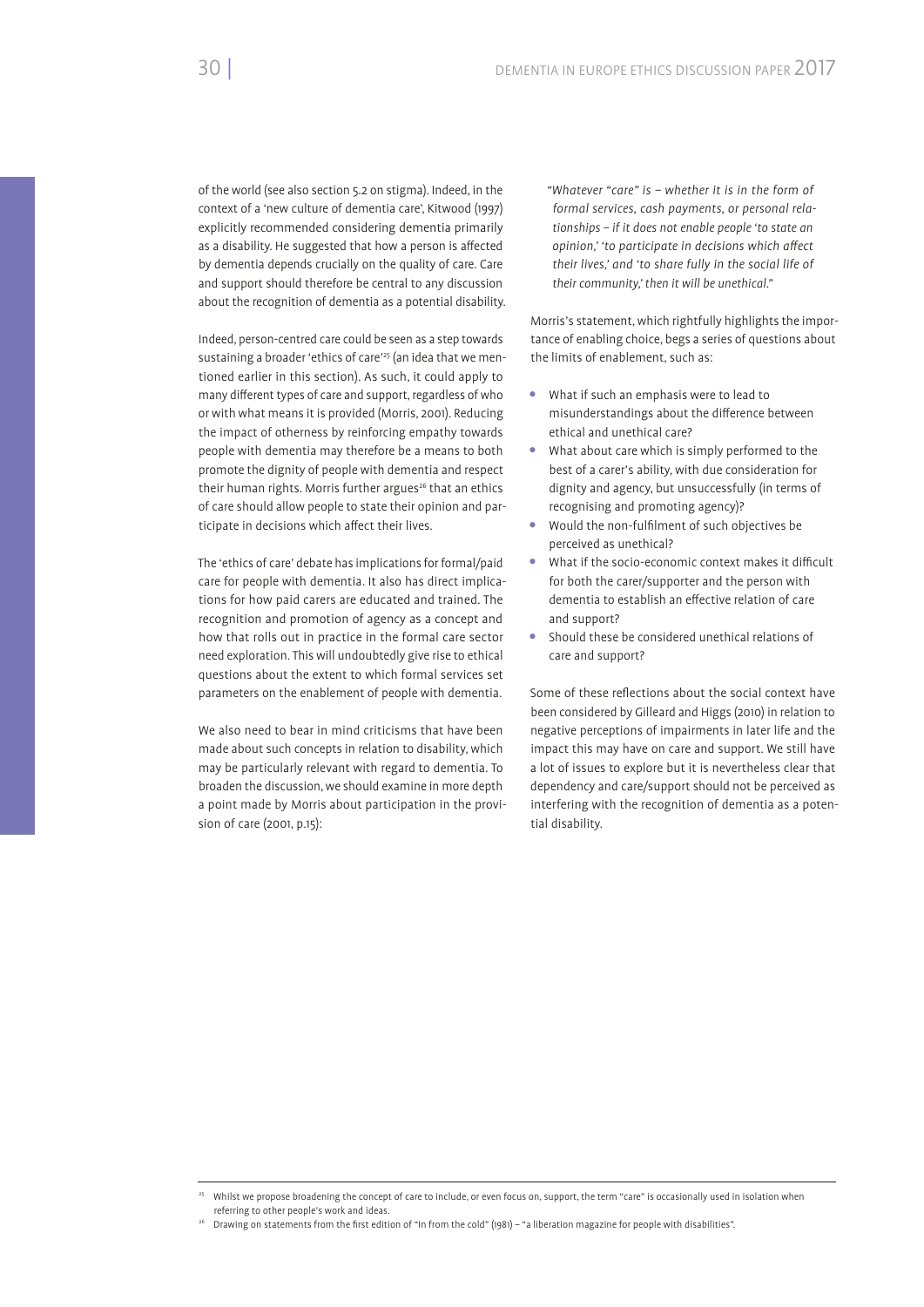#### Key messages

- New 'socio-emotional' approaches to agency and the exploration of these new approaches could be a better means to account for the wishes of people with dementia with regard to their own care, support and lives in general.
- It is nevertheless important to acknowledge that in the case of more advanced dementia it may be more difficult (but not impossible) to 'listen to the voice' of the person with dementia.
- Recognising dementia as a disability is not only a matter of claiming rights, autonomy and independence. It should also address care and support needs, and give more focus to a positive conceptualisation of interdependency.
- Promoting care may appear to challenge the idea that disabilities are the sole result of 'oppressive institutions and policies, prejudiced attitudes, discrimination, cultural misrepresentation, and other social injustices'.
- Improving the lives of people with dementia, as well as the recognition of their needs and associated disabilities, comes with the establishment of an 'ethics of care' to use Kittay's term, and a nuanced understanding of care, dependency and interdependency, as well as the importance of support.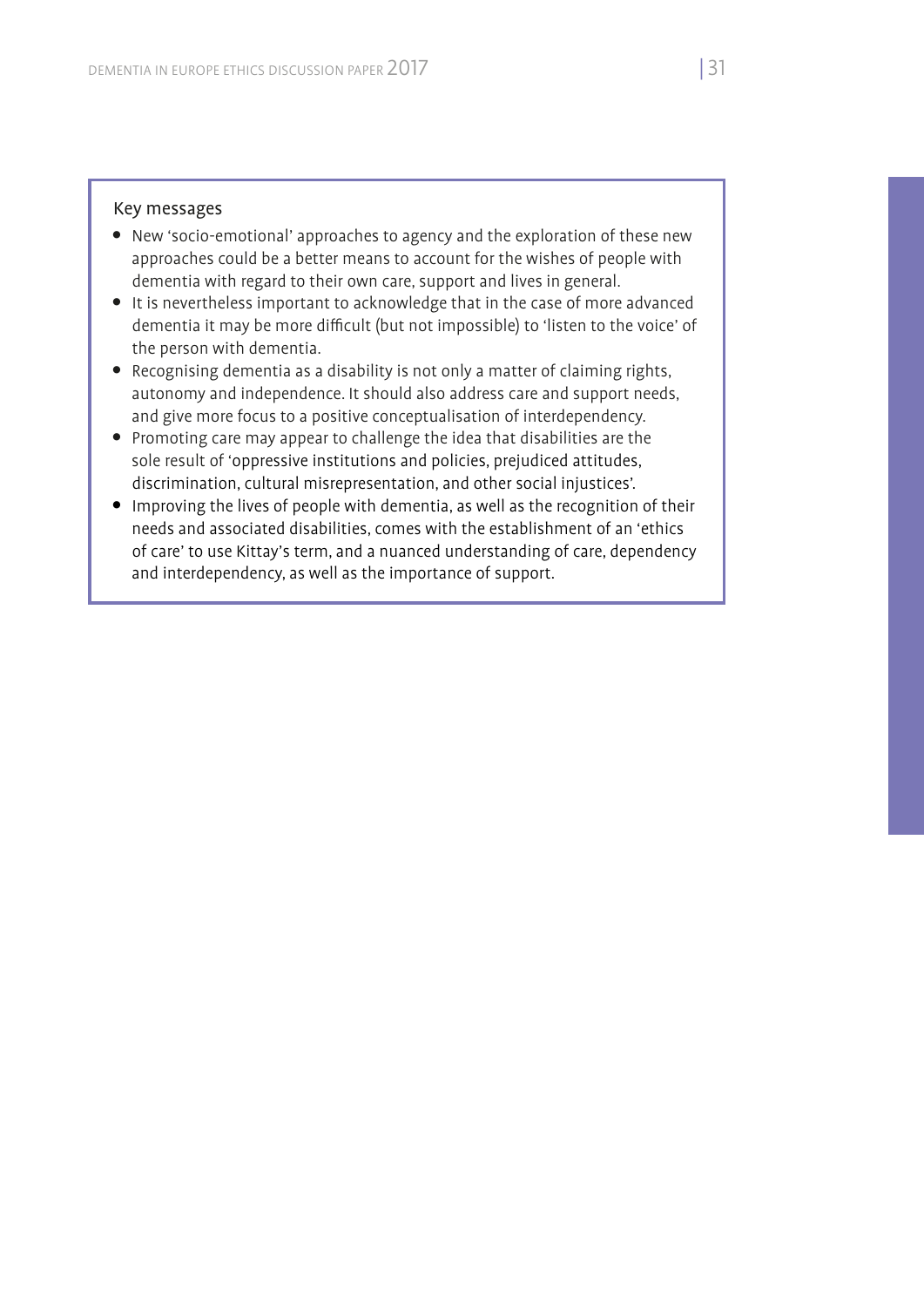# 8. Working towards an inclusive society

In this section, we discuss the impact which re-framing dementia as a disability might have on social inclusion for those with a diagnosis. We consider the kinds of measures and shifts that are needed for all people with dementia to be fully included in society. In doing so, as mentioned earlier, we necessarily move away from individual 'personhood' as a concept, to consider dementia also in the wider contexts of human rights and intersectionality (i.e. different social identities such as gender and race which overlap and are generally associated with discrimination).

Two broad questions arise here. The first relates to the potential advantages for people with dementia of moving away from the still-prevalent medical model of dementia as a disease, towards a social model of dementia as a disability<sup>27</sup>. The second relates to the problems which may then arise for those who do not wish to accept the label of disability in order to achieve social inclusion. Such opponents may well argue that they do not want to be socially included as people with disabilities, but simply as people on the same terms as anyone else. People with dementia clearly have the same right as anyone else to be fully included in society. It might, however, be argued that re-framing dementia as a disability is not necessarily the best way of achieving this for everyone.

This section covers the ethics of social inclusion, the part played by the medical model of dementia in perpetuating social exclusion, the importance of intersectionality in thinking about social inclusion for people with dementia, and the appropriateness or otherwise of the 'dementia-friendly communities' concept. It considers how re-framing dementia as a disability might enhance social inclusion for people with dementia. Finally, it looks at the potential shift that is taking place in the dementia field from thinking in terms of the dependency needs of people with dementia, to their unassailable human rights.

#### The ethics of social inclusion

We start from the assumption that people with dementia have a fundamental right to be included in all aspects of society in which they wish to participate. This right should not diminish as dementia progresses, although the wishes of the person concerned may, of course, change over time. Working with a social model of disability, we can see that many existing obstacles to full social inclusion and citizenship for people with dementia are not directly caused by dementia itself. Instead they are the result of external factors and social attitudes. If these factors and attitudes were to change, then both the nature of dementia and the experience of having dementia would also change. Indeed, Kitwood (1997) suggested that if social responses to people with dementia were appropriate and supportive from the start, then much of the 'disease progression' currently taken to be inevitable might be avoided. This is a profoundly ethical issue. From the perspective of ethical principalism (Beauchamp & Childress 2001), non-maleficence (avoiding causing harm) towards people with dementia and ensuring beneficence (doing good whilst trying to balance possible benefits against risks and costs), equality and justice, requires the full social inclusion of people with dementia. We will argue below that we can only ultimately achieve this if we move from thinking about the *needs* of people with dementia, which can be met by others, to a concept of inalienable human rights (i.e. which cannot be taken or given away).

#### Why are people with dementia socially excluded? The contribution of the medical model

As outlined in section 4.2, the medical model of dementia places the 'problem' of dementia within the individual mind and body of the person with the diagnosis. This suggests that additional contributing factors such as the reactions of others are of little importance. The impact of social, psychological and environmental factors on the experience of people with dementia has been recognised in numerous forms over the past two decades. Examples include Lawton's concept of 'excess disability', Kitwood's (1997) work on the involutionary (meaning 'inward turning') spiral of dementia and Post's work on hypercognitivity (which was mentioned earlier).

Bartlett & O'Connor (2010), for example, highlight the ways in which the experience of dementia affects social status. Birt et al. (2017, p.200) refer to 'discourses of deficit' which stigmatise people with dementia and negatively impact on

The distinction between the medical and social model made in this section should be understood as reflecting two possible extremes along a continuum, with the social model incorporating the elements described in Section 4.2 of the biopsychosocial, reinterpreted and human rights models of disability.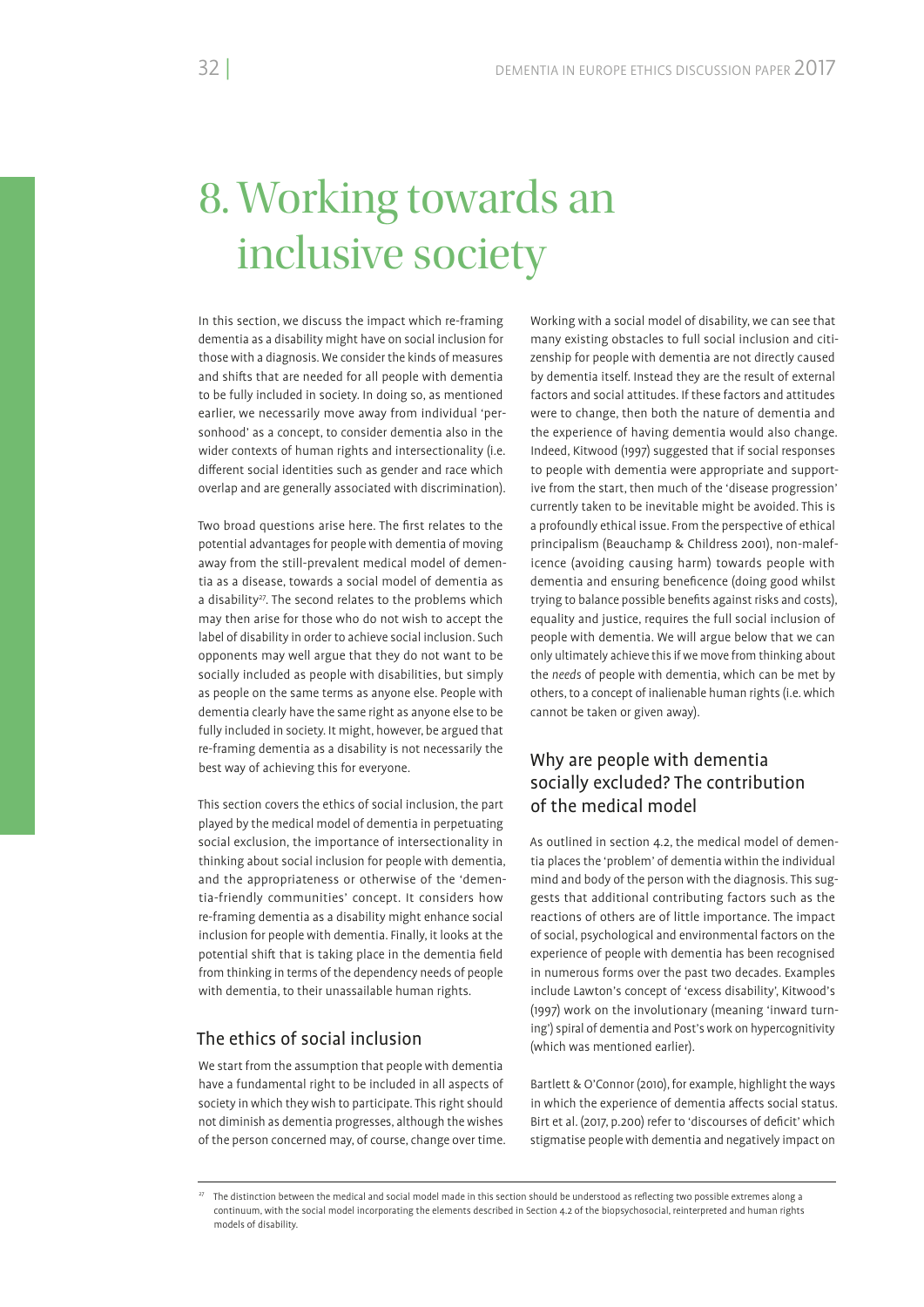the recognition of them as citizens with rights. A growing body of work has demonstrated, for instance, that, post-diagnosis, walking may be negatively reframed as undesirable 'wandering', which is then constructed as a 'symptom' of dementia (Brittain et al. 2017). Kate Swaffer, the founder of Dementia Alliance International, and herself a person living with dementia, has argued persuasively that the language used to describe people with dementia is a large part of the way in which stigma is perpetuated (Swaffer 2014). Much of the terminology noted by Swaffer, which is detrimental to the interests of people with dementia (e.g. demented, victim and sufferer), has been inherited from the medical model of dementia.

A diagnosis of dementia, in the context of the medical model, therefore attaches a stigmatising 'disease label' to the individual. This sets him or her apart from the rest of society. McGettrick and Williamson note that for other groups of people with disabilities,

*"The medical model was used…to explain disabled people's exclusion from mainstream social and economic life, their oppression (especially through the use of institutional care) and their lack of recognition as having basic human rights" (Mental Health Foundation 2015, p.14).*

George (2010) notes that,

*"The everyday language we use to describe dementia shapes our perceptions of brain ageing and even contributes to what has been called the "social death" of those most severely affected."* 

The extent to which a person diagnosed with dementia to some extent 'becomes' his or her diagnosis is problematic, particularly when we consider the many differences between people with dementia and each person's experience.

#### Intersectionality and social inclusion

One of the most striking aspects of the medical model of dementia is its assumption that people diagnosed with dementia cease to belong to any other reference groups or interest groups. As mentioned earlier, Takala (2009) points to the dangers of such a one-dimensional view. Such a view fails to consider that people with dementia continue to belong to a wide range of other social groupings (e.g. based on gender, social class, sexual orientation, ethnicity, religion, political belief, former occupation, roles within families, hobbies and interests, and many more including having other disabilities in addition to dementia).

The term 'intersectionality' is used to refer to this difference among people with dementia. It was originally used

by feminist theorists to reflect how in everyday life one is not only a woman, but also, perhaps, black, living in poverty and having a chronic illness. Indeed, there can often be as much that divides women as unites them, unless these additional facets of experience are also taken into account (Yuval-Davis 2006). People with dementia continue to be treated as if they were all the same (on the grounds that they share a common diagnosis). Commonalities between people with dementia and others (including other groups of people with disabilities) are less frequently noted. Paying attention to potential commonalities might lead to a more active/political/advocacy-based approach on the basis of rights and discrimination etc.

#### Dementia-friendly communities or universal design?

The recent move toward the creation of 'dementia-friendly communities' (or DFCs) may be seen as a positive one. It involves environmental and social change, rather than expecting the person with dementia to change and adapt. However, what is friendly to a person with dementia is, in most cases, friendly to all. Equally, things that everyone finds difficult about contemporary life (such as noisy, crowded, uncomfortable places, the fast pace of technological change, and confusion created by poor design lighting and signage in public spaces) are also likely to be upsetting and anxiety-provoking for someone with dementia. For these and other reasons, some people with dementia find the term 'dementia-friendly' somewhat patronising. This has led to debates about what is really needed – dementia-friendly communities, or a more universal 'design for living' that is adapted to everyone's needs and wishes. As Swaffer (2014, p.713) comments,

*"I have been uncertain that 'dementia-friendly communities' is the right phrase as I am worried it encourages division rather than includes people."*

A member of the EWGPWD also talked about her desire to 'get rid of' the term dementia-friendly communities (DFCs) and instead talk about an inclusive society. She feels that DFCs are exclusionary and that dementia-friendly should not be part of our language. A DFC might be considered one which compensates for the problems people with dementia do have, but without adding new ones. However, steps such as taking more time, offering alternatives, giving a helping hand, where it is needed and appreciated, should be markers of any humane community, not one unique to the needs of people with dementia.

In this context, people with dementia should not be singled out as in need of special measures. A society in which people offer to help anyone experiencing difficulties is one to aspire to. Many of the barriers or difficulties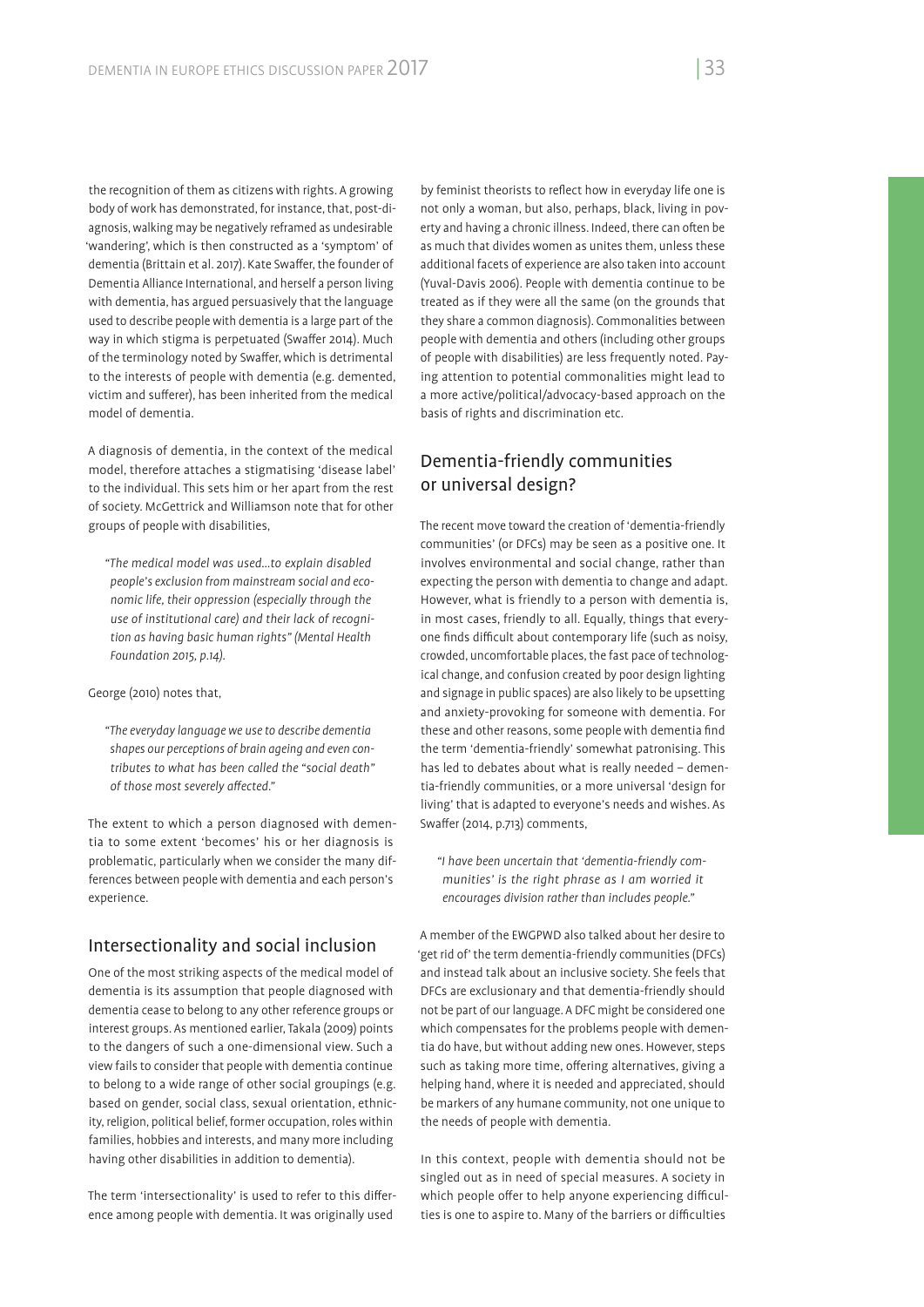experienced by people with dementia could also be experienced, in some way or to some extent, by other members of the community (e.g. getting lost, experiencing sensory overload, forgetting a name or address needed in order to complete an errand or appointment and not being able to find the right bus or train etc.). Reflecting on our own experiences of this nature may therefore be one of the best ways to develop empathy with people who have dementia. This should also foster social inclusion within mainstream communities. This is better than putting people with dementia in separate hermetically-sealed safe spaces.

At the same time, we need to find out what people with dementia experience as barriers to social inclusion and not simply assume that everyone finds the same things difficult. Age-friendly initiatives, for example, do not necessarily respond to the needs of many people with dementia (who are increasingly being diagnosed at a younger age but also have certain needs which are not as relevant to older people in general). This is another reason why it is important to involve people with dementia in decisions about issues potentially affecting their inclusion in society. This is core to the human rights model of disability.

Initial work to develop dementia-friendly communities (DFCs) has had the benefit of drawing attention to a very real problem, namely the extent to which many existing attitudinal, physical and architectural environments disadvantage and are inhospitable to people with dementia. In this, the DFC initiative is to be welcomed as an early indication that the social model of disability is beginning to have an impact on thinking about dementia. It might, nevertheless, be argued that dementia-friendly or dementia-accessible communities imply that people with dementia are fundamentally different and have problems that are not shared by other members of the community. We still need to hear much more from people with dementia themselves – including those whose voices are not currently being heard – about their responses to initiatives such as DFCs. The DFC concept and various DFC initiatives vary considerably across Europe. Some DFCs have a fairly limited scope whereas others emphasise rights, citizenship and the active involvement of people with dementia (Alzheimer Europe 2015, Williamson 2016).

#### Levels of participation and inclusion

Clearly there are different degrees to which any one person with dementia might be socially included. Arnstein's ladder (Arnstein 1971) is often used to represent different levels of citizen participation, ranging from manipulation at the lowest level to full citizen control at the highest rung. DFC principles suggest that the views of people with dementia should inform the development of DFCs. If people with dementia are not actively involved in the design and delivery of particular interventions, these may be considered more tokenistic.

In the box opposite, we highlight six ways to include people with dementia in society in a meaningful way. These have been taken from an adaptation of Arnstein's ladder by Capstick et al. (2016)<sup>28</sup> to apply to the social inclusion of people with dementia.

These approaches to social inclusion build on a perception of different levels of participation in relation to the exercise of power which date back almost 50 years. Nevertheless, most (with the exception of therapy and manipulation which have not been included in the box) are still relevant to the issue of social inclusion. In the original version, the means of involvement were presented as rungs of a ladder. This suggested a hierarchy. But it has been argued that 'the process of increasing participation should not be simplified to a one-dimensional parallel of climbing a ladder' (Maier 2001, p.716). Not everyone is interested in the same level of involvement. One person may feel involved and valued as a result of having been informed about something, whereas another might prefer to play a much more active role. Each form of involvement should therefore be equally valued.

More recently, there has been an emphasis on patient and public involvement and a whole range of approaches to the involvement of people with dementia in research, policy making and service provision. This involves people with dementia working alongside researchers, policy makers and service providers on a more equal basis, albeit with appropriate support if needed (in keeping with the principle of reasonable adjustment)<sup>29</sup>. Such approaches are often described in terms of 'co-production', 'co-creation' and 'citizen involvement' to name but a few.

<sup>28</sup> Adapted from Capstick et al. (2016).

<sup>&</sup>lt;sup>29</sup> See position paper on PPI and dementia by Alzheimer Europe, INTERDEM and the European Working Group of People with Dementia (Gove et al. 2017).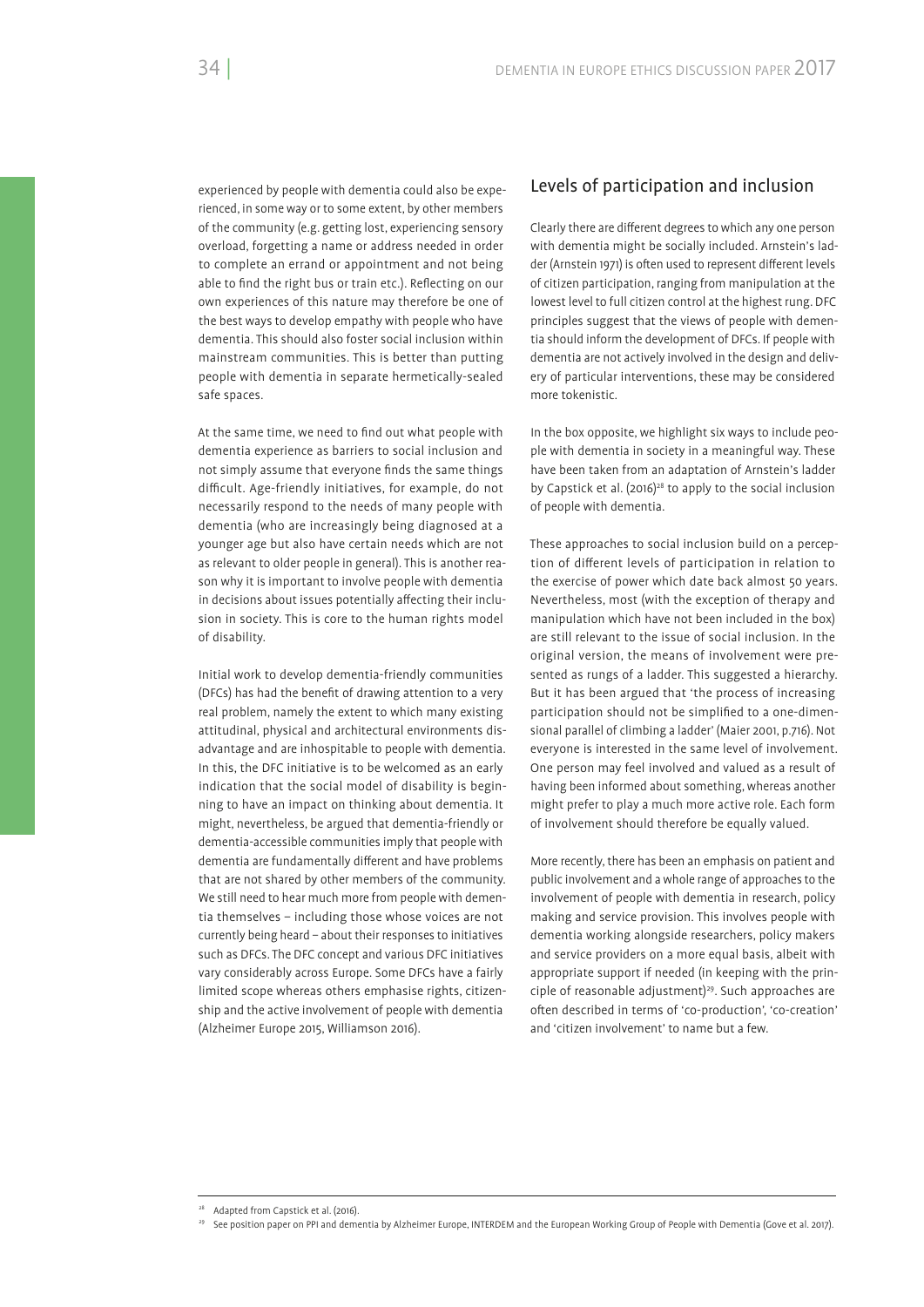- Citizen Power: forms of participation which involve having a genuine influence on public awareness or consciousness raising. The person with dementia has autonomous influence on others in society, and decides on the nature of the influencing activity (e.g. taking part in an action group or campaign) and its desired outcomes.
- Delegated Power: participants are helped to take part in an influencing activity or form of action involving contact with the wider community (e.g. writing a report; producing guidance).
- Partnership: the person with dementia is actively engaged with members of the broader community on mutually-identified projects which have a shared goal, or co-produced outcomes (e.g. giving feedback on a service or intervention).
- Placation: the person is involved in personally meaningful activity, but in a relatively passive role (e.g. being taken to events as a spectator or audience member).
- **Consultation:** activity initiated by others that involves exchange of information, and/or meaningful social interaction with persons with dementia, who are nevertheless recognised as equals, able to express of choice, and/or share decision-making.
- Informing: the person with dementia is given information intended to inform his or her choice about whether to take part in an activity or event or not. He or she may be told in advance about things that are going to happen, but not asked to make suggestions. Information provided is not necessarily in userfriendly format.

#### From needs to rights: biopolitical life and dementia

Following the work of Kitwood and others, it may be argued that much of the apparent progression of dementia is already the result of society's responses and reactions. In this respect, anything that we can do to keep people with dementia socially included is, in itself, likely to reduce the deterioration that can result all too easily from loneliness, boredom, lack of interpersonal communication and absence of meaningful activity. It is not enough to move beyond merely 'doing no harm' in a context in which people with dementia are harmed daily by society's response to them. We need to go further, moving towards ethical principles of equality and justice as well as beneficence.

The work of Agamben (1999) draws attention to the way in which civil society divides its citizens into those who have biopolitical life (i.e. the status of political beings) and those who are relegated to a lesser status of 'bare life' only (also described as a 'state of exception'). Currently, many people with dementia are relegated to this state of exception, and it becomes increasingly likely as their circumstances

change over time. The agenda may therefore need to shi to reinstating full human rights to people with dementia rather than attempting to meet their needs through initiatives that give them in a passive role. Katz (2002) coined the term 'experts by experience' to capture the sense that older people, including those with dementia, are in the best position to inform others about what it is like to have the condition, what is needed in order to make improvements, and how to shape the kind of society they wish to live in.

Applying human rights principles to dementia promotes autonomy and decision making, which includes recognition of the right to take certain risks. Some members of the community, including many family members, do not consider it acceptable for people with dementia to take risks which may result in injury, or to make choices that others may see as resulting in a threat to their personal dignity. It may be argued, however, that preventing people from doing things which involve or result in some degree of risk is an abuse of human rights.

As Clough (2014) notes, a narrowly medical model of dementia, which is disease/condition specific, is no longer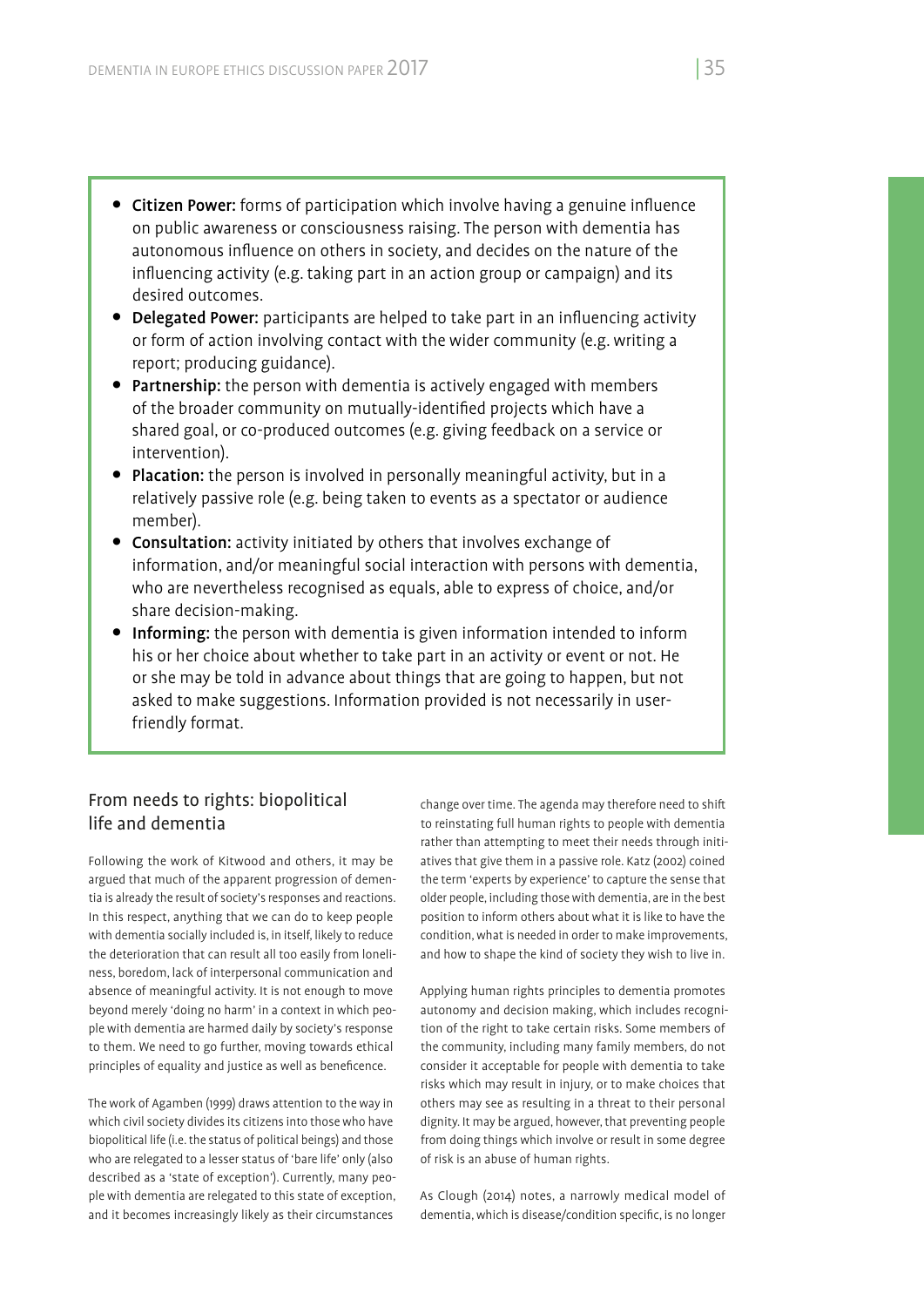supported by evidence. Instead we need a biopsychosocial model of cognitive disability that is inclusive, and one that actively seeks social justice for and alongside people with dementia. We also need to recognise the personal experience of impairment, and the diversity of the experience, needs and interests of people with dementia. Shakespeare et al. (2017) advocate a human rights approach to dementia and disability, suggesting that this would open up space for collaboration between people with dementia and other disability rights activists.

#### Key message

- There has been a shift of attention away from the medical model of dementia as a condition, requiring predominantly medical research and pharmacological remedies.
- The adoption of a social model or framework for thinking about dementia is being increasingly encouraged. A social model of disability, applied to dementia, reinforces the idea that we are all responsible for each other's wellbeing or ill-being and that there is a great deal to be done to improve the lived experience of people with dementia.
- A social model framework for thinking about dementia and a human rights approach challenges concepts and practice concerning the development of 'dementia-friendly communities'.
- Dementia is a human rights issue with equality and justice to the fore, and which locates those living with dementia within a socio-political context that is largely missing from current discourse.
- If everyone has the same human rights, then these rights are not compromised when someone has dementia.
- $\bullet$  People with dementia may find it helpful and empowering to identify as a person with disability. However, a person with dementia should not have to accept the label of either disease or disability in order to have their human rights upheld.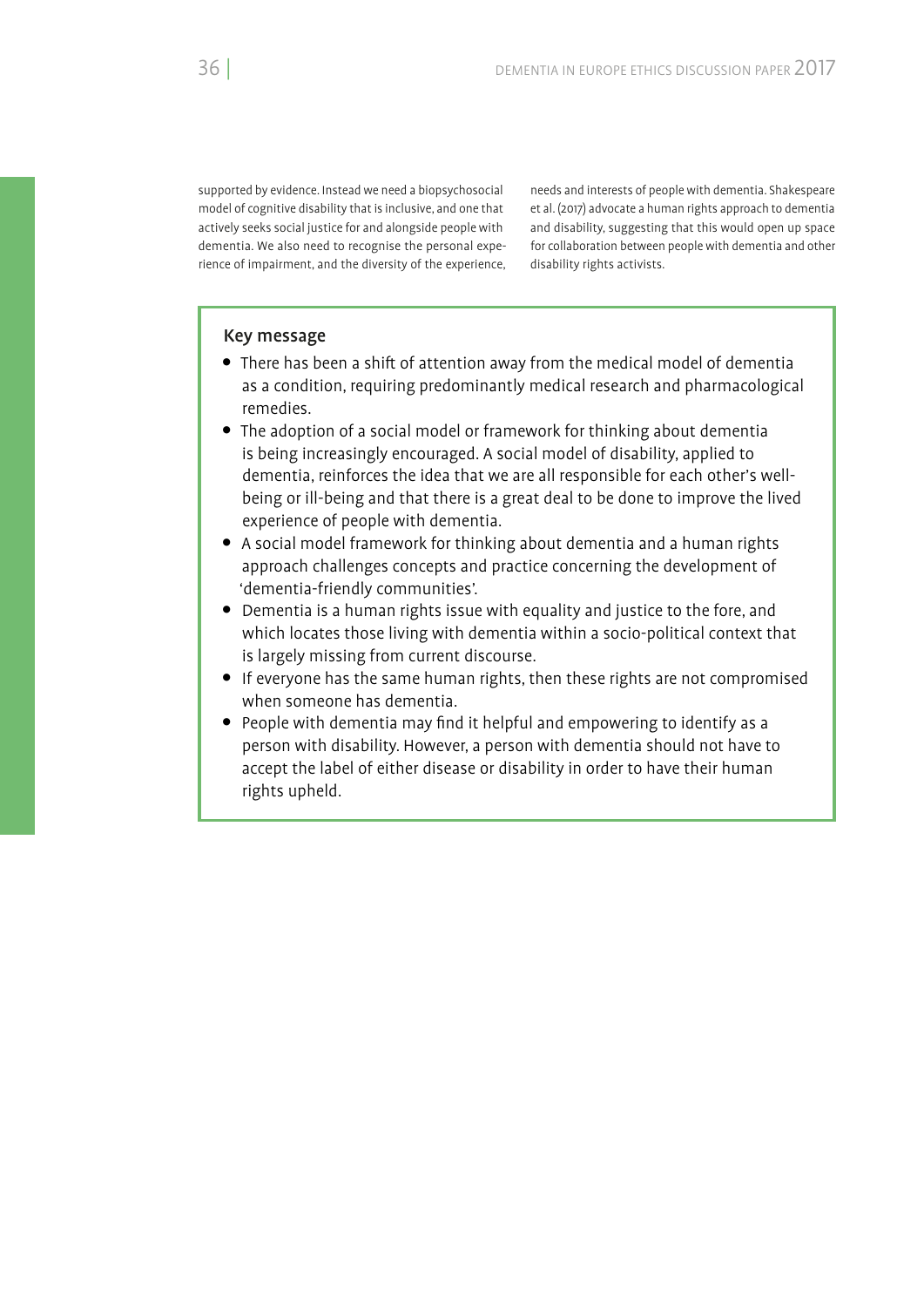The disability movement began over half a century ago but it is only in recent years that a dialogue has started about dementia as a disability. The main impetus for this emerging dialogue came from people with dementia themselves who have started to articulate their right to be treated as full, active and equal citizens. People with dementia must play a key role in identifying the issues at stake, contributing towards discussions and developing possible recommendations for governments, policy makers, Alzheimer associations, disability organisations and regulatory bodies. For this reason, we are pleased to have been able to include people with dementia in this work in two ways:

- $\bullet$  firstly, in the ethics working group responsible for the drafting of this paper, together with experts in disability, ethics, policy making, mental health and advocacy, and
- secondly, in the context of an email survey and a one-day focus group discussion in which the members of the European Working Group of People with Dementia and their carers/supporters shared their experience and views with regard to the topics addressed.

Throughout this discussion paper, we have highlighted the potential impact of recognising that dementia can lead to disability. At the same time, we have acknowledged that such disability may be experienced in different ways by different people with dementia and that some people with dementia will prefer not to take on an identity based on disability. We suggest that, overall, the ethical, practice and policy benefits of viewing dementia as a disability, such as the opportunity to campaign for rights, advocate for change and be covered by legislation promoting human rights (e.g. based on the CRPD), outweigh the disadvantages. We have therefore drawn attention to the challenges that dementia (and human agency) poses to existing models of disability and emphasised the need to retain and promote a positive attitude and more nuanced understandings of care, support, dependency and interdependency within society. In addition, we have emphasised the need to challenge theories of personhood and approaches to social inclusion which serve to exclude and devalue people with dementia, with or without disability.

In terms of different ethical frameworks, the biomedical ethical principles highlighted by Beauchamp & Childess, Nussbaum's capabilities and Kittay's approach to the ethics of care provide solid grounds to argue in favour of the benefits of recognising dementia as a potential disability. Furthermore, specific ethical and related concepts (such as respect for autonomy, beneficence, non-maleficence. justice, equality, agency and relationships of support and care etc.) dovetail with a rights-based approach, which is clearly framed in terms of disability rather than a disease-specific model. This, as the paper makes clear, further reinforces the benefits of viewing dementia as a disability. Though dementia has come late to the 'disability table', it provides a set of filters for human agency, disability and rights to come together and actually enable theory and practice about disability to be taken forward in positive and helpful ways for the whole of the disability movement.

Furthermore, examining dementia as a disability brings a new complexion to the more traditional views of dementia. This paper calls for a progressive and positive change in society's response to dementia, based on recognition of potential disability, accompanied by a change in attitudes and the provision of coordinated, appropriately funded and properly monitored polices, services and support, thus leading to a positive change in the lived experience of dementia. None of these potential benefits should require a particular person with dementia to identify with disability. We need to be careful to recognise and respect difference and individual choice. It is hoped that this discussion paper will contribute in some way towards improving the lives of people with dementia who experience disability. We hope that it will also provoke thought on how to create a more inclusive society in which people with disabilities and dementia are not considered as 'other' or 'them', but simply as 'us' with the same rights and opportunities as everyone else to enjoy life.

We have provided a lot of information in this discussion paper, raised and defended certain arguments, drawn conclusions and even made recommendations. However, the whole area of disability and dementia is 'under construction'. It is early days and a lot still needs to be achieved in terms of understanding and action. We look forward to the continuing debate and to future developments in relation to ethics, policy and practice, which will hopefully have a positive impact on the lives of people with dementia.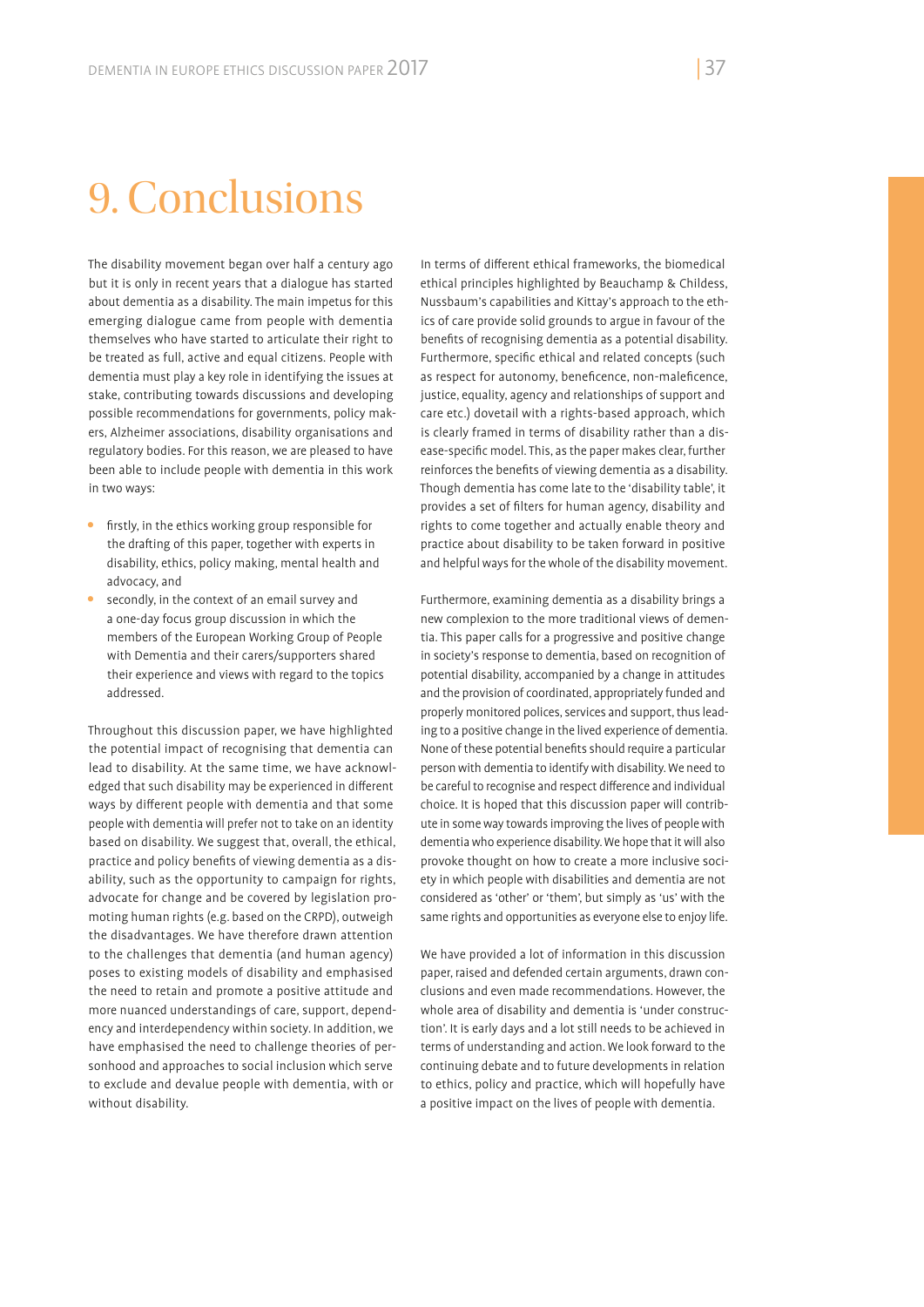## 10. Recommendations

#### Governments and policy makers

- Use the ongoing evaluation of progress with the implementation of the United Nations Convention on the Rights of Persons with Disabilities (CRPD) as an opportunity to highlight whether national provisions apply equally to people with dementia. If this is not currently the case, take necessary measures to rectify this in order to ensure that dementia is considered in relation to all policies linked to the application of the CRPD.
- Involve people with dementia in the CRPD ongoing evaluation process (e.g. by asking them to provide testimonies and commentaries).
- Audit, and revise where necessary, official information and guidance regarding people with disabilities aimed at government departments and agencies, employers, businesses, organisations, and members of the public. This includes appropriate references to dementia as a condition which can give rise to impairments that can constitute a disability, and how disability legalisation and rights would apply for people with dementia.
- Ensure that people with dementia have equal access to provisions and services for people with disabilities (e.g. disabled parking badges, free travel on public transport, appropriate support in the work place etc.).
- Audit, and revise where necessary, training provided to all public sector staff with responsibilities for applying and upholding disability legalisation and rights, to ensure they are aware of and understand their duties and responsibilities to people with dementia when the impairments it causes constitute a disability.
- Audit, and adapt where necessary, public spaces and buildings to ensure they are accessible to people with dementia and other cognitive disabilities.
- Use the PANEL principles<sup>30</sup> to inform policy and service development in a way that incorporates a rights-based approach and ensure that people with dementia are included in this. This is particularly important when countries are developing national dementia strategies.
- Meaningfully involve people with dementia and carers/supporters in the policy and service developments, and audits described above, in accordance with PANEL principles.

#### Alzheimer Associations

- Support people with dementia and carers to be on the boards and decision making structures of Alzheimer Associations.
- Support the active participation of people with dementia in relation to their own self-advocacy in policy development/research and political engagement.
- Enshrine the principle of elevating the voice of the person with dementia and placing the person with dementia at the centre in the organisation's overall principles and ethos, whilst also recognising the vital role played by carers and supporters.
- Audit and revise where necessary, services and information provided to ensure they meet disability and human rights legislation as it applies to people with dementia.
- Use the PANEL principles to inform organisational and service development in a way that incorporates

<sup>30</sup> For details, see: http://www.scottishhumanrights.com/media/1409/shrc\_hrba\_leaflet.pdf (p.1) and page 14 in this document.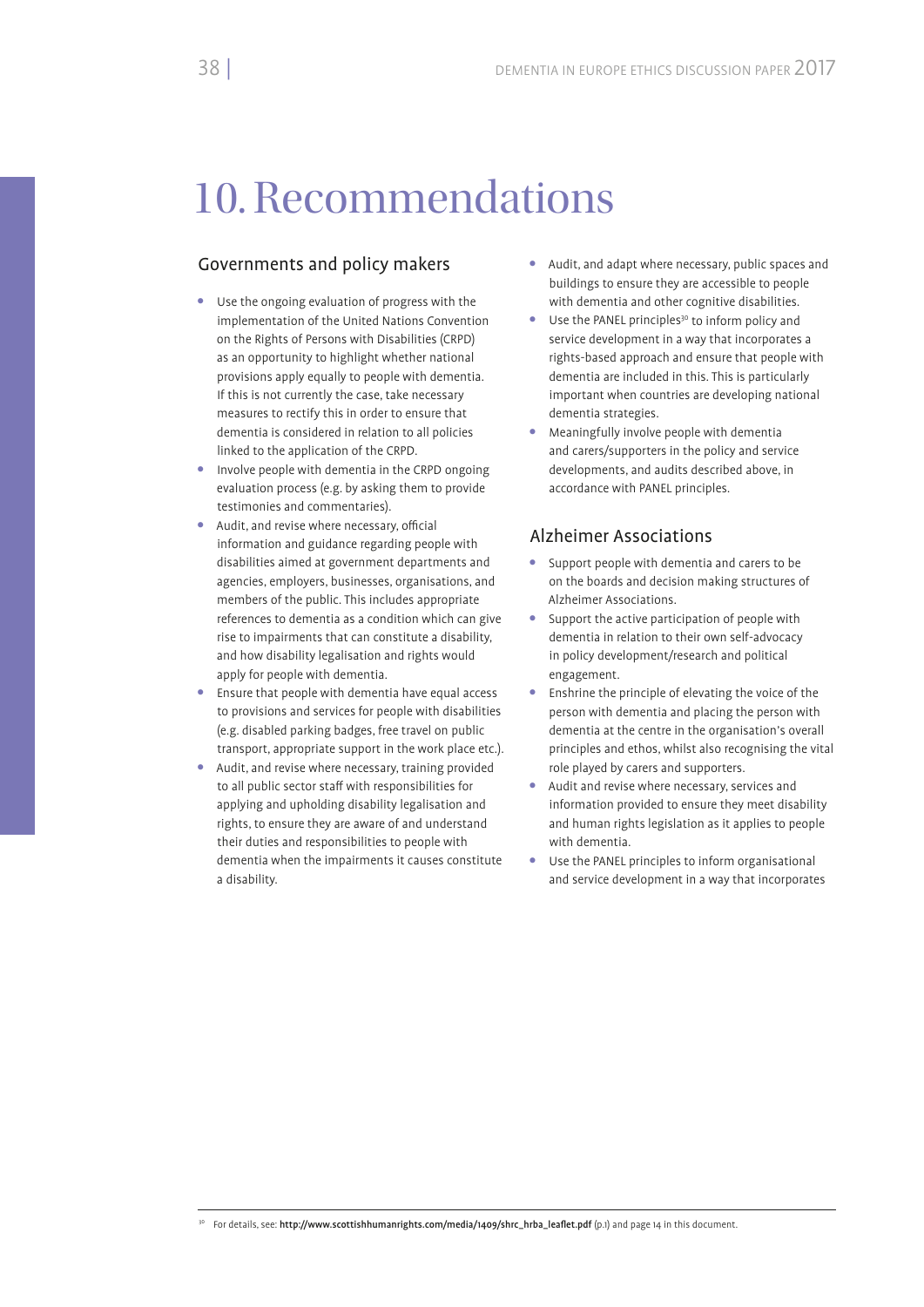a rights-based approach and ensure that people with dementia are included in this.

- Actively pursue opportunities for taking test cases to court regarding possible disability discrimination against people with dementia.
- Meaningfully involve people with dementia and carers in the service developments and audits described above in accordance with PANEL principles.

#### Organisations of, or for persons with disabilities

- Audit, and revise where necessary, services and information provided to ensure they comply with disability legalisation and rights as they apply to people with dementia to ensure they include appropriate references to dementia as a condition which can give rise to impairments that can constitute a disability, and how disability legalisation and rights would apply to people with dementia.
- Meaningfully involve people with dementia and carers in the service developments and audits described above in accordance with PANEL principles.

#### Regulatory bodies

 Review and amend guidance on health and social care law and ethics to incorporate a social model of disability, disability legalisation and rights, as it applies to people with dementia and other cognitive, physical and sensory disabilities.

#### The general public and institutions or organisations that have contact with or speak about people affected by dementia

- Bear in mind that impairments caused by dementia may result in disability.
- Realise that the provisions contained in the United Nations Convention on the Rights of Persons with Disabilities also apply to people with dementia who experience disability.
- Strive to ensure that people with dementia have access, if and when needed, to the same rights and support as people with other disabilities.
- Be sensitive to and respect people's preferences regarding the use of the label 'disability'.
- Aim to offer support and consideration in response to a specified, apparent or suspected need.
- Avoid making it necessary for people to state that they have dementia or disability in order to access any support they may need.
- Involve people with dementia in the development of initiatives to ensure their full citizenship and equal social inclusion in the local and wider community.
- Look for ways to promote the full citizenship and social inclusion of everyone rather singling out people with dementia as a separate group (i.e. most if not all barriers are also encountered to some extent by people without dementia).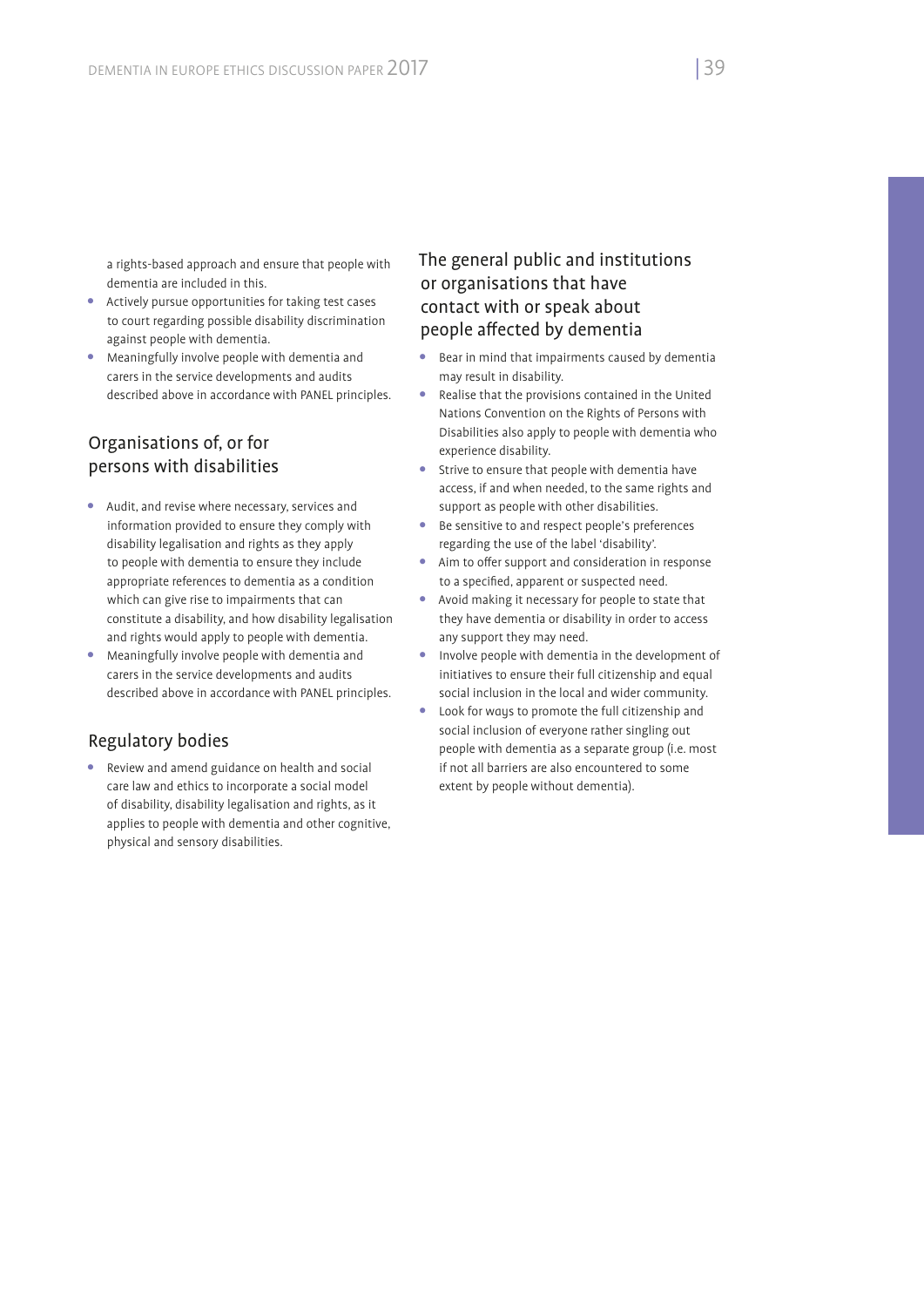# 11. Glossary/list of abbreviations

| <b>Beneficence</b>        | doing good whilst trying to balance possible benefits against risks and costs.                                                                                                                                                                                                                                                                                                                                            |
|---------------------------|---------------------------------------------------------------------------------------------------------------------------------------------------------------------------------------------------------------------------------------------------------------------------------------------------------------------------------------------------------------------------------------------------------------------------|
| <b>CRPD</b>               | abbreviation for the United Nation's Convention on the Rights of Persons with Disabilities,<br>which came into force in 2006.                                                                                                                                                                                                                                                                                             |
| <b>Dementia</b>           | a set of symptoms, including loss of memory, mood changes, and problems with<br>communication and reasoning. There are many causes of dementia, the most common being<br>Alzheimer's disease and vascular dementia. Dementia is a progressive condition. This means<br>that symptoms become more severe over time and that people with dementia typically need<br>support and eventually care as their dementia advances. |
| <b>Disability</b>         | "results from the interaction between persons with impairments and attitudinal and<br>environmental barriers that hinders their full and effective participation in society on an<br>equal basis with others" (Source: CRPD 2006, Preamble e).                                                                                                                                                                            |
| <b>Discourse</b>          | how we think and communicate about people, things, the social organisation of society, and<br>the relationships among and between all three. Discourse typically emerges out of social<br>institutions like media and politics (amongst others), and by virtue of giving structure and<br>order to language and thought, it structures and orders our lives, relationships with others,<br>and society (Cole 2017).       |
| <b>Equity and justice</b> | treating people equally and fairly (e.g. ensuring that they have the same opportunities and<br>access to goods and services) and that benefits, risks and costs are fairly distributed.                                                                                                                                                                                                                                   |
| Homogenised               | rendered uniform or similar.                                                                                                                                                                                                                                                                                                                                                                                              |
| Homogeneous               | of the same or a similar kind of nature; having a uniform structure or characteristics.                                                                                                                                                                                                                                                                                                                                   |
| Impairment                | any loss or limitation, albeit physical (e.g. loss of limbs), physiological (e.g. kidney disease),<br>cognitive (e.g. Alzheimer's disease), sensory (e.g. loss of hearing or vision), psychological (e.g.<br>behavioural problems), or mental (e.g. psychosis) in nature, that may contribute to disability.                                                                                                              |
| Interdependency           | the way in which people are never fully independent and always rely in some ways on others.                                                                                                                                                                                                                                                                                                                               |
| Intersectionality         | the interconnected nature of social categorisations such as race, class, and gender as they<br>apply to a given individual or group, regarded as creating overlapping and interdependent<br>systems of discrimination or disadvantage (Source: Oxford Living Dictionary).                                                                                                                                                 |
| LGBT+                     | abbreviation of "lesbian, gay, bisexual, transgender and other minority sexual orientation<br>and gender groups (apart from heterosexual and cis gender groups <sup>31</sup> )", typically used as a<br>self-designation and typically covering anyone who does not consider themselves to be<br>heterosexual or whose gender identity does not match the sex that they were assigned at<br>birth.                        |
| Non-maleficence           | not doing what might be harmful or hurt somebody.                                                                                                                                                                                                                                                                                                                                                                         |
| Paradigm                  | a philosophical and theoretical framework or school of thought with underlying theories,<br>laws, assumptions and generalisations which influence the way we make sense of a<br>particular issue (e.g. in the field of dementia, disability, research or psychotherapy). If we<br>think of the phrase "thinking inside the box", the paradigm might be the box.                                                           |
| Pathological              | caused by or related to a disease.                                                                                                                                                                                                                                                                                                                                                                                        |

<sup>31</sup> Cisgender – where an individual's experience of their own gender corresponds with the sex they were assigned at birth.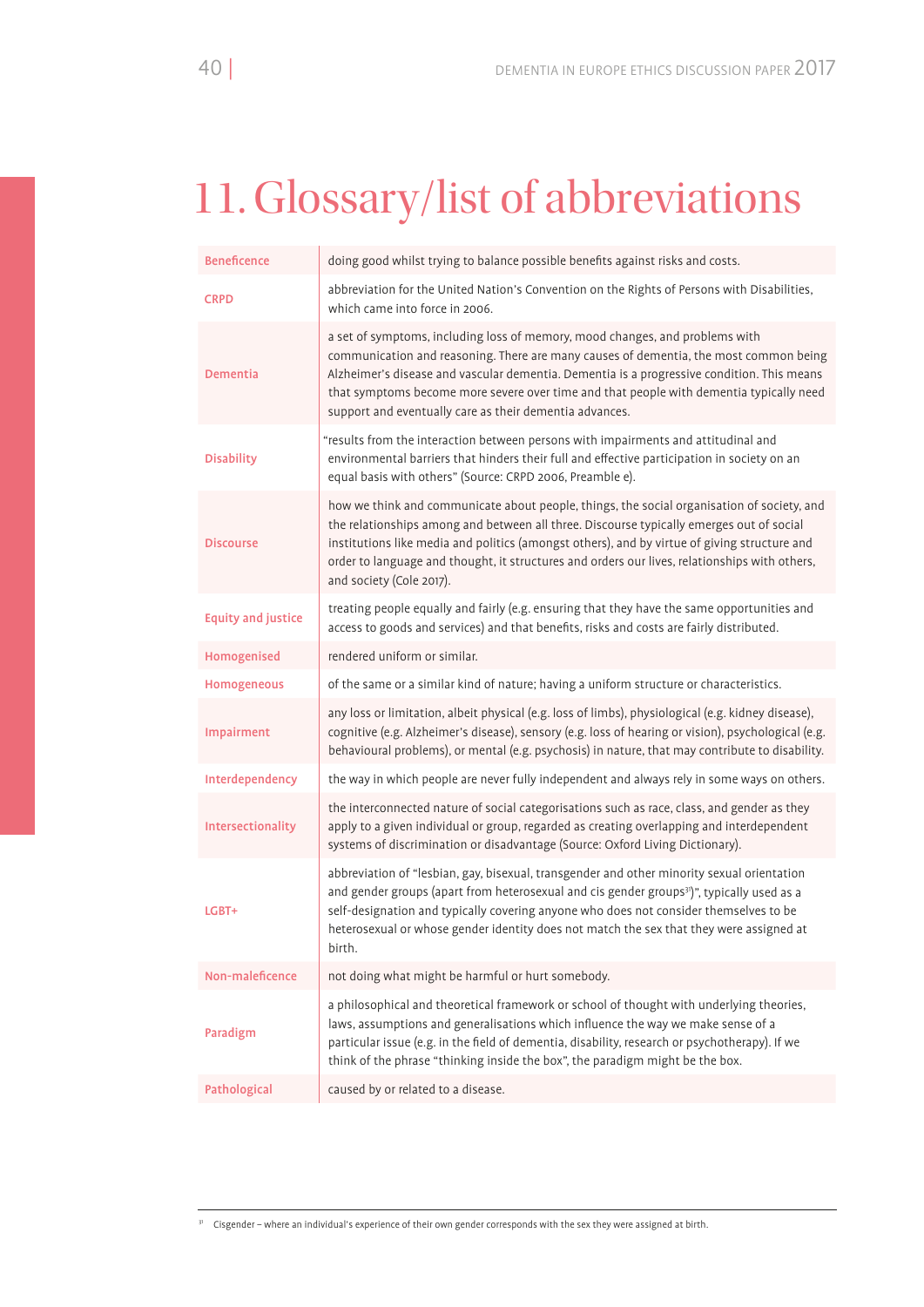## 12. References

- Agamben G (1999). *Remnants of Auschwitz: The witness and the archive*. New York: Zone Books.
- Alzheimer Europe (2013). *On personhood*. http:// www.alzheimer-europe.org/Ethics/Definitionsand-approaches/Other-ethical-principles/ Personhood
- Alzheimer Europe (2015). *Dementia in Europe Yearbook 2015: "Is Europe becoming more dementia friendly?"* Alzheimer Europe
- Alzheimer's Society (2017), *Person-centred care*, https:// www.alzheimers.org.uk/info/20009/ treatments/159/ person-centred\_care
- Alzheimer's Society (2017). *List of issues in relation to the initial report of the United Kingdom of Great Britain and Northern Ireland [in relation to the CRPD].*
- Arnstein S R (1971). A ladder of citizen participation. *Journal of the American Institute of Planners*, **35**, 4: 216–224.
- Baldwin C & Capstick A (2007). *Tom Kitwood on dementia: a reader and critical commentary.* Maidenhead: Open University Press.
- Barich J (1998). *A Few Thoughts on Martin Buber's I and Thou*. Accessed online on 29 October 2017 at: http://teacherrenewal.wiki.westga.edu/file/view/ I+and+Thou+by+Barich.pdf
- Barnard A & Spencer J (2002). *Encyclopedia of social and cultural anthropology* (New ed.]. ed., Routledge world reference series Y). London: Routledge.
- Barnes C, Mercer G & Shakespeare T (1999). *Exploring Disability: A Sociological Introduction*, Cambridge: Polity Press.
- Bartlett R (2014). The emergent modes of dementia activism. *Ageing and Society*, **34**: 623–644.
- Beauchamp T L & Childress J F (2001). *Principles of biomedical ethics* (5th ed). New York: Oxford University Press.
- Birt L, Poland F, Csipke E & Charlesworth G (2017). Shifting dementia discourses from deficit to active citizenship. *Sociology of Health and Illness*, **39**, 2: 199–211.
- Boyle G (2014). Recognising the agency of people with dementia. *Disability & Society*, **29**, 7: 1130–1140.
- Branson J & Miller D (2002). Damned for their difference: *The cultural construction of deaf people as disabled.* Washington DC: Gallaudet University Press
- Brittain K, Corner L, Robinson L & Bond J (2010). Ageing in place and technologies of place: the lived experience of people with dementia in changing social, physical and technological environments. *Sociology of Health and Illness*, **32**, 2: 272–287.
- Buchanan A (1988). Advance directives and the personal identity problem. *Philosophy and Public Affairs*, 17, 4: 277–302.
- Capstick A, Ludwin K, Chatwin J & Walters E R (2016) Participatory video and well-being in long-term care. *Journal of dementia care*, **24**, 1: 26–29.
- Capstick A (2012). Participatory video and situated ethics: avoiding disablism. In Milne E-J, Mitchell C and de Lange N eds. *A handbook of participatory video*. New York: Alta Mira.
- Chadwick A (2000). *Defining Impairment and Disability*. Accessed online on 6 November 2017 at:
- http://pf7d7vi404s1dxh27mla5569.wpengine.netdna-cdn. com/files/library/Northern-Officers-Group-definingimpairment-and-disability.pdf
- Clough B (2014). 'People like that': Realising the social model in mental capacity jurisprudence. *Medical Law Review*, **23**, 1: 53–80.
- Cole N (2017). *What is discourse?* https://www.thoughtco. com/discourse-definition-3026070
- Corker M & Shakespeare T (2002). Mapping the terrain. In M. Corker & T. Shakespeare (eds.), *Disability/ postmodernity: Embodying disability theory*. London: Continuum, 1–17.
- Council of Europe (2017). *Disability Strategy 2017–2023 entitled "human rights: a reality for all"*. Strasbourg: Council of Europe
- Crowther N (2016). *Harnessing the UN Convention on the Rights of Persons with Disabilities to improve the lives of persons with dementia* https://www. dementiaallianceinternational.org/wp-content/ uploads/2016/04/Disability-Rights-for-persons-withdementia\_DAI-ADI-position-paper.pdf Accessed 20.07.2017.
- Curtis B & Vehmas S (2016). A Moorean argument for the full moral status of those with profound intellectual disability. *Journal of Medical Ethics,* **42**, 1: 41–45.
- DEEP, *The Dementia Engagement and Empowerment Project*, Deep Guides, http://dementiavoices.org.uk/resources/ deep-guides/
- Dementia Alliance International (2016). *The human rights of people living with dementia; from rhetoric to reality.* https://www.dementiaallianceinternational. org/wp-content/uploads/2016/04/ The-Human-Rights-of-People-Living-with-Dementiafrom-Rhetoric-to-Reality.pdf accessed 20.07.2017.
- Dementia Engagement and Empowerment Project (DEEP) (2016). *Our dementia, our rights.* http:// dementiawithoutwalls.org.uk/wp-content/ uploads/2016/10/Our-dementia-Our-rights-booklet. pdf accessed 20.07.2017.
- Dementia Policy Think Tank, DEEP Network, Innovations in Dementia (2017). *Our lived experience: current evidence on dementia rights in the UK. An alternative report to the UNCRPD Committee.* DEEP.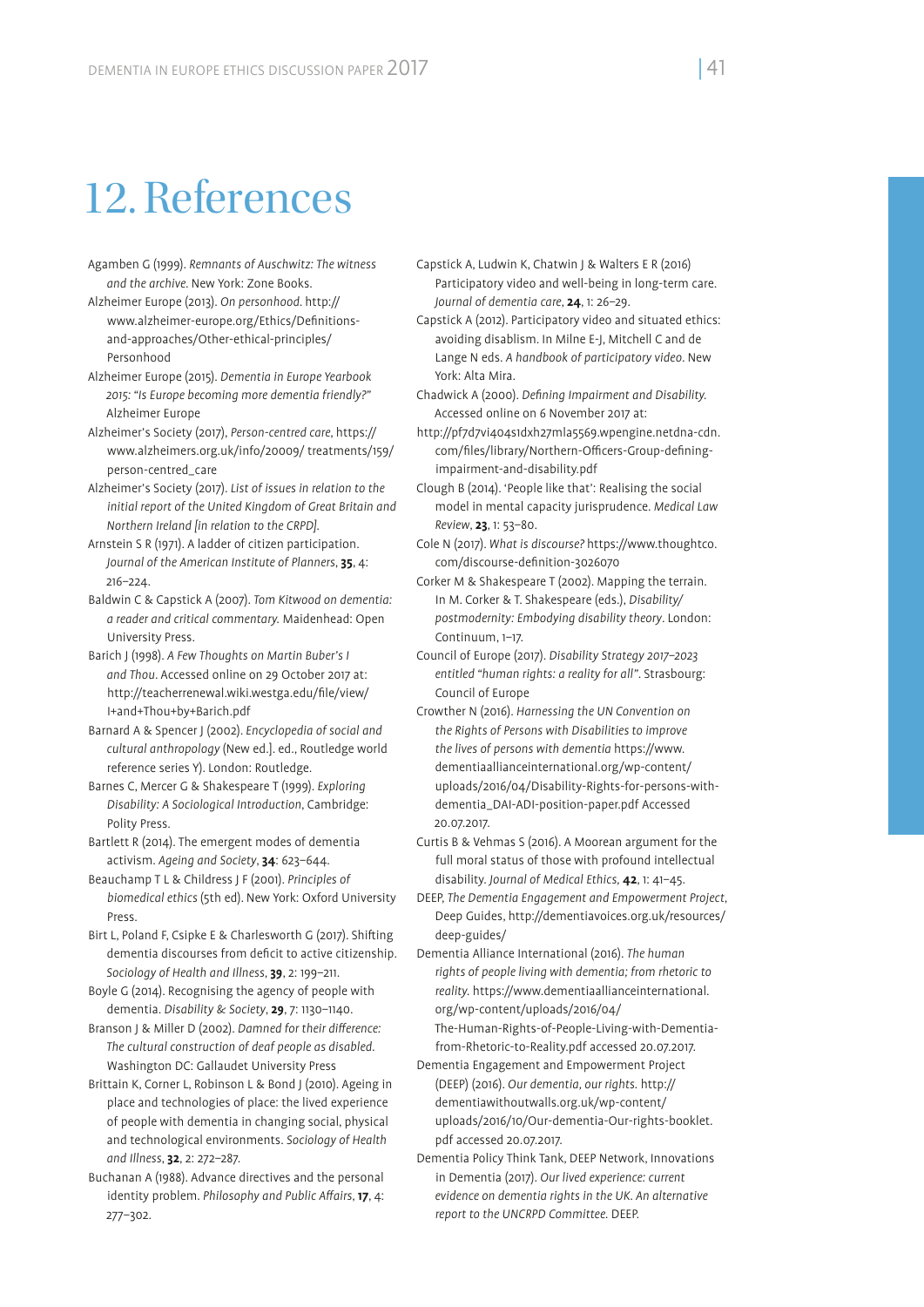- Devlieger PJ & Albrecht GL (2000). Your experience is not my experience: the concept and experience of disability on Chicago's near West Side. *Journal of Disability Policy Studies*, **11**, 1: 51–60.
- Devlieger P, Rusch F & Pfeiffer D (2003). Rethinking disability as same and different! Towards a cultural model of disability. In Patrick Devlieger, Frank Rusch & David Pfeiffer, eds. Rethinking Disability: The Emergence *of New De nitions, Concepts and Communities*. pp. 9–16. Garant: Antwerp.

Dreaper J (2017). *Allow nurses with dementia to continue working*. http://www.bbc.com/news/health-39928476

Driedgner D (1989). *The last of the civil rights movement*. London: Hurst and Company

Essex Autonomy Project (2014). *Achieving CRPD Compliance – Is the Mental Capacity Act of England and Wales compatible with the UN Convention on the Rights of Persons with disabilities? If not, what next?* An Essex Autonomy Project Position Paper Report submitted to the UK Ministry of Justice 22 September 2014 https:// autonomy.essex.ac.uk/wp-content/uploads/2017/01/ EAP-Position-Paper-FINAL.pdf Accessed 25.07.2017

European Commission (2010). *European Disability Strategy 2010–2020: a renewed commitment to a barrier-free Europe*. Brussels: European Commission.

- Fairclough N (1995). *Language and power*. Longman: Harlow.
- Garfinkel H (1967). Studies in ethnomethodology. Prentice Hall. Englewood Cliffs: New Jersey.
- Garland R (1995). *The Eye of the Beholder: Deformity and Disability in the Graceo-Roman World*, London: Duckworth.
- George DR (2010). Overcoming the social death of dementia through language. *The Lancet*, **376**, 9741: 586–587.
- Gilleard C & Higgs P (2010). Aging without agency: Theorizing the fourth age. *Aging & Mental Health,* **14**, 2: 121–128.
- Gillon R (1994). Medical ethics: four principles plus attention to scope. *BMJ*, **309,** 6948: 184–188.
- Goffman E (1963). Stigma: notes on the management of *spoiled identity*. Penguin Books.
- Gove D, Diaz A, Georges J et al. (2017). Alzheimer Europe's position on involving people with dementia in research through PPI (patient and public involvement). *Aging & Mental Health*, DOI: 10.1080/13607863.2017.1317334.

Harré R (2004). *Positioning theory.* Unpublished Internet article. Accessed online on 18 July 2017 at: www. massey.ac.nz/~alock/virtual/positioning.doc

- Hughes B (2002). Disability and the body. In C. Barnes, M. Oliver & L. Barton (eds.), *Disability studies today*. Cambridge: Polity Press, 58–76.
- In from the Cold (1981). *A liberation magazine for people with disabilities*. First edition. Retrieved online on 27 October 2017 at:
- https://tonybaldwinson.files.wordpress.com/2014/09/ in-from-the-cold-a-liberation-magazine-for-peoplewith-disabilities-1st-issue-june-1981.pdf
- Jones EE, Farina A, Hastorf AH, Markus H, Miller DT & Scott RA (1984). *Social stigma: the psychology of marked relationships*. WH Freeman and Company. Kapitan A (2017). *On "Person-First Language: It's Time*
- *to Actually Put the Person First*. Radical Copyeditor. Retrieved on 15 July 2017 at: https://radicalcopyeditor. com/2017/07/03/person-centered-language/

Katz A M (2000). A council of elders: creating a multivoiced dialogue in a community of care. *Social Science and Medicine*, **50**, 6: 851–860.

- Kelley-Moore JA, Schumacher JG, Kahana E & Kahana B (2006). When do older adults become ''disabled''? Social and health antecedents of perceived disability in a panel study of the oldest old. *Journal of Health and Social Behavior*, **47**, 2: 126–141.
- Kitchen, M (2000) [1980]. *Europe Between the Wars*. New York: Longman.
- Kittay EF (2005). At the margins of moral personhood. *Ethics* **116**, 1: 100–131.
- Kittay EF & Carlson L (Ed.) (2010). *Cognitive Disability and Its Challenge to Moral Philosophy*. Chichester, West Sussex; Malden, MA: Wiley-Blackwell.
- Kittay EF (2010). The personal is philosophical is political: a philosopher and mother of a cognitively disabled person sends notes from the battlefield. In Kittay E.F., Carlson L. (eds.), *Cognitive Disability and its Challenge to Moral Philosophy*. Malden, MA: Wiley-Blackwell, 393–413.
- Kittay EF (2011). The ethics of care, dependence and disability. *Ratio Juris*, **24**, 1: 49–58.
- Kitwood T (1997). *Dementia reconsidered: the person comes*  first. Buckingham: Open University Press.

Kitwood T & Bredin K (1992). Towards a theory of dementia care: Personhood and well-being. *Ageing and Society*, **12**: 269–287.

- Knoll KR (2012). *Feminist Disability Studies: Theoretical Debates, Activism, Identity Politics, & Coalition Building,* PhD Thesis. University of Washington.
- Litherland R & Capstick A (2014). Involving people with dementia in service development and evaluation. In Downs M and Bowers B, eds (2014) *Excellence in dementia care: research into practice*, 2nd ed. Maidenhead: Open University Press.
- Locke J (1975/1690). *An Essay Concerning Human Understanding.*Oxford: Clarendon Press.
- Longneaux JM (2014). L'éthique à la recherche bien-être, l'engagement de chacun.Speech at the colloque «Maladie d'Alzheimer: L'éthique à la recherche du bien-'etre».Huy, Belgium, 24 April 2014 .

Maier K (2001). Citizen participation in planning: climbing a ladder? *European Planning Studies*, **9**, 6: 707–719.

McMahan J (2002). *The Ethics of Killing: Problems at the Margins of Life*. Oxford: Oxford University Press.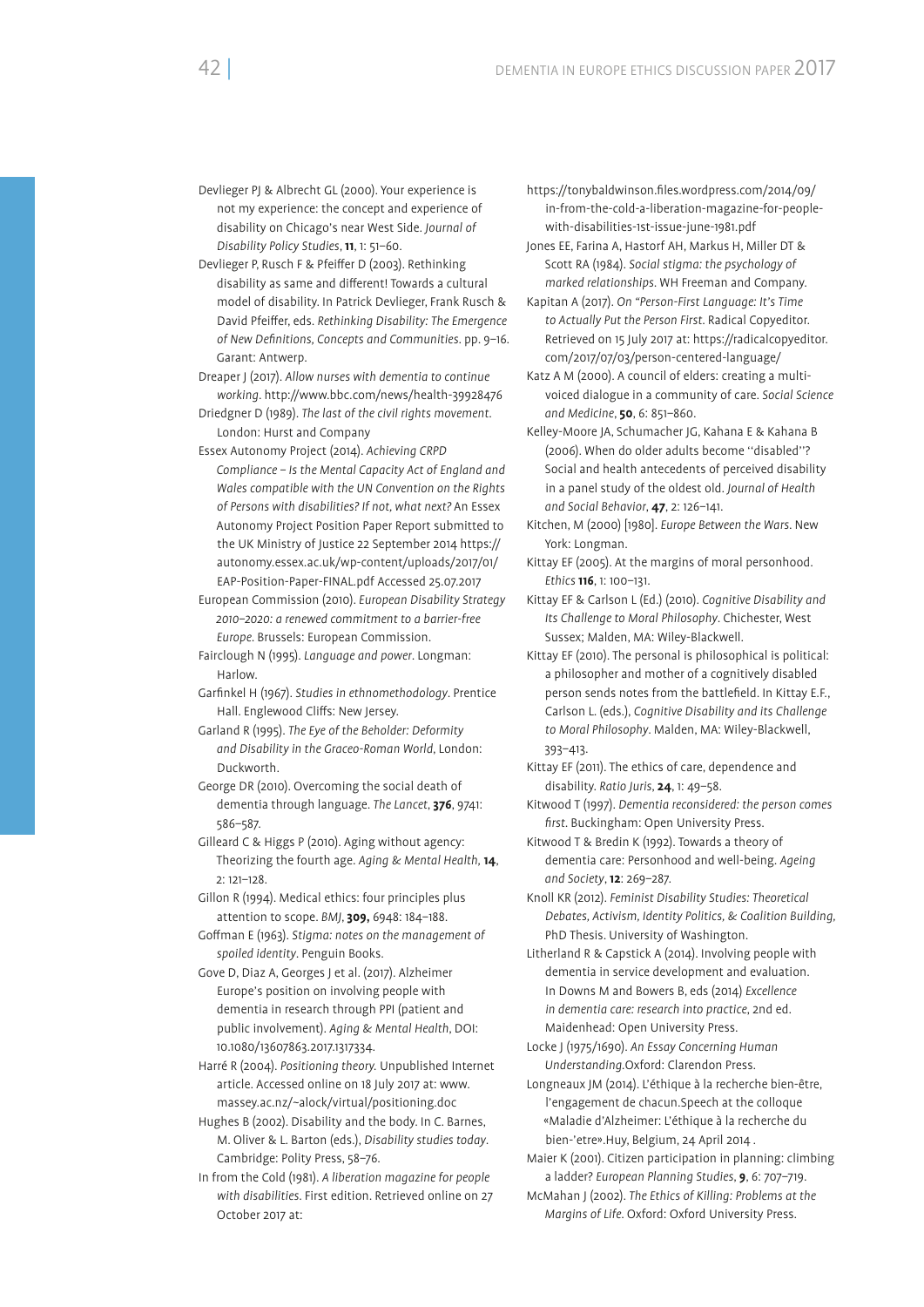- Mental Health Foundation (2015). *Dementia, rights, and the social model of disability. A new direction for policy and practice. Policy discussion paper*. London: Mental Health Foundation.
- Morris J (1991). *Pride against prejudice*. London: Women's Press.
- Morris J (2001). Impairment and Disability: Constructing an Ethics of Care That Promotes Human Rights. *Hypatia*, **16**, 4: 1–16.
- Morris J (2005). *Citizenship and Disabled People. Report to the Disability Rights Commission*. http://www.leeds. ac.uk/disabilitystudies/archiveuk/morris/Citizenship\_ and\_disabled\_people\_final.pdf
- Murphy RF (1987). *The Body Silent*. London: Phoenix House. Nussbaum M (2010). The capabilities of people with
- cognitive disabilities. In: EF Kittay and L Carlson, eds. *Cognitive Disability and Its Challenge to Moral Philosophy*. Chichester, West Sussex; Malden, MA: Wiley-Blackwell, pp. 75–95.
- Nussbaum M (2011). *Creating Capabilities: The Human Development Approach*. Cambridge, MA: Harvard University Press.
- Oliver M (1990). *The Politics of Disablement*, Basingstoke: Macmillan.
- Oliver M (1996). *Understanding Disability: From Theory to Practice*, Basingstoke: Macmillan.
- Organisation for Economic Co-operation and Development (OECD) (2015). Addressing dementia: The OECD response. Paris: OECD.
- Parfit D (1984). *Reasons and Persons*. Oxford: Clarendon Press.
- Peacocke A & Gillett G (eds.) (1987). *Persons and Personality: A Contemporary Inquiry*. Oxford: Basil Blackwell.
- People with Disability Australia (2017). *History of Disability Rights Movement in Australia* Accessed online on 6 July 2017 at: http://www.pwd.org.au/student-section/ history-of-disability-rights-movement-in-australia. html
- Post SG (2006). Respectare: moral respect for the lives of the deeply forgetful. In JC Hughes, SJ Louw & SR Sabat. *Dementia: mind, meaning and the person* (pp.223–234): Oxford University Press.
- Priestley M (1998). Constructions and creations: Idealism, materialism and disability theory. *Disability & Society*, **13**, 1: 75–94.
- Priestley M (2003). *Disability: A Life Course Approach*, Cambridge: Polity.
- Quinn G, Degener T (2002). A survey of international, comparative and regional disability law reform. In: Breslin ML, Yee S, eds. *Disability rights law and policy - international and national perspectives*. Ardsley, Transnational
- Quinn G (2009). *Keynote Address: 'Implementing the UN Convention on the Rights of Persons with Disabilities – The Institutional Architecture for Change',* Jacobus tenBroek Disability Law Symposium, NFB Headquarters Baltimore, Maryland, USA April 17, 2009 http://www.nuigalway.ie/cdlp/documents/ publications/NFB%20paper%20final.pdf, accessed 19.07.2017.
- Rüsch N, Angermeyer MC & Corrigan PW (2005). Mental illness stigma: concepts, consequences, and initiatives to reduce stigma. *European Psychiatry*, **20**, 8: 529–539.
- Sapontzis SF (1987). *Morals, Reason, and Animal*s. Philadelphia: Temple University Press.
- Sen A. (1992). *Inequality reexamined*. Oxford: Oxford University Press.
- Shakespeare T (2014). *Disability rights and wrongs revisited*. London: Routledge.
- Shakespeare T, Zeilig H & Mittler P (2017). Rights in mind: Thinking differently about dementia and disability. *Dementia* **0**, 0: 1–14, doi.org/10.1177/1471301217701506.
- Shakespeare T & Watson N (2001). The social model of disability: An outdated ideology?. In Sharon N. Barnartt, Barbara M. Altman (ed.) Exploring Theories and Expanding Methodologies: Where we are and where we need to go, *Research in Social Science and Disability*, Volume 2 (9–28).
- see also http://disability-studies.leeds.ac.uk/files/ library/Shakespeare-social-model-of-disability.pdf
- Silvers A (1998) 'Formal justice', in A. Silvers, D. Wasserman and M.B. Mahowald, *Disability*, *Difference*, *Discrimination: Perspectives on Justice in Bioethics and*  Public Policy, Lanham: Rowman & Littlefield.
- Singer P (1993). *Practical Ethics (2nd ed.*). Cambridge: Cambridge University Press.
- Smith SR (2009). Social justice and disability: competing interpretations of the medical and social models. In Kristainsen K, Vehmas S and Shakespeare T (eds) *Arguing about disability: philosophical perspectives*. London: Routledge (pp. 15–30).
- Snopes (2011). *Etymology of Handicap. Did the word 'handicap' originate with the disabled's having to beg for a living?* Retrieved on 15 July 2017 at: http://www. snopes.com/language/offense/handicap.asp.
- Stiker H-J (1999). *A history of disability*, Ann Arbor: University of Michigan Press.
- Swain J, French S & Cameron C (2003). *Controversial Issues in a Disabling Society*. Buckingham: Open University Press.
- Swaffer K (2014). Dementia, stigma and dementia-friendly. *Dementia*, **13**, 6: 709–716.
- Takala T (2009). Gender, disability and personal identity: moral and political problems in community thinking. In Kristainsen K, Vehmas S and Shakespeare T (eds) *Arguing about disability: philosophical perspectives*. London: Routledge (pp. 124–133).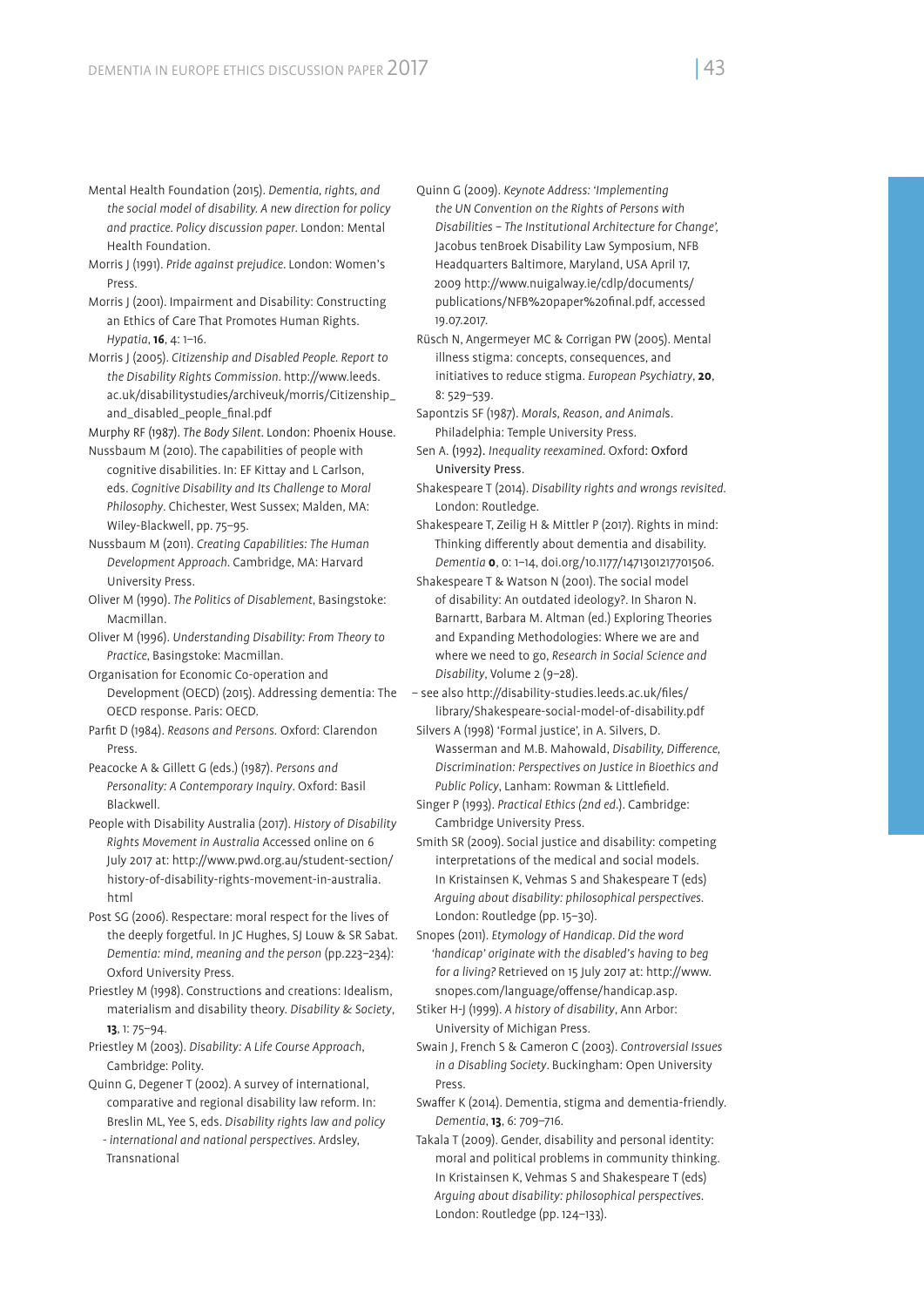- Thomas C (1999). *Female forms: Experiencing and understanding disability*. Buckingham: Open University Press.
- Thomas C (2002). Disability theory: Key ideas, issues and thinkers. In C. Barnes, M. Oliver & L. Barton (eds.), *Disability studies today*. Cambridge: Polity, 38–57.
- Thornicroft G, Brahan E, Rose D, Sartorius N & Leese M (2009). Global pattern of experienced and anticipated discrimination against people with schizophrenia: a cross-sectional study. *The Lancet,* **373***:* 9661: 408–415.
- Tronto JC (1993). *Moral Boundaries: A Political Argument for an Ethic of Care*.New York: Routledge.
- United Nations (2006). *Convention on the rights of people with disabilities* http://www.un.org/disabilities/ documents/convention/convoptprot-e.pdf, Accessed 19.07.2017
- Vehmas S & Curtis BL (2017). Profound Intellectual Disability and the Bestowment View of Moral Status. *Cambridge Quarterly of Healthcare Ethics* **26**, 3: 505–516.
- Velasquez M et al. (2010). *What is ethics?* s.l.: Santa Clara University (revised version of original article of 1987 in "issues in ethics").
- Wendell S (1996). *The rejected body: Feminist philosophical*  reflections on disability. New York: Routledge.
- Wendell S (2001). Unhealthy Disabled: Treating Chronic Illnesses as Disabilities. *Hypatia*, **16**, 4: 17–33.
- Williamson T (2015). Dementia, rights and the social model of disability. *The Journal of Dementia Care*, **23**, 5: 12–13.
- World Health Organisation (1980), International Classification of Impairments, Disabilities, and Handicaps, Geneva: World Health Organisation.
- World Health Organisation (2002),*Towards a common language for functioning, disability and health ICF*, World Health Organisation: Geneva.
- World Health Organisation (2011). *World report on disability*, Geneva: World Health Organisation.
- Yuval-Davis N (2006). Intersectionality in feminist politics. *European Journal of Women's Studies*, **13**, 3: 193–209.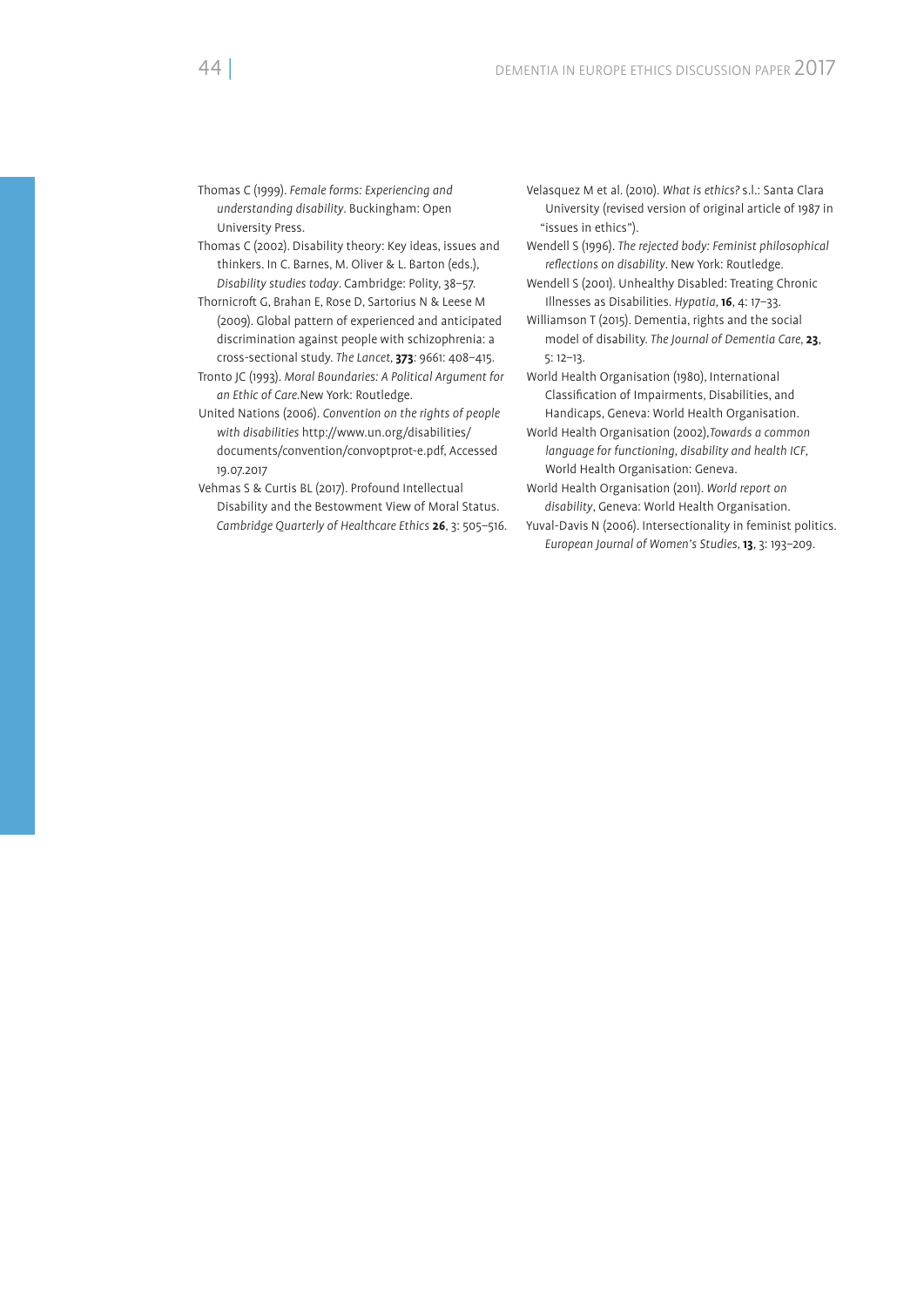## 13. Acknowledgements

Alzheimer Europe would like to thank the members of the ethics working group who graciously donated their time and expertise, and drafted this discussion paper. Please find below a brief overview of their backgrounds (presented in alphabetic order).

### Members of the ethics working group on dementia and disability

June Andrews (OBE, FRCN, RMN, RGN, MA, FCGI) is a psychiatric and general trained nurse and Professor Emeritus based in Scotland, specialising in the public understanding of dementia. She is a writer and broadcaster and works internationally as a consultant on service improvement. Her particular interest is in the care of frail older people in housing, hospitals and care.

Andrea Capstick, EdD is a Senior Lecturer in the Centre for Applied Dementia Studies, at the University of Bradford, UK, where she leads the MSc Dementia Studies programme. She has experience of carrying our participatory research with people who have dementia and of leading Patient and Public Involvement in a variety of dementia research studies. Her previously published work focuses on the ethics of social inclusion for people with dementia, and creative methods for engaging people with dementia in social research.

Carmel Geoghegan became the primary carer for her Mum in January 2011 and supported her to end of life in January 2014. Since this life changing experience, Carmel has been campaigning to keep the spotlight on dementia and end-of-life care as a national health priority in rural Ireland. Her vision is that communities will be inclusive of all those living with a dementia diagnosis. Carmel has successfully organised two conferences on 'Living with Dementia in Rural Ireland', which brought together experts from all sections (e.g. people with dementia, GPs, academics etc.) to work together to help feed into policy and practice at a national level.

Jean Georges has been the Executive Director of Alzheimer Europe since 1996. Prior to this, he worked as a journalist and as a parliamentary assistant to members of the Luxembourg and European Parliament. He was responsible for setting up the European Dementia Ethics Network in 2008 and has since contributed towards several ethics projects in that context.

Dianne Gove is Director for Projects at Alzheimer Europe and Honorary Visiting Research Fellow at the University of Bradford. She is also Chair of the Ethics Working Group on Dementia and Disability. Her background is in psychology, education (focus on gender and disability) and psychotherapy (analytical Gestalt therapy). In 2013, she was awarded a PhD for her research into general practitioners' perceptions of dementia and stigma.







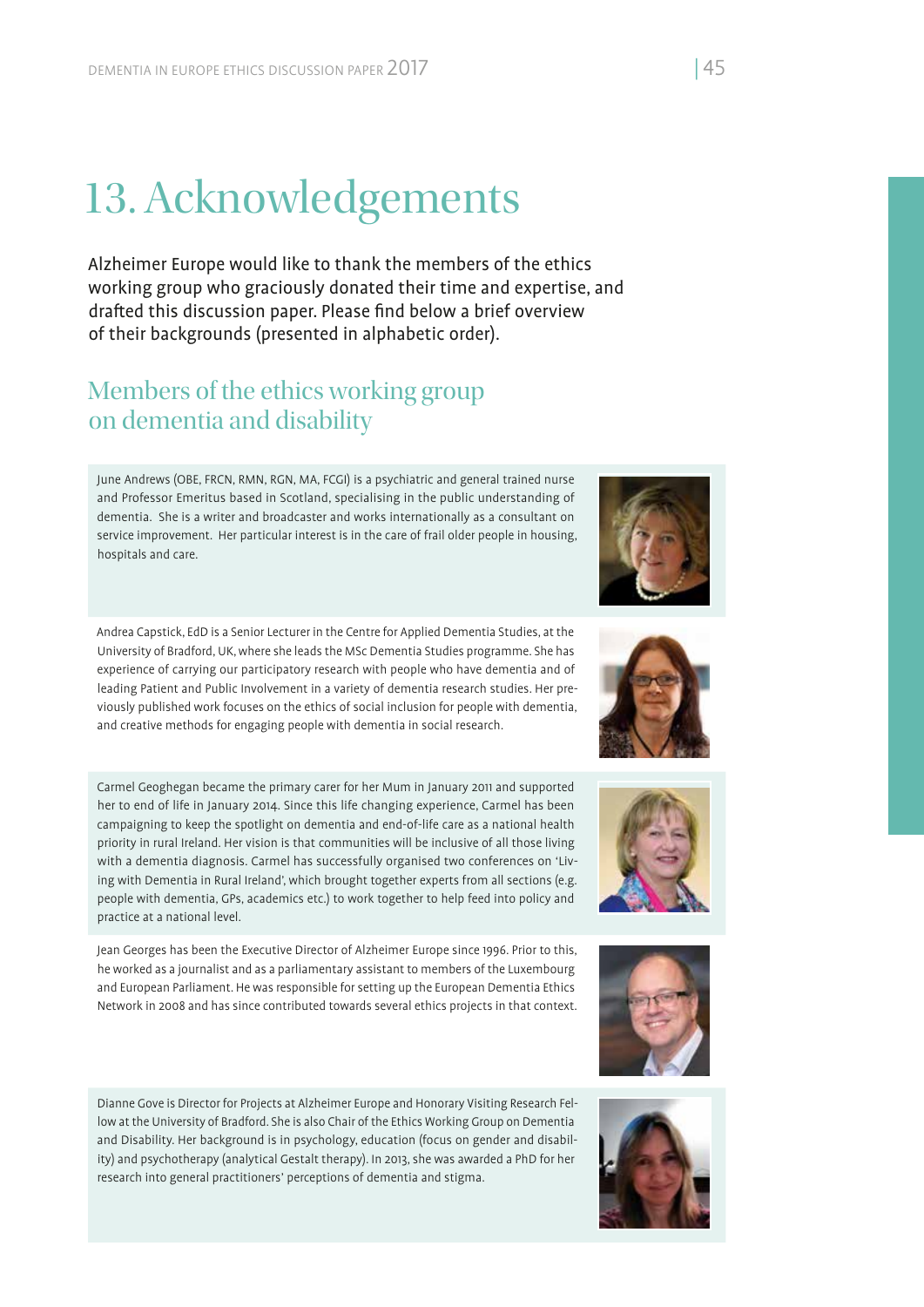Sébastien Libert is a PhD student based at University College London, and part of the Interdisciplinary Network on Dementia Using Current Technologies (INDUCT). His research looks at the interaction between the use of technologies relating to dementia, and society's representations of ageing, dementia, and cognitive decline. He developed his interest in health and society during his studies in Medical Anthropology and Sociology, mainly through his Masters degree at KUL, (Leuven, Belgium) and KU (Copenhagen, Denmark) and his Bachelor's degree at ULB (Brussels, Belgium).

Grainne McGettrick (BSc, MA) has spent her career working in field of disability and in dementia in the NGO sector. She has lead out on several national and international research and policy advocacy projects in the sector and has significant experience of working on rightsbased agendas and community development for marginalised and disadvantaged people. She worked for more than ten years as the Policy and Research Manager with The Alzheimer Society of Ireland. In 2014, she moved to work with Acquired Brain Injury Ireland, where she is responsible for managing the policy and research functions.

Helen Rochford-Brennan is from Tubbercurry in County Sligo. Helen spent many years working in the US and the UK before returning to Ireland to work in the tourism and disability sectors. Helen was diagnosed with Early Onset Alzheimer's. She joined the European Working Group of People with Dementia in October 2014. She recently stepped down as Chair of the Irish Dementia Working Group and is currently Chair of the EWGPWD and a member of the Board of Alzheimer Europe.

Helga Rohra is from Germany. She was a language interpreter and was diagnosed with Lewy Body dementia in 2008. She has been a member of the European Working Group since it started in 2012.

Simo Vehmas is Professor in the Department of Special Education at Stockholm University, Sweden. He is specialised in various theoretical and ethical issues related to disability, especially in relation to intellectual disability. He is the principal investigator of an ongoing ethnographic research project Profound Intellectual and Multiple Disabilities and a Good Life, funded by the Academy of Finland.

Toby Williamson is an independent consultant working in the fields of adult and older people's mental health, mental capacity and safeguarding, with a particular focus on dementia in the last 10 years. He has many years' experience in frontline mental health services, research, evaluation, practice and service development, and policy work (both inside and outside government). He has particular expertise in rights, values, social inclusion, empowerment and working with seldom heard groups. He has co-authored a book on mental health and mental capacity legislation and is currently co-authoring a book on rights, values and dementia.







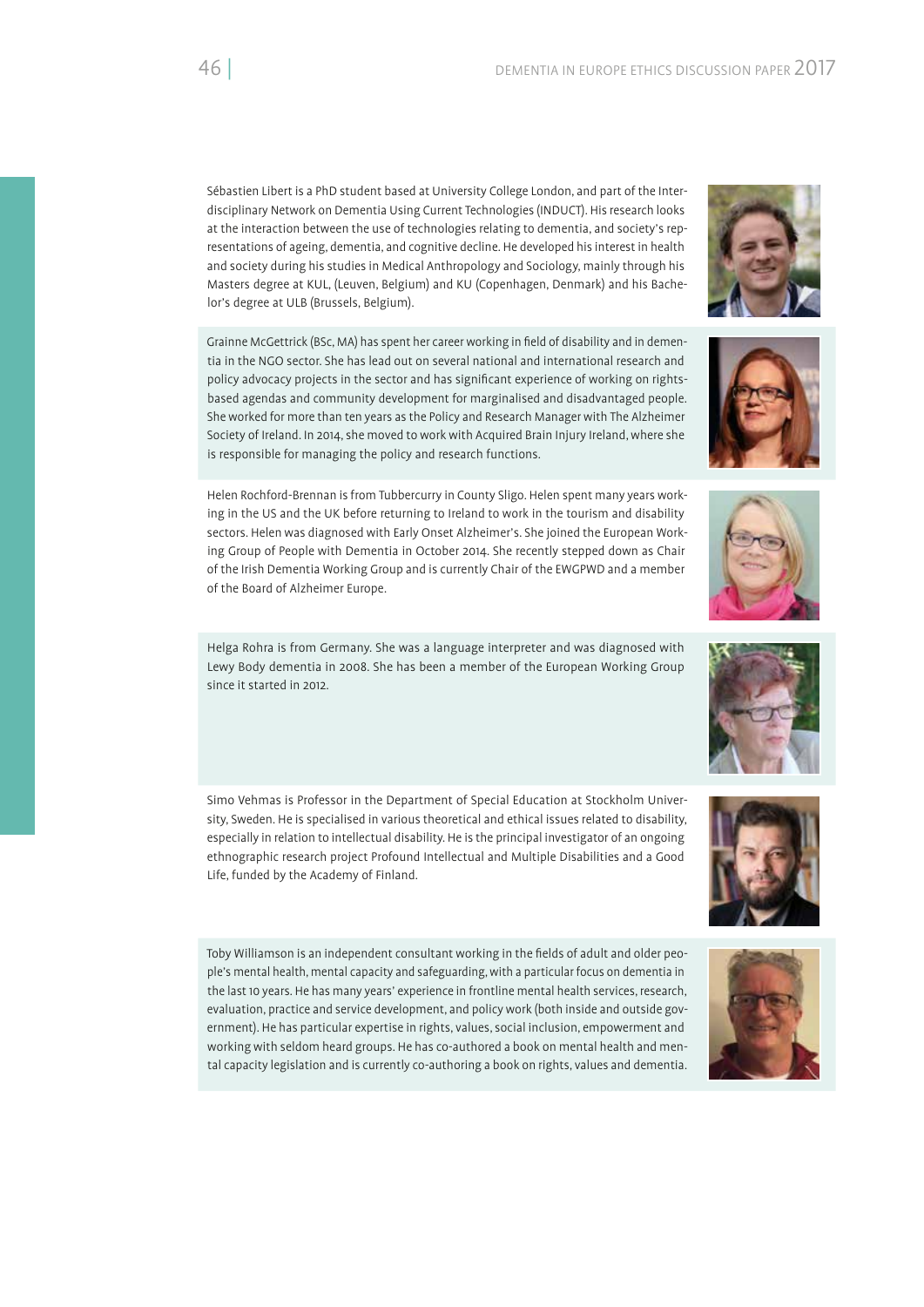### Members of the European Working Group of People with Dementia and their carers/supporters

Alzheimer Europe would also like to thank the members of the European working group and their carers/supporters who, in the context of a one-day face-to-face consultation and email survey, provided feedback on a range of issues, and shared their thoughts and feelings about dementia as a disability with the ethics working group.

#### European Working group of People with Dementia

- Helen Rochford-Brennan (Ireland)
- Helga Rohra (Germany)
- Amela Hajrič (Bosnia Herzegovina)
- **Idalina Aguiar (Portugal)**
- Alv Orheim (Norway)
- Chris Roberts (United Kingdom)
- Nina Balačkova (Czech Republic)
- **Karin Gustafsson (Sweden)**
- Markku Parkkisenniemi (Finland)
- Carol Hargreaves (United Kingdom)



#### Carers/supporters of a member of the EWGPWD

- Samra Kučuk (Bosnia Herzegovina)
- Nelida Aguiar (Portugal)
- Berit Orheim (Norway)
- Jayne Goodrick (United Kingdom)
- Kveta Provinska (Czech Republic)
- **Lars Gustafsson (Sweden)**
- **Sisko Kärki (Finland)**
- Jayne Middleton (United Kingdom)

We would also like to thank our member associations for their help in verifying the accuracy of translated terms in Appendix and Dr Anna Mäki-Petäjä-Leinonen from the University of Helsinki for clarification regarding a particular legal issue.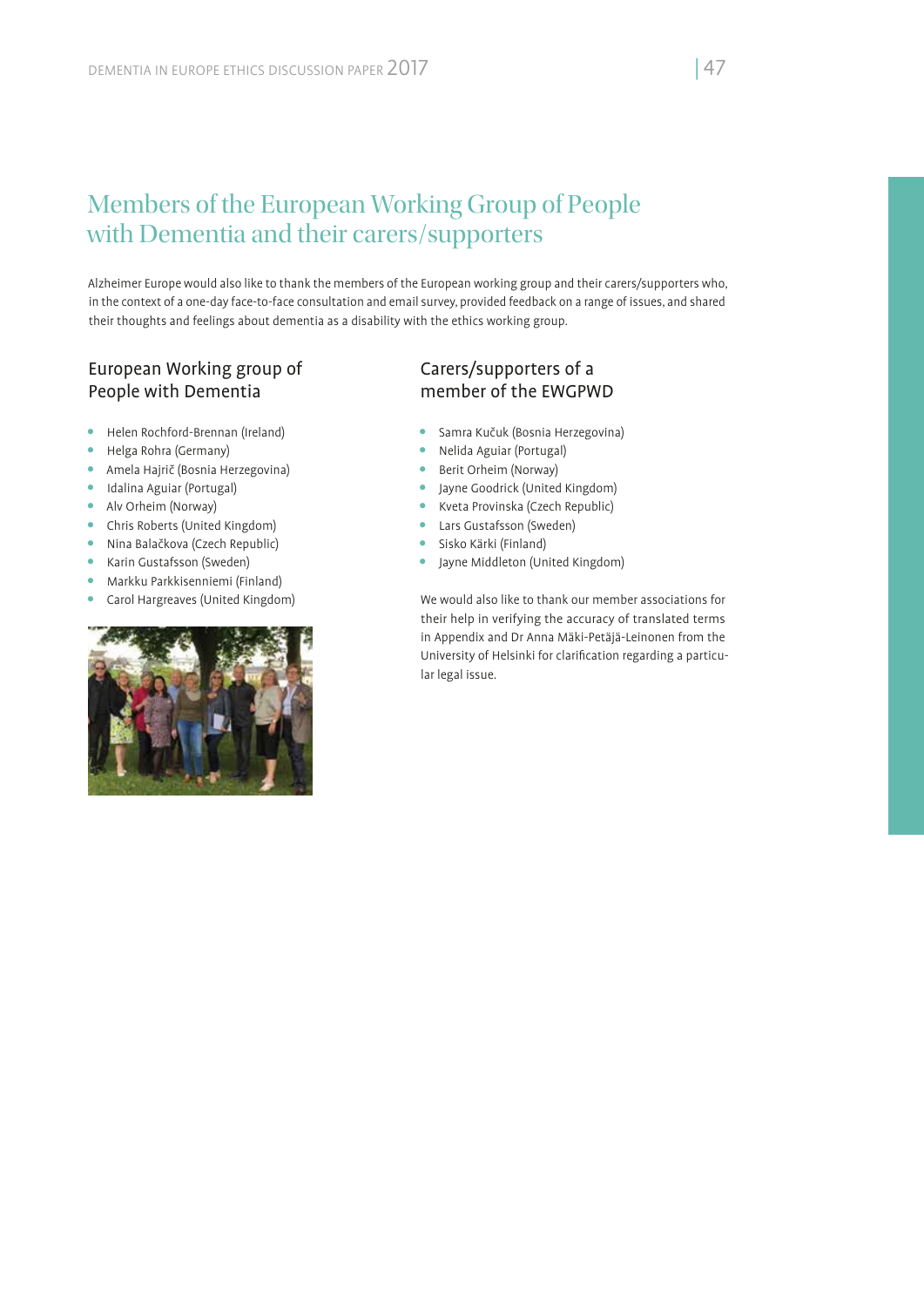# 14. Appendix – Translations of impairment and disability

The table below contains translations of the terms impairment and disability in several languages. These terms have been taken, where possible, from examples provided on http://www.linguee.com, focusing on terms used in translations of the second paragraph of article 1 of the CRPD (often derived from documents on http://eur-lex.europa. eu). The text is as follows:

*"Persons with* **disabilities** *include those who have long-term physical, mental, intellectual or sensory*  **impairments** *which in interaction with various bar*riers may hinder their full and effective participation *in society on an equal basis with others."*

This text was chosen as it makes a distinction between the two terms but it should also be borne in mind that it reflects the social model of disability. In everyday life, many people use other terms and in some cases do not make a distinction between the two (e.g. in the Czech Republic and Bulgaria). Translations are not included for a couple of countries due to failure to reach consensus on the translation of either term.

We did not have access to qualified translators with expertise in the field of disability. The following table is only intended to help non-native English speakers have a better idea of the terminology being used in this report. We welcome any feedback (info@alzheimer-europe.org).

| Language      | <b>Translation of impairment</b> | <b>Translation of disability</b> |
|---------------|----------------------------------|----------------------------------|
| Bulgarian     | увреждане                        | увреждане                        |
| Czech         | zdravotní postižení              | zdravotní postižení              |
| Danish        | funktionsnedsættelse             | handicap                         |
| Dutch         | beperking                        | handicap                         |
| Finnish       | toiminnanrajoite                 | vamma                            |
| French        | incapacité                       | handicap                         |
| German        | Beeinträchtung                   | Behinderung                      |
| <b>Italy</b>  | menomazione                      | disabilità                       |
| Luxembourgish | Aschränkung                      | Behënnerung                      |
| Norwegian     | funksjonsnedsettelse             | handikap                         |
| Polish        | naruszoną                        | niepełnosprawnych                |
| Portuguese    | incapacidades                    | deficiência                      |
| Romania       | incapacități                     | handicap                         |
| Slovakian     | porucha                          | zdravotne postihnutie            |
| Spanish       | deficiencia                      | discapacidad                     |
| Swedish       | funktionsnedsättningar           | funktionshinder                  |